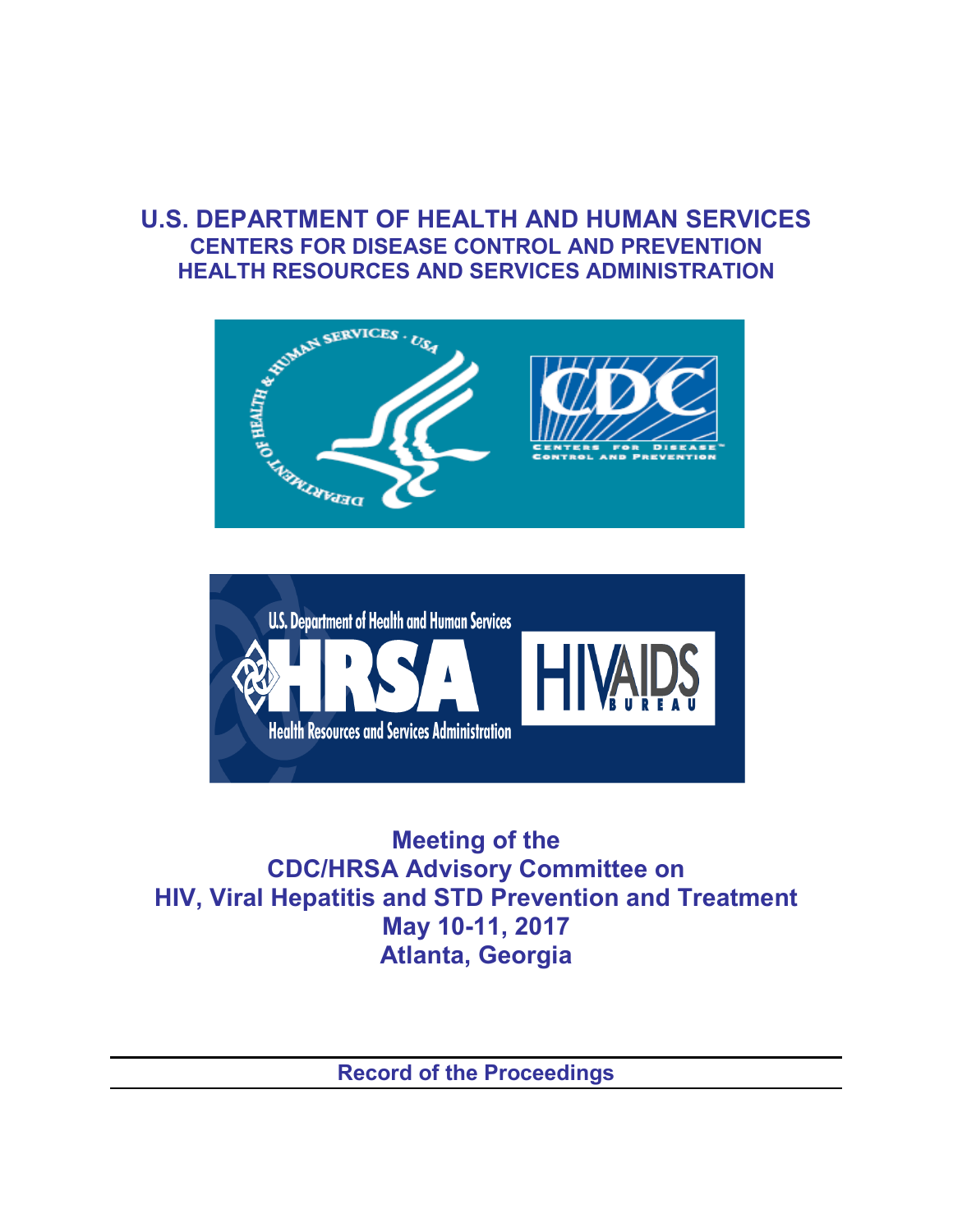# **TABLE OF CONTENTS**

|                                                                             | Page |
|-----------------------------------------------------------------------------|------|
|                                                                             |      |
|                                                                             |      |
|                                                                             |      |
|                                                                             |      |
| HIV Transmission Risk in the Context of                                     |      |
|                                                                             |      |
| Vulnerable Youth at Risk for                                                |      |
|                                                                             |      |
|                                                                             |      |
|                                                                             |      |
|                                                                             |      |
|                                                                             |      |
|                                                                             |      |
|                                                                             |      |
|                                                                             |      |
| Development of Guidance for Perinatal HCV Testing and Prevention45          |      |
|                                                                             |      |
| Update by the CHAC School-Aged LGBTQ Youth Health Workgroup53               |      |
|                                                                             |      |
| Business Item 1: Approval of the November 2016 Draft CHAC Meeting Minutes54 |      |
| Business Item 2: Establishment of a New CHAC STD Workgroup55                |      |
|                                                                             |      |
|                                                                             |      |
|                                                                             |      |
|                                                                             |      |
|                                                                             |      |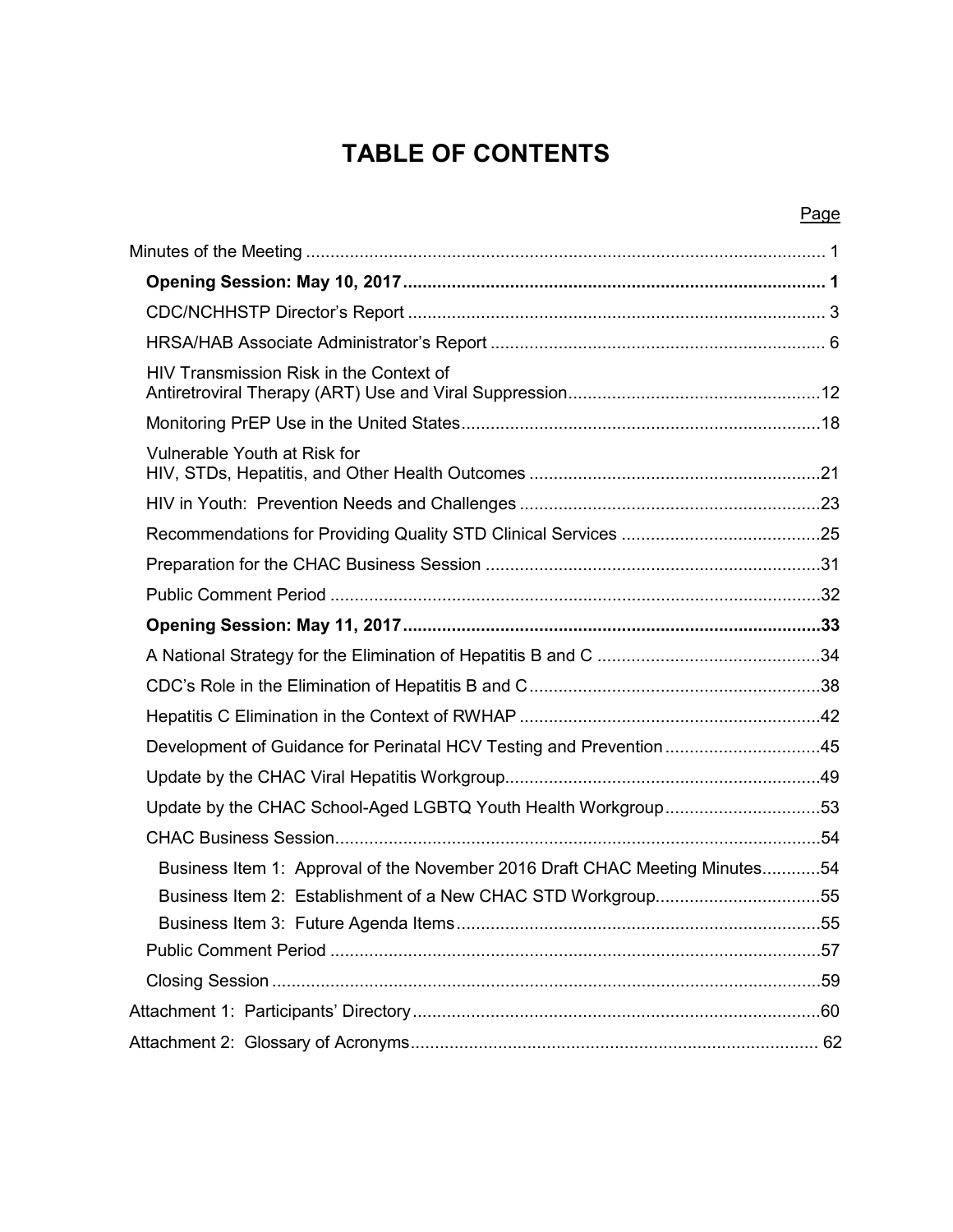



## **U.S. DEPARTMENT OF HEALTH AND HUMAN SERVICES CENTERS FOR DISEASE CONTROL AND PREVENTION HEALTH RESOURCES AND SERVICES ADMINISTRATION**

## **CDC/HRSA ADVISORY COMMITTEE ON HIV, VIRAL HEPATITIS AND STD PREVENTION AND TREATMENT May 10-11, 2017 Atlanta, Georgia**

# **Minutes of the Meeting**

<span id="page-2-0"></span>The U.S. Department of Health and Human Services (HHS), the Centers for Disease Control and Prevention (CDC) National Center for HIV/AIDS, Viral Hepatitis, STD and TB Prevention (NCHHSTP), and the Health Resources and Services Administration (HRSA) HIV/AIDS Bureau (HAB) convened a meeting of the CDC/HRSA Advisory Committee on HIV, Viral Hepatitis and STD Prevention and Treatment (CHAC. The proceedings were held on May 10-11, 2017 at the CDC Corporate Square Campus, Building 8, Conference Room 1-A/B/C, in Atlanta, Georgia.

CHAC is a committee that is chartered under the Federal Advisory Committee Act (FACA) to advise the Secretary of HHS, Director of CDC, and Administrator of HRSA on objectives, strategies, policies, and priorities for HIV, viral hepatitis, and sexually transmitted disease (STD) prevention and treatment efforts for the nation.

Information for the public to attend the CHAC meeting in person or participate remotely via teleconference was published in the *Federal Register* in accordance with FACA rules and regulations. All sessions of the meeting were open to the public (*Attachment 1: Participants' Directory*).

## **Opening Session: May 10, 2017**

## <span id="page-2-1"></span>**RADM Jonathan Mermin, MD, MPH**

Director, National Center for HIV/AIDS, Viral Hepatitis, STD and TB Prevention Centers for Disease Control and Prevention CHAC Designated Federal Officer (DFO), CDC

Dr. Mermin conducted a roll call to determine the CHAC voting members, *ex-officio* members (or their alternates), and liaison representatives who were in attendance. He announced that CHAC meetings are open to the public and all comments made during the proceedings are a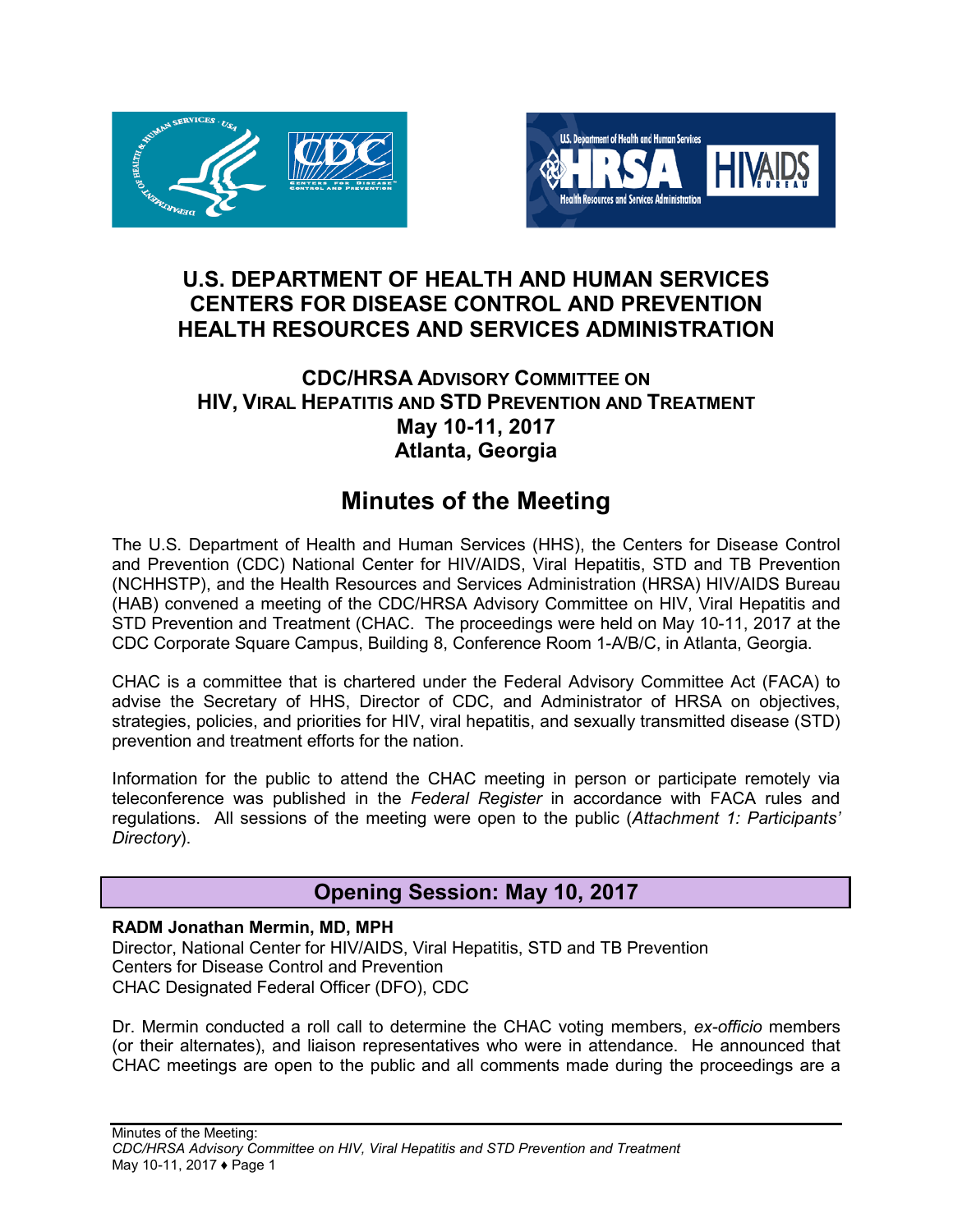matter of public record. He reminded the CHAC voting members of their responsibility to disclose any potential individual and/or institutional conflicts of interest for the public record and recuse themselves from voting or participating in these matters.

| <b>CHAC Voting Member</b><br>(Institution/Organization)                            | <b>Potential Conflict of Interest</b>                                                                                                                                                                                      |
|------------------------------------------------------------------------------------|----------------------------------------------------------------------------------------------------------------------------------------------------------------------------------------------------------------------------|
| Richard Aleshire, MSW, ACSW<br>(Washington State Department of Health)             | Recipient of a Ryan White HIV/AIDS Program<br>(RWHAP) Part B grant from HRSA                                                                                                                                               |
| Jean Anderson, MD<br>(Johns Hopkins Medical Institutions)                          | Recipient of an RWHAP grant from HRSA;<br>shareholder of pharmaceutical stock with Gilead<br><b>Sciences</b>                                                                                                               |
| Peter Byrd<br>(Peer Educator and Advocate)                                         | No conflicts disclosed                                                                                                                                                                                                     |
| Dawn Fukuda, ScM<br>(Massachusetts Department of Public<br>Health)                 | Recipient of funding from CDC for HIV prevention<br>and from HRSA, including a RWHAP Part B grant<br>and a Special Projects of National Significance<br>(SPNS) grant                                                       |
| Debra Hauser, MPH<br>(Advocates for Youth)                                         | Recipient of funding from CDC                                                                                                                                                                                              |
| Peter Havens, MD, MS<br>(Children's Hospital of Wisconsin)                         | Recipient of RWHAP Parts B and D grants from<br>HRSA; recipient of funding from the National<br>Institute of Child Health and Human Development                                                                            |
| Amy Leonard, MPH<br>(Legacy Community Health Services)                             | Recipient of funding from CDC for HIV/STD<br>prevention and treatment; recipient of an RWHAP<br>grant from HRSA                                                                                                            |
| Jorge Mera, MD<br>(W.W. Hastings Indian Hospital)                                  | Recipient of funding from the Indian Health<br>Service (IHS), HRSA-funded AIDS Education and<br>Training Center (AETC) Program, and Oklahoma<br>University; advisory board member of Gilead<br>Sciences and AbbVie in 2016 |
| Greg Millett, MPH<br>(amfAR)                                                       | Advisory board member of VIVE Initiative                                                                                                                                                                                   |
| Susan Philip, MD, MPH<br>(San Francisco Department of Public Health)               | Recipient of funding from CDC for HIV/STD<br>prevention and treatment; recipient of an RWHAP<br>grant from HRSA                                                                                                            |
| Bradley Stoner, MD, PhD<br>(Washington University School of Medicine)              | Recipient of funding from CDC for STD prevention                                                                                                                                                                           |
| Lynn Taylor, MD, FACP<br>(The Warren Alpert Medical School of Brown<br>University) | Recipient of an RWHAP grant from HRSA                                                                                                                                                                                      |

## **CONFLICT OF INTEREST DISCLOSURES**

Dr. Mermin confirmed that the 18 voting members and *ex-officio* members in attendance (or their alternates) constituted a quorum for CHAC to conduct its business on May 10, 2017. He called the proceedings to order at 8:43 a.m. and welcomed the participants to the CHAC meeting.

Dr. Mermin announced that Dr. Leandro Mena submitted his resignation as a new CHAC member on April 20, 2017 due to other commitments. He asked the participants to join him in welcoming three new CHAC members to their first in-person meeting.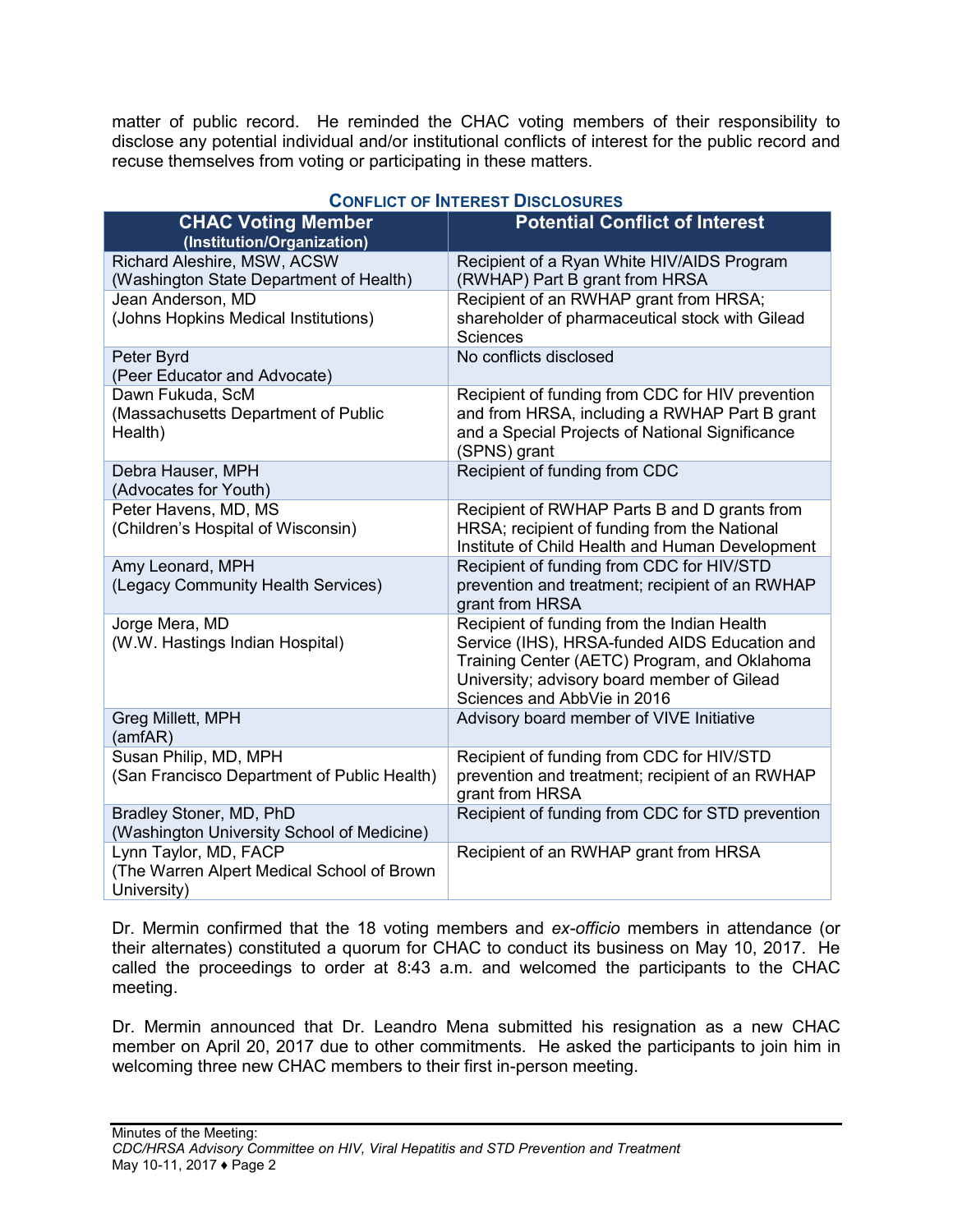- Greg Millet, MPH; Vice President and Director of Public Policy, amfAR
- Bradley Stoner, MD, PhD; Associate Professor of Medicine, Washington University School of Medicine
- Lynn Taylor, MD, FACP; Assistant Professor of Medicine, The Warren Alpert Medical School of Brown University

### **Laura Cheever, MD, ScM**

Associate Administrator, HIV/AIDS Bureau Health Resources and Services Administration CHAC DFO, HRSA

Dr. Cheever announced that Dr. George Sigounas began his appointment as the new HRSA Administrator on May 1, 2017. She also announced that Ms. Shelley Gordon, the CHAC Committee Management Specialist for HRSA, recently retired after approximately 39 years of public service to the federal government. She asked the participants to join her in commending Ms. Gordon on her outstanding career, particularly her notable list of accomplishments in HIV. She asked the participants to join her in welcoming CDR Holly Berilla, Ms. Gordon's replacement.

### **Dawn Fukuda, ScM, CHAC Co-Chair**

Director, Office of HIV/AIDS Massachusetts Department of Public Health

Ms. Fukuda also welcomed the participants to the CHAC meeting. She highlighted the major sessions that would be held during the rich and productive two-day meeting: presentations by CDC and HRSA on emerging topics related to HIV, viral hepatitis, and STD prevention and treatment; updates by the CHAC workgroups; and CHAC's formal approval of resolutions during the Business Session.

## **CDC/NCHHSTP Director's Report**

#### <span id="page-4-0"></span>**RADM Jonathan Mermin, MD, MPH**

Director, National Center for HIV/AIDS, Viral Hepatitis, STD and TB Prevention Centers for Disease Control and Prevention CHAC DFO, CDC

Dr. Mermin covered several topics in the CDC/NCHHSTP Director's report to CHAC. At the agency level, CDC has had a change in its leadership. Dr. Anne Schuchat is serving as the Acting Director, while Dr. Patricia Simone is serving as the Acting Principal Deputy Director.

The President's fiscal year (FY) 2018 budget request was released on March 16, 2017. If approved, the budget request will reduce the HHS budget by approximately \$15 billion. Congress expects to release a more detailed budget later in May 2017.

CDC hosted the first "Georgia Day Open House" on April 21, 2017 at its headquarters, the Roybal Campus, in Atlanta. The invited guests and attendees included representatives of state universities, Georgia Congressional offices, the city of Atlanta and other local government officials, the business community, and private organizations. NCHHSTP highlighted its ongoing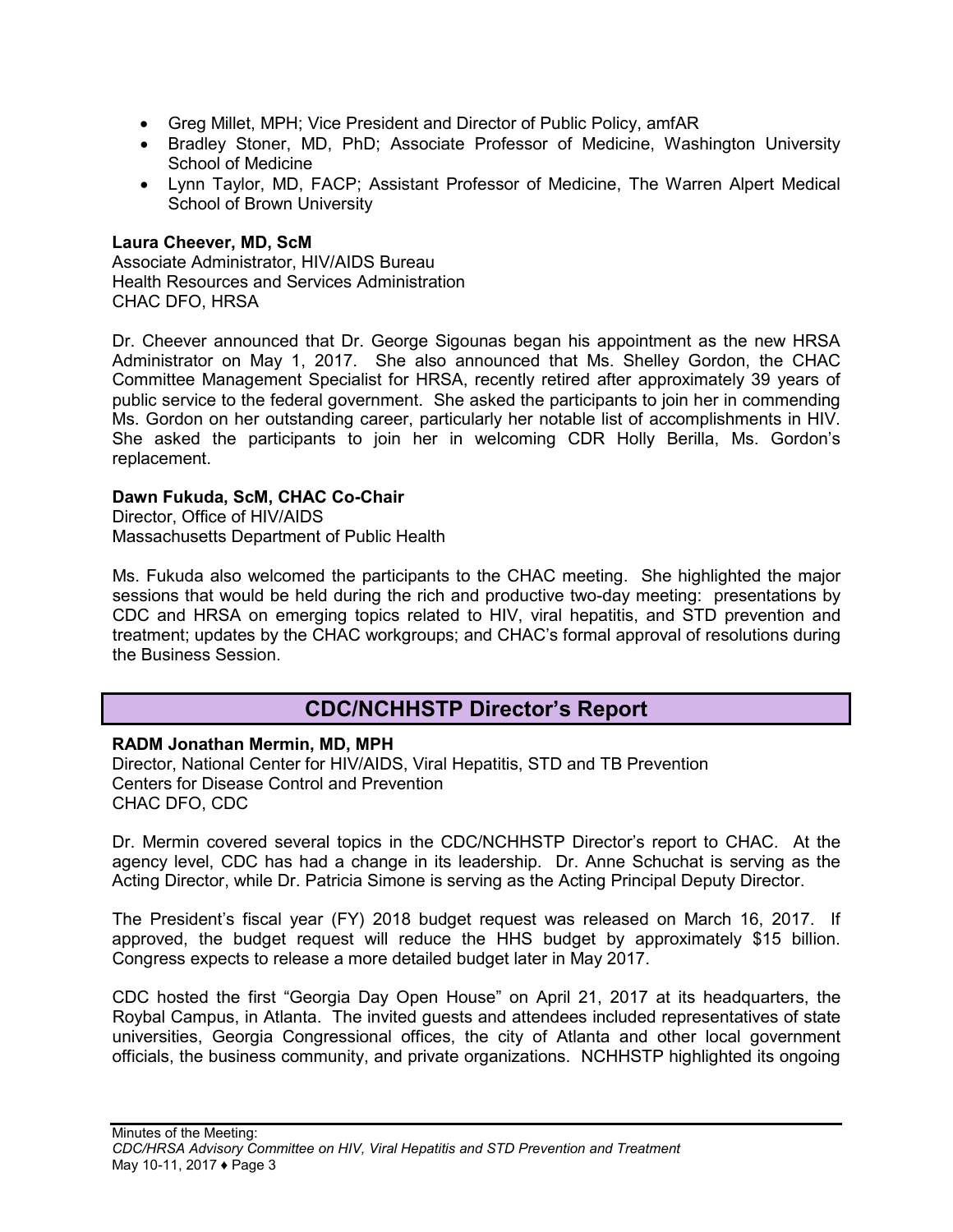activities in the exhibits, presentations, and breakout sessions, including AtlasPlus, advanced molecular detection, the availability of the *STD Treatment Guidelines* for mobile devices, and the response to the Indiana HIV outbreak.

At the CDC center level, NCHHSTP released a *VitalSigns*™ report on November 29, 2016, "HIV and Injection Drug Use: Syringe Services Programs for HIV Prevention." The report emphasized three key data points. First, people who inject drugs (PWID) account for 9 percent of HIV diagnoses. Second, syringe services programs (SSPs) lower the risk of HIV. Third, HIV diagnoses have decreased among certain PWID populations, including a 50 percent decline among African American and Hispanic PWID as well as a 28 percent decline among white PWID. However, the data showed that whites have the highest rates of syringe sharing.

NCHHSTP launched [AtlasPlus](https://www.cdc.gov/nchhstp/atlas/index.htm) as an updated and improved version of the previous Atlas tool. The interactive, online mapping application offers several key features to users.

- Ability to search for and map HIV, STD, and TB outcomes (currently updated with 2015 surveillance data) and viral hepatitis outcomes (currently updated with 2014 surveillance data).
- Ability to pinpoint areas of the United States with the greatest disease burden and view other epidemiologic data.
- A mobile-friendly design.
- Improved visuals of CDC's most recent data by county, state, or U.S. totals.
- A table function that is easier to use.
- Ability to create more maps, charts, and presentation-ready slides.

At the division level, the Division of HIV/AIDS Prevention (DHAP) released recent data that showed an 18 percent decline in the number of estimated HIV infections in the United States (from 45,700 in 2008 to 37,600 in 2014). The data also showed that the reduction of annual HIV infections over this time period prevented 33,200 cases at an estimated cost-savings in medical care of \$14.9 billion.

DHAP also released other datasets. National prevalence data estimated that the population of people living with HIV (PLWH) was more than 1.1 million in 2014. This dataset included all PLWH in the United States who were 13 years of age and older at that time. Moreover, death rates per 1,000 people living with a diagnosed HIV infection were found to greatly vary among states in 2013. The death rates among PLWH reported by states ranged from 2.8-8.3 per 1,000 people (lowest) to 17.8-26.8 per 1,000 people (highest).

The Division of Viral Hepatitis (DVH) released data to demonstrate the disproportionately high rates of hepatitis C virus (HCV) in Appalachia and other rural areas of the country. The National Academies of Science, Engineering, and Medicine, with co-sponsorship by CDC, released *A National Strategy for the Elimination of Hepatitis B and C* on March 28, 2017. The report aims to achieve two key objectives. First, targets are proposed to eliminate the hepatitis B virus (HBV) and HCV as public threats in the United States by 2030. Second, opportunities are identified to prevent HBV/HCV transmission. Specific action steps are recommended to ensure HBV/HCV testing, case management, and linkage to care.

DVH provided leadership to ensure alignment between the National Strategy and CDC's priorities in five major areas: (1) improve perinatal HBV prevention and adult HPV vaccination;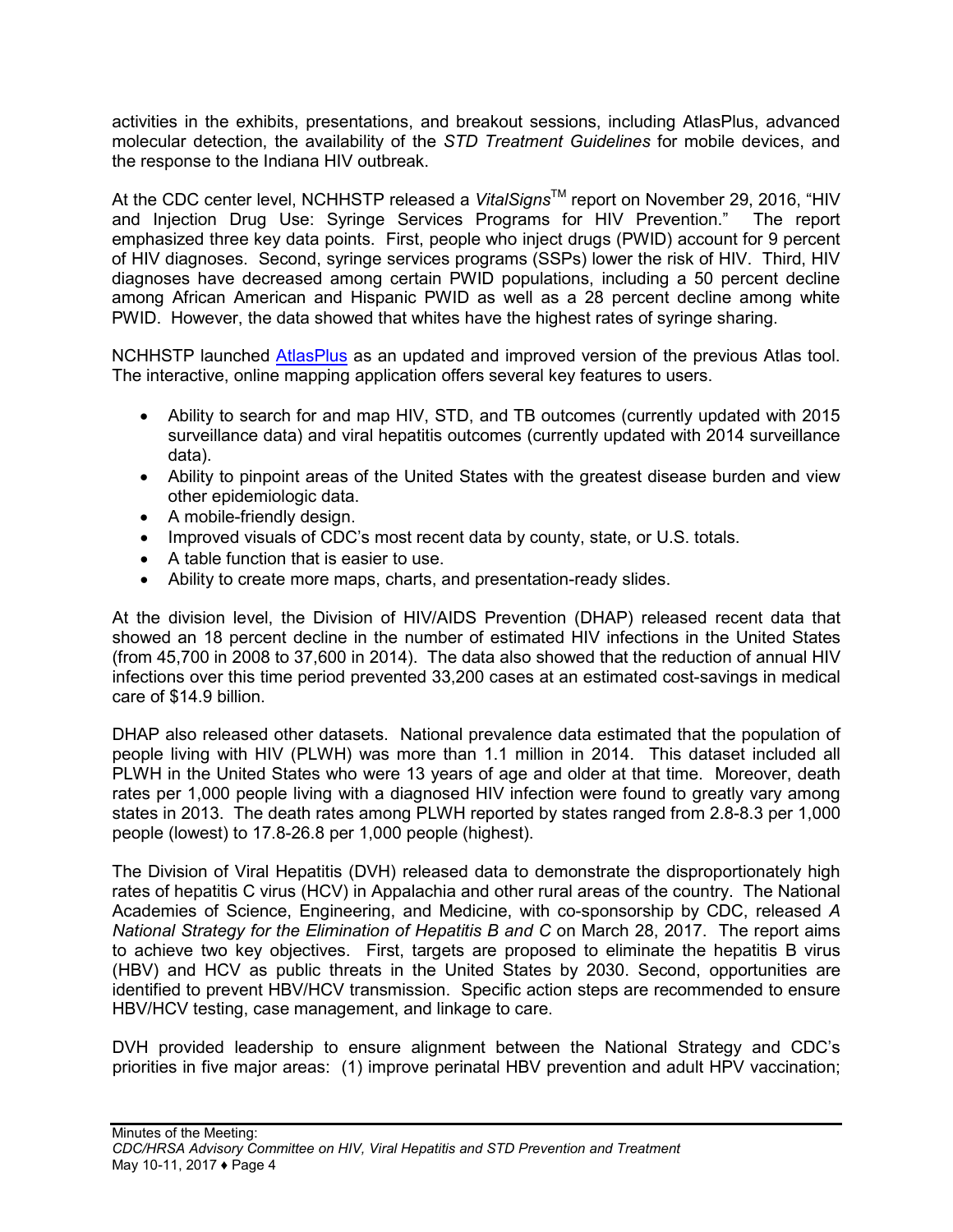(2) enhance surveillance and serologic surveys; (3) expand access to HBV and HCV testing; (4) increase screening, vaccination, and treatment in correctional facilities; and (5) expand the availability of and access to SSPs.

DVH was pleased to report a tremendous increase in HCV antibody testing among "baby boomers" (i.e., people in the 1945-1965 birth cohort who account for 75 percent of HCV cases). DVH initiated this effort by identifying the subgroup of baby boomers who had commercial health insurance over the 10-year time period from 2005-2014. DVH's analysis showed a 136 percent increase in HCV antibody testing among baby boomers, but testing was still found to be remarkably low in this cohort overall. However, HCV antibody testing among baby boomers significantly increased by 91 percent over a short period of time (from 1.7 percent in 2011 to 3.3 percent in 2014). DVH's position is that the increase likely is due to wide adoption of the CDC and U.S. Preventive Services Task Force (USPSTF) recommendation for baby boomers to obtain one-time HCV testing.

The Division of STD Prevention (DSTDP) is continuing to focus on the alarming increase in national syphilis rates. Based on recent data, primary and secondary syphilis rates rapidly increased by 19 percent in the one-year time period from 2014-2015. Preliminary data in the first six months of 2016 showed a similar trend. Moreover, the increase in congenital syphilis parallels the increase in STD infections among women.

DSTDP celebrated STD Awareness Month in April 2017 with a primary focus on syphilis prevention. DSTDP updated its website with the 2017 theme of the campaign, "Syphilis Strikes Back," and disseminated multiple resources to partners, providers, and the public. New visuals and messaging on the DSTDP website and social media platforms include key milestones in syphilis and public health posters since the 1940s.

DSTDP released the "CDC Call to Action on Syphilis: Let's Work [Together](https://www.cdc.gov/std/syphilis/resources.htm) to Stem the Tide of Rising [Syphilis](https://www.cdc.gov/std/syphilis/resources.htm) in the United States" in April 2017. The document calls for the development of new tools to detect and treat syphilis. Most notably, no rapid test is available for syphilis at this time. Moreover, the same medications have been used to treat syphilis for the past 75 years. The Call to Action describes specific action steps for CDC: (1) develop new laboratory guidelines, (2) create a repository of specimens, (3) evaluate new technologies, and (4) develop novel diagnostic tools and improve molecular surveillance capacity.

The Division of Adolescent and School Health (DASH) recently launched its newly designed website. The website features an updated Healthy Youth home page; a new webpage on [teen](https://www.cdc.gov/healthyyouth/healthservices) health [services;](https://www.cdc.gov/healthyyouth/healthservices) and a new infobrief that advises parents to ensure that their teens have one-onone discussions with a health care provider.

The Division of Tuberculosis Elimination (DTBE) released provisional data as of February 17, 2017. The number of reported TB cases in the United States decreased from 26,673 cases in 1992 to 9,287 cases in 2016. The new TB cases reported in 2016 reflect the lowest number on record. The current TB case rate of 2.9 cases per 100,000 people also is low, but is not low enough to eliminate TB during this century. Reactivated latent TB infection (LTBI) was found to account for approximately 85 percent of new TB cases. California, Florida, New York, and Texas collectively reported the majority of TB cases (or 52 percent) in the United States from 2012-2016.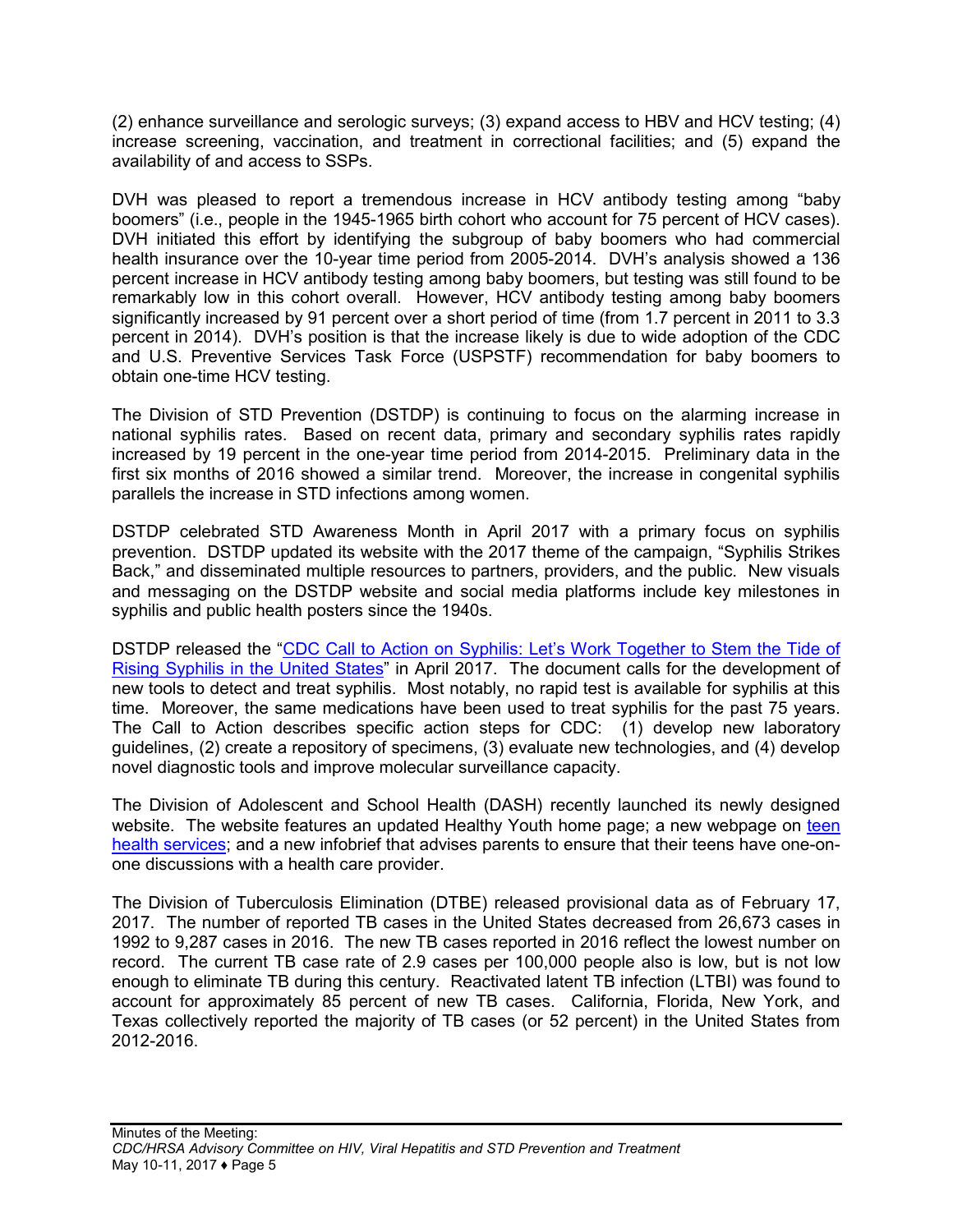DTBE acknowledges that new diagnostics and treatment regimens have the potential to better address the TB epidemic in the United States. A new blood test is now available that diagnoses LTBI more effectively than the standard tuberculin skin test. A new once-weekly, 12-week treatment regimen for LTBI is available as well. Higher adherence, completion, and cure rates are being reported because the new TB regimen is less toxic than current medications. However, DTBE recognizes the need to expand these new developments to non-TB clinical settings, such as primary care and practitioners' offices in communities with a high TB incidence and high LTBI prevalence.

DTBE and its partners published the 2016 American Thoracic Society/Infectious Diseases Society of America (IDSA)/CDC *[Clinical Practice Guidelines:](https://www.cdc.gov/tb/publications/guidelines/pdf/ciw778.pdf) Diagnosis of Tuberculosis in Adults and [Children](https://www.cdc.gov/tb/publications/guidelines/pdf/ciw778.pdf)*. The guidelines include 23 evidence-based recommendations on the diagnosis of LTBI, pulmonary TB, extrapulmonary TB, and the use of newer tests for diagnosing TB disease and LTBI.

## **HRSA/HAB Associate Administrator's Report**

<span id="page-7-0"></span>**Laura Cheever, MD, ScM** Associate Administrator, HIV/AIDS Bureau Health Resources and Services Administration CHAC DFO, HRSA

Dr. Cheever covered several topics in the HRSA/HAB Associate Administrator's report to CHAC. The vision of HAB is "optimal HIV/AIDS care and treatment for all." The mission of HAB is to "provide leadership and resources to assure access to and retention in high quality, integrated care, and treatment services for vulnerable people living with HIV/AIDS and their families."

RWHAP provides a comprehensive system of HIV primary medical care, medications, and essential support services for low-income PLWH. RWHAP provides care to an estimated 52 percent of PLWH with diagnosed HIV in the United States (over 500,000 people). RWHAP awards grants to states, cities/counties, and local community-based organizations (CBOs). RWHAP recipients determine service delivery and funding priorities based on local needs and planning processes. Based on the payor of last resort statutory provision, RWHAP funds cannot be used for services if another state or federal payer is available.

RWHAP funds are awarded to cities (Part A), states (Part B), CBOs (Part C), and CBOs for women, infants, children, and youth (Part D). These services include medical care, medications, and laboratory services; clinical quality management and improvement; and support services (e.g., case management and medical transportation). RWHAP Part F services include clinician training, dental services, and dental provider training as well as the development of innovative models of care to improve health outcomes and reduce HIV transmission among hard to reach populations. The 83.4 percent of RWHAP clients who had at least one medical visit and a viral load measurement achieved viral suppression in 2015, exceeding the national average of 54.7 percent among those living with diagnosed HIV, some of whom are not in care.

Dr. Cheever described HAB's recent accomplishments and ongoing activities to support its five key priorities in FY2017.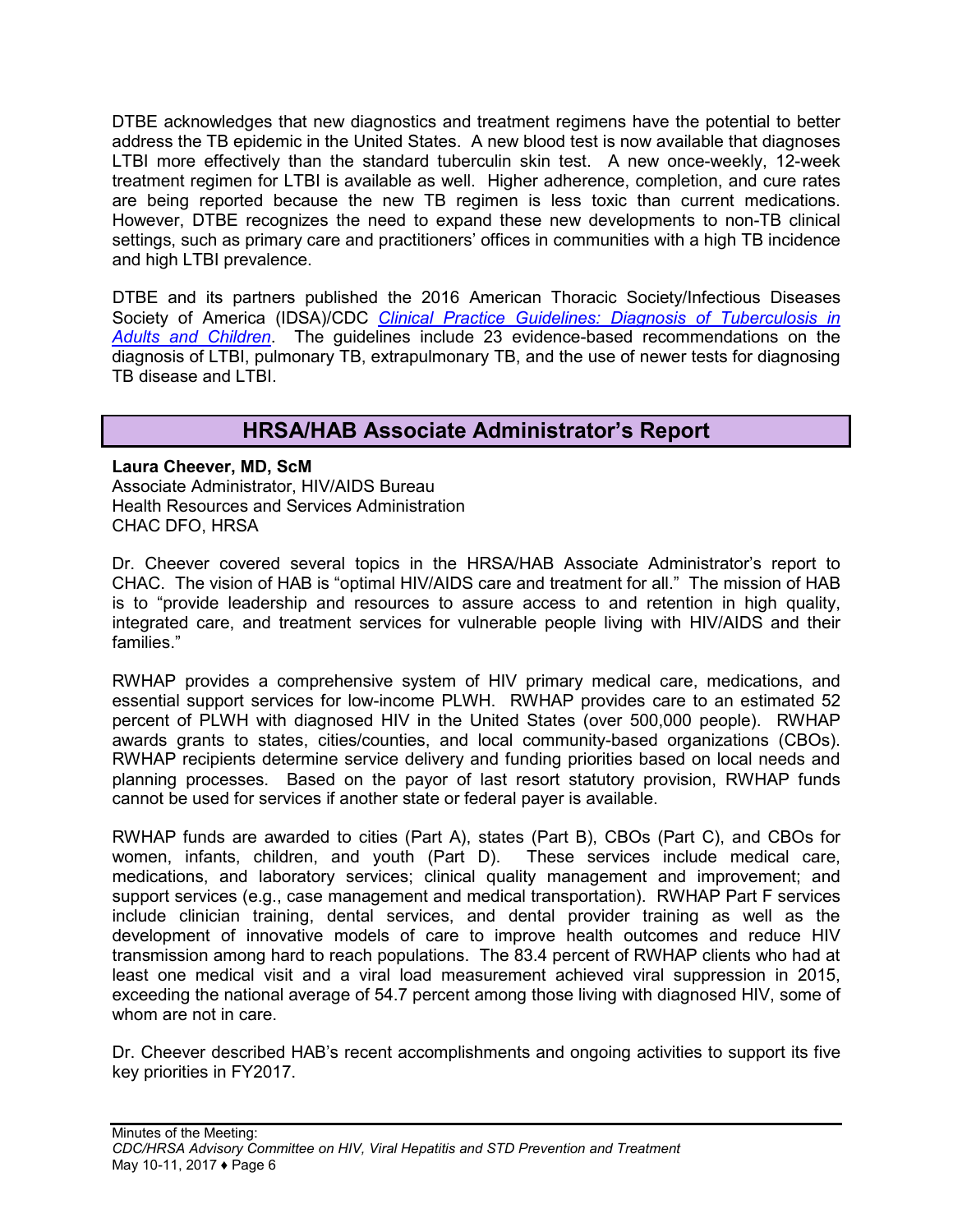#### **PRIORITY 1: DATA UTILIZATION**

HAB established this priority to use data from reporting systems, surveillance, modeling, and other programs, as well as results from evaluation and special project efforts to target, prioritize, and improve policies, programs, and service delivery. HAB collects national RWHAP clientlevel data through the Ryan White HIV/AIDS Program Services Report (RSR) with a national focus on data for program monitoring and evaluation. The annual publication of RSR data enables access to RWHAP client-level information.

The 2015 Annual Client Level Data Report includes five years of data from 2011-2015 from all 50 states, the District of Columbia, Guam, Puerto Rico, and the U.S. Virgin Islands. All tables in the 2015 Annual Client Level Data Report provide data on all clients served, regardless of the RWHAP funding stream, and are not Part-specific and also does not describe the specific services that were rendered through the AIDS Drug Assistance Program (ADAP).

Other HAB data utilization efforts are our contract to link RSR client-level data over time, link client-level data between the RSR and the ADAP Data Report, and initiate field testing of 4 existing National Quality Forum endorsed HIV electronic clinical quality measures.

The 2015 RWHAP Client-Level Data Report includes several new features. These included the change to "eligible scope" reporting (i.e., all people who are eligible for RWHAP services regardless of the funding source used to pay for the service); the addition of a data table of PLWH served through the program (all other data tables in this report include all clients served by the RWHAP, regardless of serotype); and incorporating data previously reported in the 2014 Supplemental Report on Eligible Metropolitan Areas/Transitional Grant Areas.

HAB has also made a few adjustments to how data are analyzed and displayed, including using a two-step method to more clearly define "gender identity;" changes to the transmission risk categories for transgender clients. For example, "sexual contact" was added as a new classification for transgender clients. Data are now displayed separately by gender.

Select demographic characteristics of clients who were served by RWHAP in 2015 in the United States and three territories are summarized as follows. By the total RWHAP client population, 73 percent are from racial/ethnic minority populations; 65 percent live at or below 100 percent of the Federal Poverty Level; 71.3 percent are male, 27.6 percent are female; and 1.1 percent are transgender.

The RWHAP population served is aging. Notably, clients aged 50 years and older accounted for 42.5 percent of all clients in 2015, which is an increase from 33.6 percent in 2011. By health care coverage, only 20.7 percent of 517,368 RWHAP clients are uninsured; most RWHAP clients have some form of health care coverage. Medicaid (32.8 percent), Medicare (10.4 percent), and multiple coverage sources (10.4 percent) are the top three types of health care coverage for RWHAP clients.

CDC and HRSA used data from the CDC Medical Monitoring Project (MMP) to compare services between PLWH who receive their care from RWHAP providers versus PLWH who do not receive their care at RWHAP funded sites. In all nine of the service categories shown (mental health, substance abuse treatment, dental care, case management, adherence counseling, interpreter services, transportation assistance, nutritionist/dietician, and risk reduction counseling services), more RWHAP providers offered these services than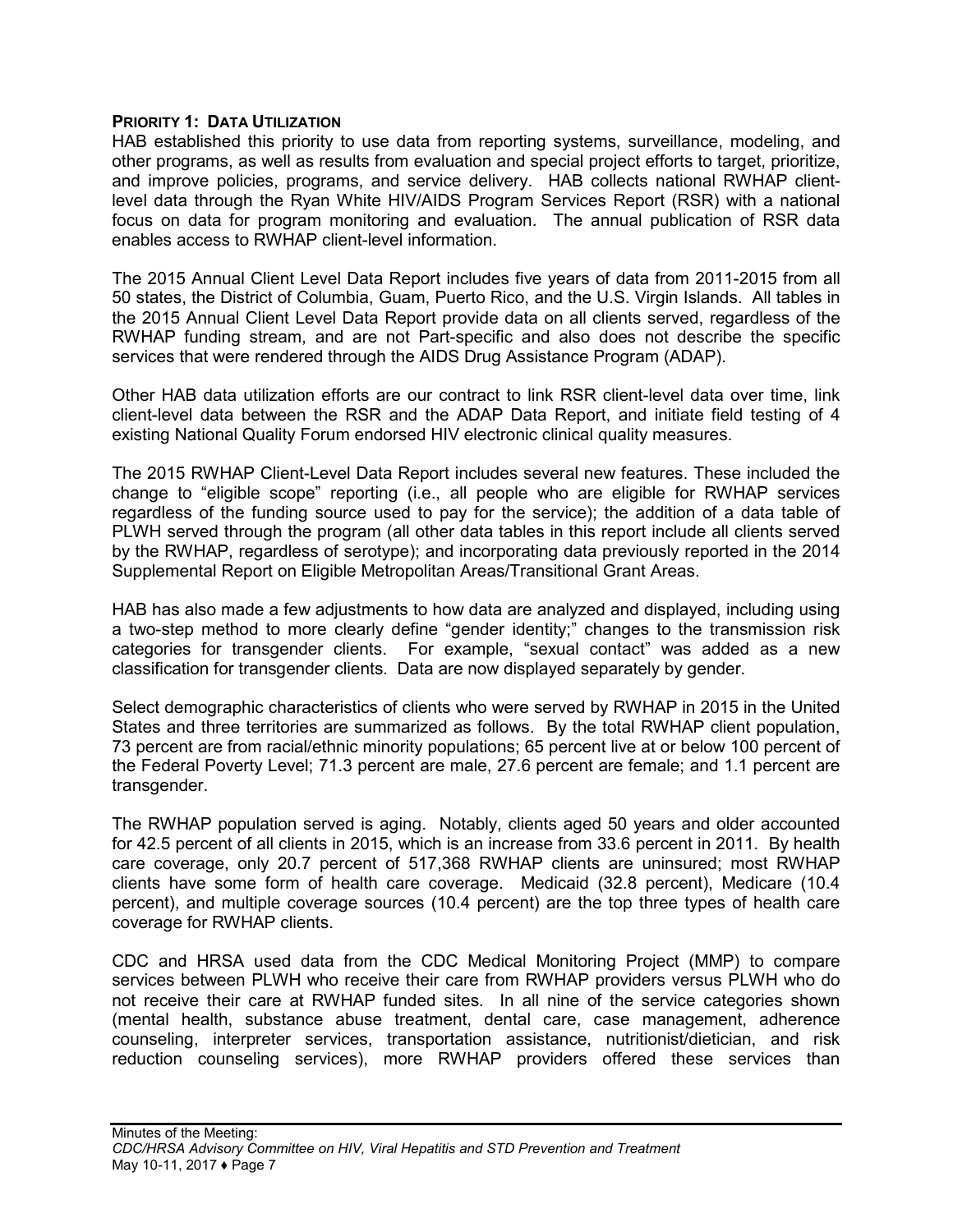nonRWHAP-funded facilities, which is, in part due to the system of care created by the RWHAP. Because access to HIV care is seldom the only service needed for PLWH to achieve viral suppression, the co-location of these services may be the reason that the RWHAP has such good outcomes among low-income patients.

MMP data also were used to determine the percentage of virally suppressed clients by health care coverage and RWHAP assistance from 2009-2013. For all four health care coverage types (e.g., private insurance, Medicaid, Medicare, and Medicare plus Medicaid), viral suppression rates were higher with non-RWHAP payers plus RWHAP than with non-RWHAP payers alone, most likely because RWHAP provides the additional services that are needed to help PLWH stay in care and achieve viral suppression.

Data showed that viral suppression rates among clients who were served by RWHAP in the United States and three territories steadily increased from 69.5 percent in 2010 to 83.4 percent in 2015 among patients who had at least one medical visit and one viral load measurement. CDC estimates that 54.7 percent of diagnosed PLWH have achieved viral suppression, although some of these people are not accessing healthcare services. HAB does not expect these improvements to continue without the implementation of new and innovative models. Most notably, persistent disparities still exist in the following populations: people living in the Southeastern states, PLWH in the 13-24 age group, Black/African American clients, and people who are unstably housed. These groups continue to account for the largest disparities in HIV viral suppression rates. [HAB's reports, data, and other resources](https://hab.hrsa.gov/data) are available on its updated website.

#### **PRIORITY 2: NATIONAL GOALS TO END THE HIV EPIDEMIC/ PRESIDENT'S EMERGENCY PLAN FOR AIDS RELIEF (PEPFAR) 3.0**

HAB established this priority to maximize expertise and resources across HRSA to operationalize the National Goals and PEPFAR 3.0. To support this priority, HAB is compiling and disseminating evidence-informed practices from successful RWHAP recipients and increasing the focus on RWHAP recipients who provide direct services to achieve the highest impact on RWHAP Parts A-D.

One example is HAB's Secretary's Minority AIDS Initiative Funded (SMAIF) project, called the Center for Engaging Black Men Who Have Sex with Men (MSM) Across the Care Continuum (CEBACC). CEBACC launched the *HIS Health* training series and the "Well Versed" website for patients and providers in the fall of 2016.

HAB awarded a SPNS grant, "Dissemination of Evidence-Informed Interventions to Improve Health Outcomes Along the HIV Care Continuum." The grant recipients will develop four evidence-informed care and treatment interventions for linkage and retention based on four evidence informed interventions: the SPNS linkage in jail settings, SPNS buprenorphine initiatives, SPNS targeted outreach to underserved populations, and as well as a SMAIF funded reengagement and retention initiatives.

A new SPNS evidence-informed intervention initiative also will be used to improve health outcomes among PLWH by targeting activities to four key areas: (1) improving HIV health outcomes for transgender women; (2) improving HIV health outcomes for black MSM (BMSM); (3) integrating behavioral health and primary medical care for PLWH; and (4) identifying and addressing trauma among PLWH.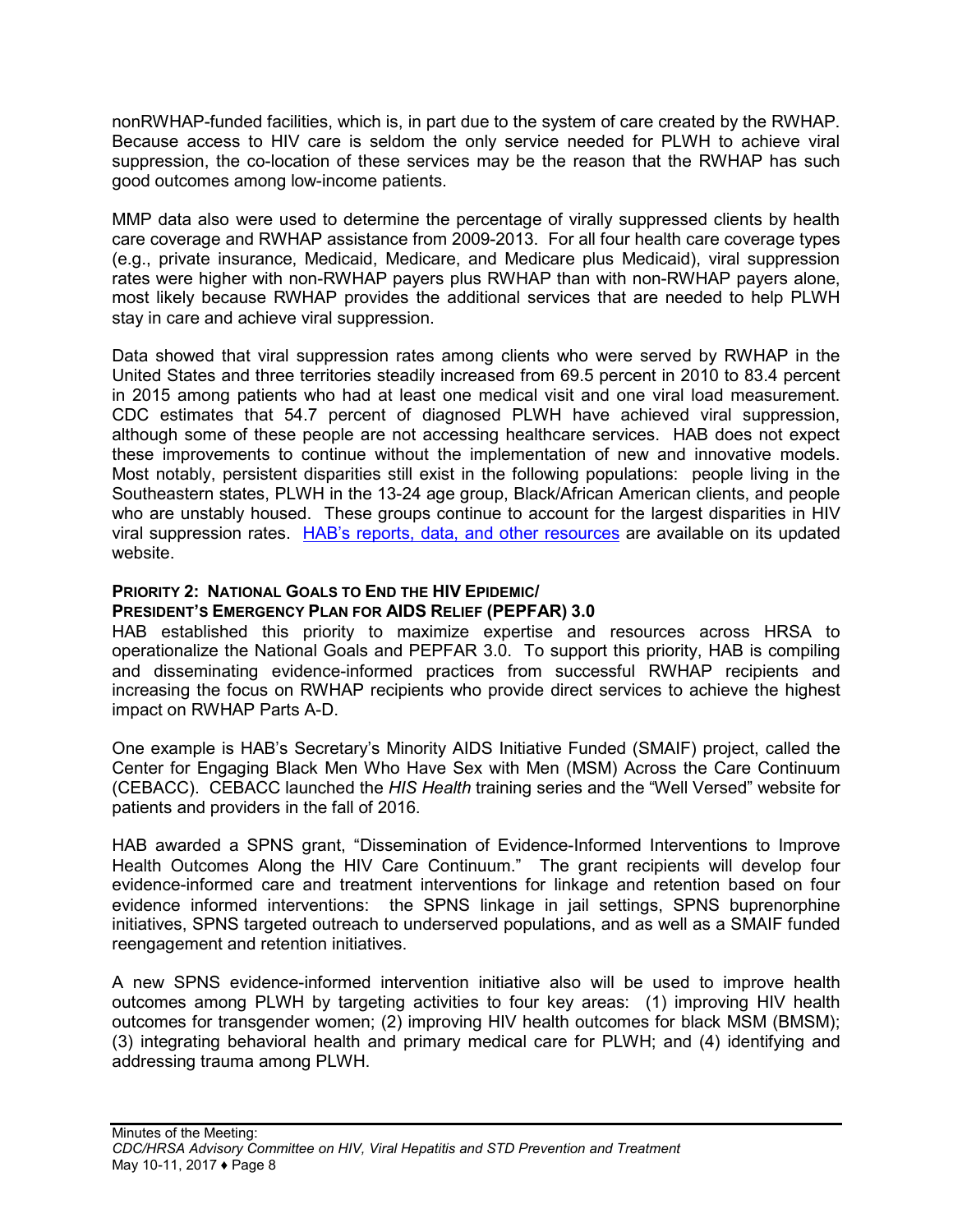HAB awarded a cooperative agreement (CoAg) to strengthen and improve the HIV care continuum within RWHAP Part A jurisdictions. The CoAg is targeted to RWHAP recipients to support the development of collaborative partnerships and relationships among multiple sources of HIV prevention and care planning, service provision, and state/local resources for improving outcomes along the HIV care continuum. The RWHAP recipients formed learning collaboratives based on five topic domains: data access and coordination; identification and implementation of target interventions; identification and implementation of evidence-based/-informed interventions; linkages to care; and health care implementation changes to HIV care systems.

HAB's other investments in FY2016-2017 to support the National Goals/PEPFAR 3.0 priority are set forth below.

- SMAIF-funded initiative, "Building Care and Prevention Capacity: Addressing the HIV Care Continuum in Southern Metropolitan Areas." The project aims to increase capacity to improve health outcomes for minority MSM, youth, cisgender and transgender women, and PWID.
- RWHAP Part A Planning Council and Transitional Grant Area Planning Body Technical Assistance CoAg.
- An evaluation study, "Building Futures: Supporting Youth Living with HIV." The study aims to identify barriers and best practices to support youth living with HIV to access RWHAP-funded services.
- An evaluation study, "Assessing Client Factors with Detectable Viral Load." The study aims to identify differences between PLWH who are and are not virally suppressed.
- "Models of Care" study. The study aims to evaluate the impact of different models of HIV care.

## **PRIORITY 3: LEADERSHIP**

HAB established this priority to enhance and lead national and international HIV care and treatment through evidence-informed innovations, policy development, health workforce development and program implementation.

HAB convened a diverse PLWH Leadership Expert Panel to discuss leadership qualities and explore strategies to cultivate leaders. Based on the outcomes of this initiative, HAB used SMAIF funds to develop and release a competitive funding opportunity announcement (FOA). The CoAg was awarded to the National Minority AIDS Council (NMAC) to offer leadership training to PLWH of color throughout the country. However, NMAC will place special emphasis on supporting increased engagement of transgender women of color living with HIV in leadership opportunities and also to support national leadership training.

HAB awarded SMAIF funds to improve access to care using community health workers (CHWs) to improve linkage and retention in HIV care. This initiative aims to increase the use of CHWs to strengthen the health care workforce and improve access to health care and health outcomes for racial and ethnic minority PLWH.

HAB obtained endorsement from the National Quality Forum on its existing HIV measures, including those for retention, viral suppression, and antiretroviral prescriptions. In addition, three HIV measures were endorsed as electronic clinical quality measures. HAB redesigned its infrastructure to enhance its quality capacity by providing direct technical assistance (TA) at the individual RWHAP recipient level. The RWHAP Implementation Center for HIV Clinical Quality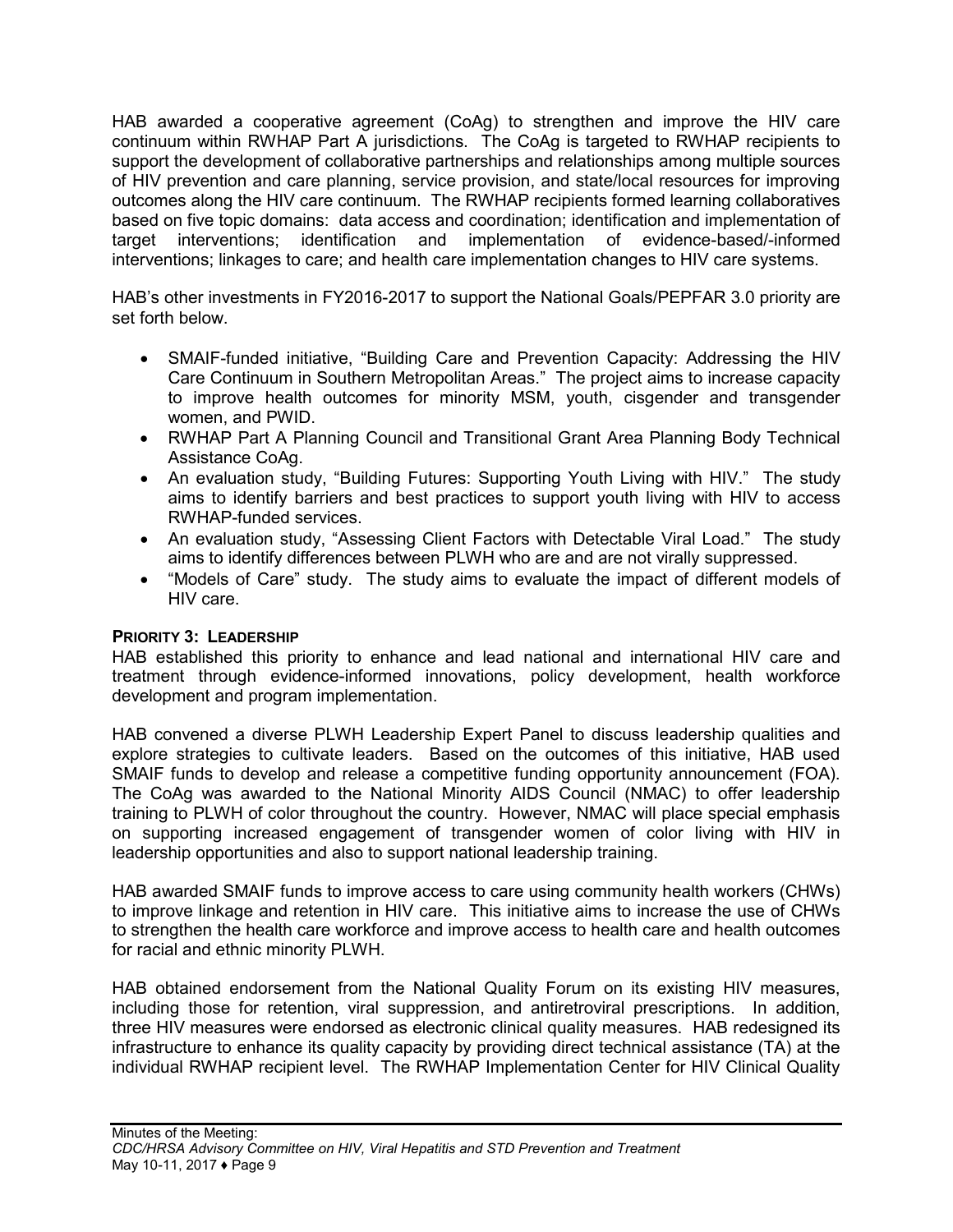Improvement is exploring strategies to help RWHAP recipients and subrecipients identify and measure gaps in clinical processes and health outcomes, implement improvements, and assess the impact of improvement projects.

HAB leveraged PEPFAR support to launch the "Resilient and Responsive Health Systems" initiative in the Democratic Republic of Congo, Liberia, Sierra Leone, and South Sudan. The aims of this initiative are three-fold: (1) support the implementation of country-specific national health strategies and recovery plans to respond to emerging epidemics; (2) prevent, manage, and control HIV and other diseases; and (3) improve population health outcomes.

#### **PRIORITY 4: PARTNERSHIPS**

HAB established this priority to enhance and develop strategic domestic and international partnerships internally and externally. HRSA supports the HIV Health Improvement Affinity Group (HHIAG) along with CDC and the Centers for Medicare & Medicaid Services (CMS). The purpose of the HHIAG is to support state collaborations between public health and Medicaid programs to improve sustained HIV viral suppression rates among Medicaid and Children's Health Insurance Program enrollees who are living with HIV. There are 19 states that participate in this affinity group.

HAB awarded a three-year cooperative agreement to JSI Research and Training Institute to provide TA to RWHAP Parts A and B recipients and their planning bodies to support integrated HIV planning implementation. The guidance document specifically focuses on activities related to submissions for the CDC/HRSA Integrated HIV Prevention and Care Plan. The funding is intended to encourage a streamlined approach to HIV planning and promote effective local and state decision-making to develop systems of prevention and care.

HAB is integrating HIV care and housing data to improve health outcomes along the HIV care continuum. This initiative aims to use information technology to promote integration and coordination of HIV and housing services to improve entry, engagement, and retention in care for homeless and unstably housed PLWH with mental illness and substance use disorders. RSR data show that compared to RWHAP clients with temporary and unstable housing in the United States and three territories, those with stable housing consistently achieved significantly higher viral suppression rates from 2010- 2015.

#### **PRIORITY 5: INTEGRATION**

HAB established this priority to integrate HIV prevention, care, and treatment in an evolving health care environment. For example, HAB is attempting to better understand the successes, barriers, and costs related to HCV treatment among PLWH who receive RWHAP services to increase the focus on curing HCV in the RWHAP client population. To support this effort, HAB launched a SMAIF-funded initiative, "Jurisdictional Approach to Curing Hepatitis C Among HIV/HCV Co-Infected People of Color."

HAB awarded funding to three RWHAP Part A jurisdictions and two RWHAP Part B jurisdictions to increase HCV screening, care, and treatment systems for HIV/HCV co-infected people of color. HAB also expanded the scope of work for and awarded additional funding to the National Clinician Resource Center to create training materials to educate clinicians on screening and treatment of HIV/HCV co-infection.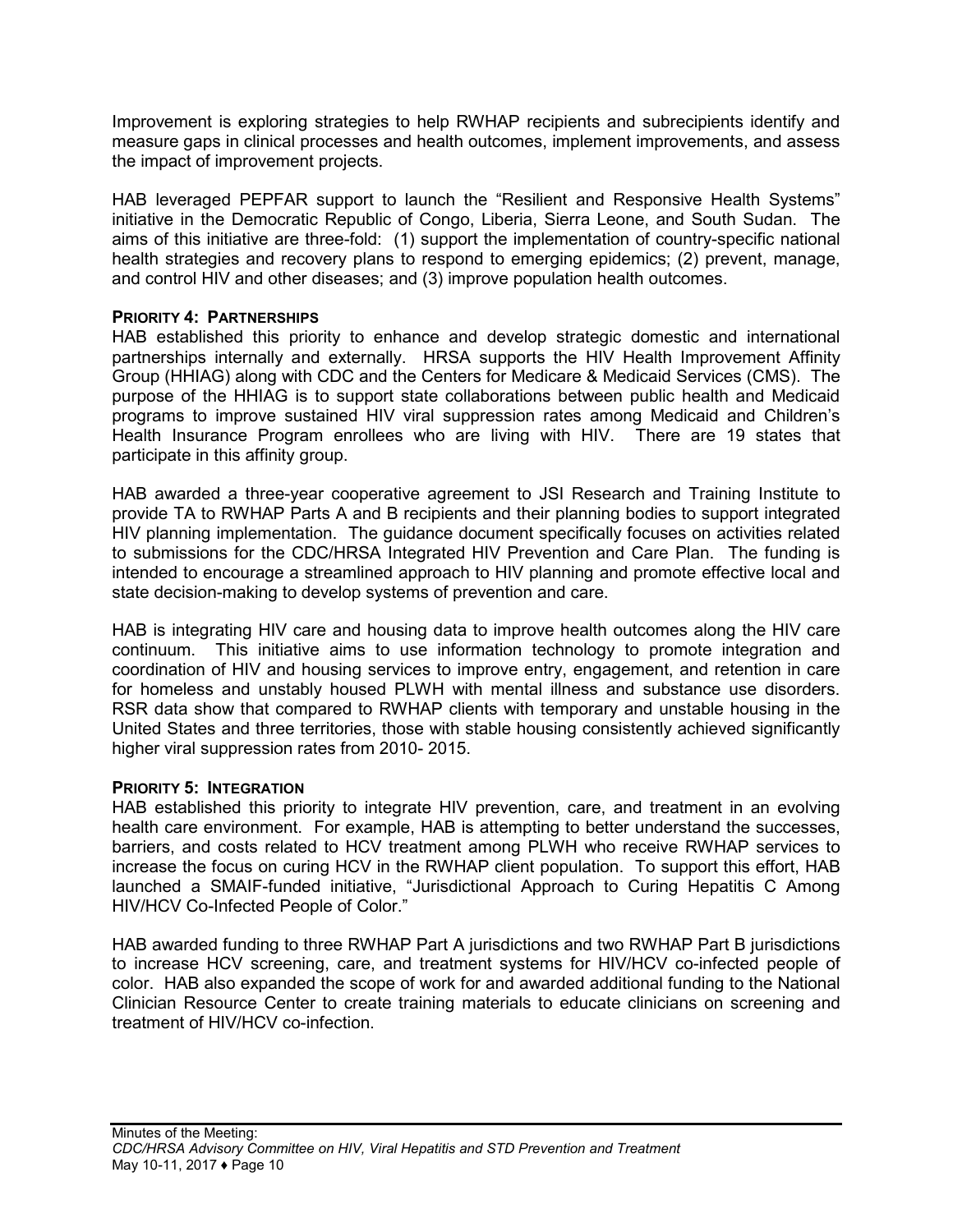#### **CHAC DISCUSSION: CDC/NCHHSTP DIRECTOR AND HRSA/HAB ASSOCIATE ADMINISTRATOR REPORTS**

The CHAC members discussed the following topics with Dr. Mermin, Dr. Cheever, and other CDC/NCHHSTP and HRSA/HAB leadership during the question/answer session.

- CDC's response to several disturbing developments: the tremendous \$500 million cut to the DSTDP budget in FY2017; the ongoing syphilis epidemic in the United States; the closure of STD clinics in multiple states; and the weak infrastructure of limited personnel and overall capacity for state/local health departments to adequately deliver STD public health services to communities.
- Strategies for CDC and HRSA to target limited federal resources to more efficiently address HIV, HCV, and STDs in the same geographic locations and risk populations.
- CDC's ongoing efforts to vigorously integrate sexual health into primary care settings, particularly to address the reemergence of syphilis in the United States.
- Plans at the federal level to launch creative initiatives, scale-up successful youth-specific programs, and replicate effective community-based models to increase HIV viral suppression rates in young PLWH:
	- o CDC's new FOA to address youth who are at risk and/or living with HIV (e.g., young MSM [YMSM] and transgender youth of color).
	- o Ongoing efforts by CDC and HRSA to enhance access to and increase the availability of "safe spaces" and "youth-friendly" environments for young people who need confidential HIV/STD prevention and treatment, sexual health, and other services.
- Specific factors that contributed to the significant 18 percent decline in the HIV incidence from 2008-2014.
- CDC's new priority and targeted activities to focus on factors that are playing a key role in the surprising increases in the rates of syphilis among women and congenital syphilis, such as the national opioid epidemic or individual substance use disorder among pregnant women.
- HRSA's development of contingency plans to account for the potential increase in PLWH who might re-enroll in RWHAP clinics if the insurance markets shift.
- Opportunities for CDC to apply the experiences, lessons learned, and successes of its ongoing TB elimination activities to the HIV, HCV, and STD epidemics.
- HRSA's ongoing data collection efforts and collaboration with CDC to eliminate barriers to using STD screening as a quality indicator in HIV care that is provided by RWHAP recipients.

The question/answer session led to the CHAC members providing guidance to CDC/NCHHSTP and HRSA/HAB leadership on the following four topics.

• CDC's recent data show that the number of estimated HIV infections in the United States decreased from 45,700 in 2008 to 37,600 in 2014. This dataset was presented in an abstract, but CDC should widely publicize the significant 18 percent decline in the HIV incidence as a tremendous public health success over the past six years. For example, several HIV training programs and educators are still using the outdated dataset of approximately 52,000 HIV infections. CDC also should update its website to ensure that diverse audiences have access to the most recent HIV incidence data. Moreover, CDC should present various stratifications of the new data, such as HIV incidence by age and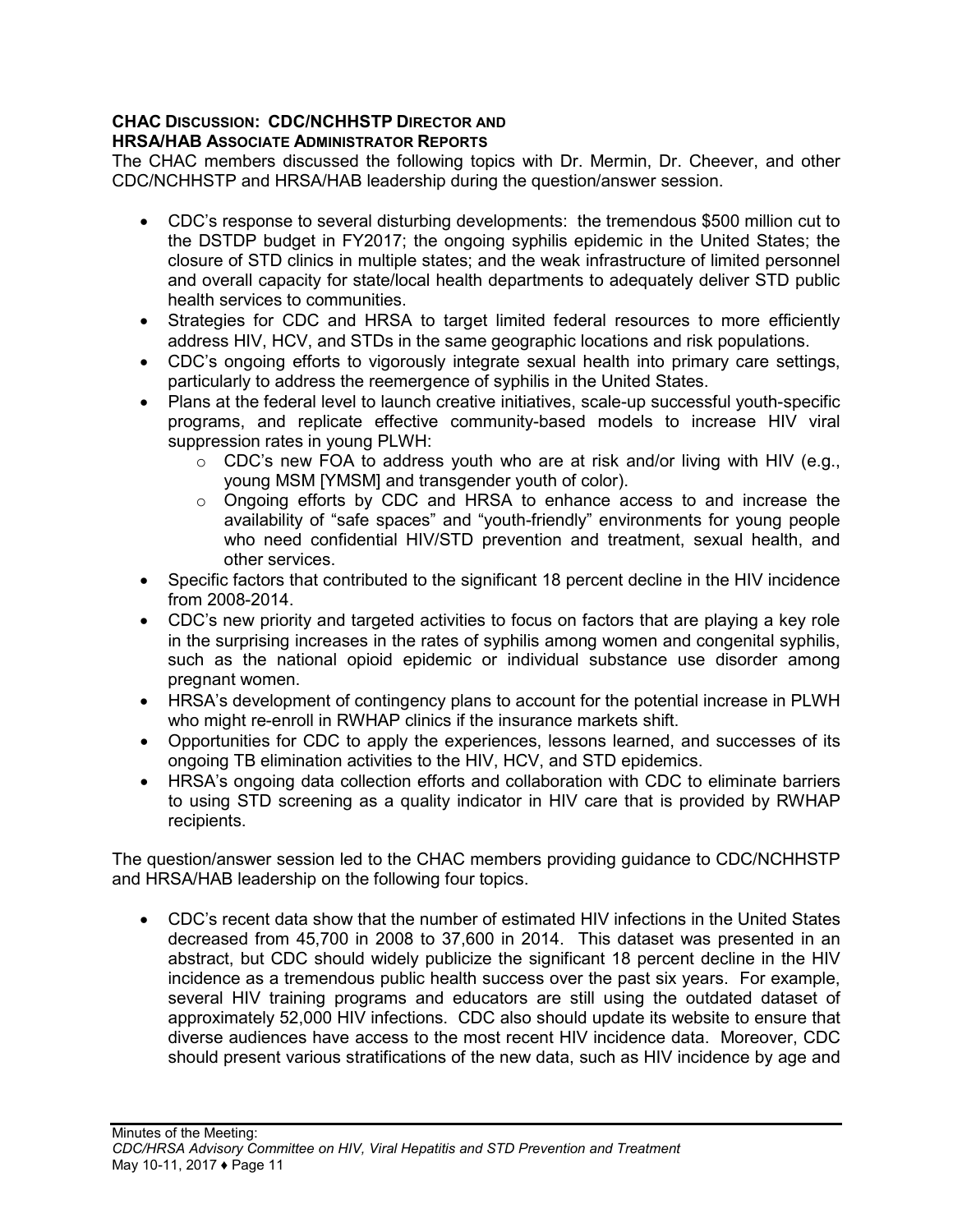race/ethnicity, to assist grant recipients in targeting their state and local public health programs.

- Some RWHAP recipients increasingly are providing HIV services only and referring clients to primary care physicians in other settings. Unless HRSA links HIV primary care funding to rigorous performance criteria, additional RWHAP recipients likely will discontinue these services in the future, particularly since the RWHAP client population is aging and resources are continuing to diminish.
- HRSA should implement a strategic approach in its ongoing efforts to cure HCV in the RWHAP client population that is living with HIV/HCV co-infection. Several indicators potentially could be used to measure the performance of RWHAP recipients in this area: perform annual HCV antibody testing with reflexive RNA confirmative testing; retest MSM with HIV/HCV co-infection to determine their HCV reinfection rates; and provide HCV treatment to 1 percent more of RWHAP clients than those who were treated in the previous year.
- HRSA should use its new evaluation study, "Assessing Client Factors with Detectable Viral Loads," as an opportunity to pinpoint specific changes in the RWHAP health care system and the overall client population. For example, HRSA can apply the study findings to identify key differences in viral suppression rates and other medical outcomes among RWHAP clients who have received continuous services over time, RWHAP clients with disruptions in their services, and new RWHAP clients.
- CDC, HRSA, and their federal partners should develop, disseminate, and utilize uniform definitions that clearly distinguish between "youth" and "young people" in the context of HIV, viral hepatitis, and STD prevention and treatment service delivery. For example, federal agencies are continuing to characterize and place youth and young people in inconsistent categories, such as under 18, 13-24, 18-24, and 25-34 years of age.

## <span id="page-13-0"></span>**HIV Transmission Risk in the Context of Antiretroviral Therapy (ART) Use and Viral Suppression**

## <span id="page-13-1"></span>**David Purcell, PhD, JD**

Deputy Director for Behavioral and Social Science, DHAP Centers for Disease Control and Prevention

Dr. Purcell presented an overview of the science on the HIV prevention benefits of ART and the implications of the science for HIV prevention messages. ART is a powerful medicine to treat and prevent HIV infection. ART greatly improves the health of PLWH and decreases HIV transmission. Several components are required to fully leverage the benefits of this biomedical intervention: (1) provide clear, science-based messages on the prevention benefits of ART (along with caveats and necessary conditions); (2) tailor messages to a variety of audiences; and (3) communicate about the effectiveness of ART in the context of other HIV prevention tools.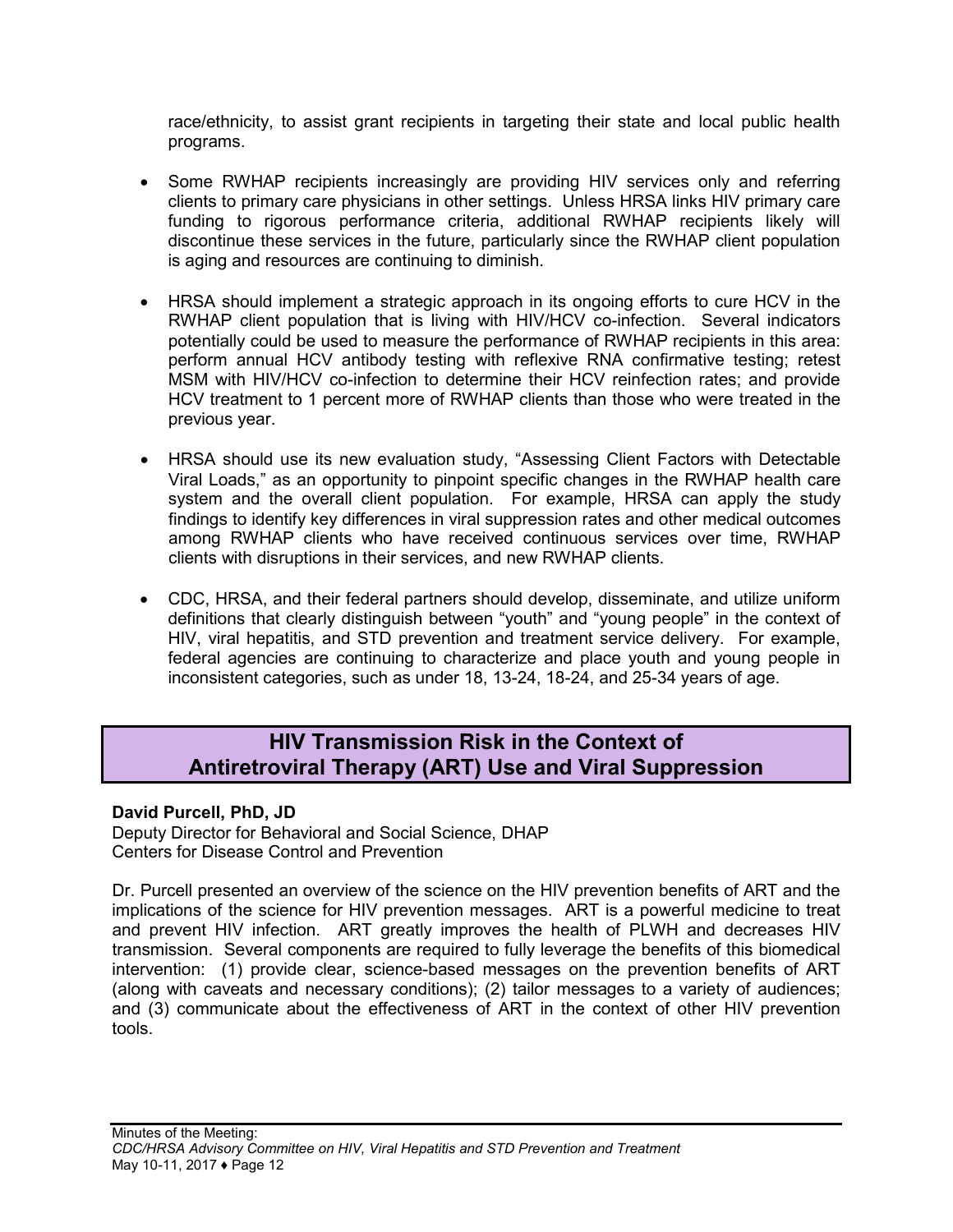Because consumers communicate about ART to make sexual decisions, many dating applications, particularly those for MSM, have options to share their HIV status and the use of ART or pre-exposure prophylaxis (PrEP). ART options often include reporting an undetectable viral load (UVL). In the 2016 Newcomb, *et al.* study with a cohort of approximately 700 MSM, 67 percent of HIV-negative MSM and 90 percent of HIV-positive MSM reported that an HIVpositive partner had reported a UVL load on a dating application. Several MSM reported engaging in condom-less anal sex based on this disclosure. Qualitative data showed that some men reported the use of biomedical matching tools to provide added protection, particularly in the cases of two HIV-positive men with UVLs or an HIV-positive man with a UVL and an HIVnegative man on PrEP.

CDC implemented multiple approaches to broadly communicate the HIV prevention benefits of ART. CDC reviewed the literature on the prevention benefits of ART as part of releasing the beta version of its HIV Risk Reduction Tool (HRRT) during the National HIV Prevention Conference in December 2015. CDC cited the 2011 Cohen, *et al.* study that reported a 96 percent reduction in HIV transmission for people who are waiting to take ART. CDC featured three key messages on its website and in the HRRT: "ART greatly reduces the change of transmitting HIV." "If taken the right way every day, both ART and PrEP can dramatically reduce the changes that someone will get HIV." "Adding prevention options can further reduce your risk." New science in 2016 led CDC to review the science in preparation of updating its 2015 prevention messages.

Other ART communication initiatives include the rollout of the "U=U" campaign (i.e., "undetectable equals untransmissible") by the Prevention Access Campaign in 2016. Based on the new science, the term "negligible risk" of sexual transmission of HIV has been adopted by multiple stakeholder groups as a tagline of the campaign.

Similar to CDC's agency-level efforts in 2015, several HHS agencies initiated a departmentlevel process in 2017 to review the science and develop updated HIV prevention messages. The Office of HIV/AIDS and Infectious Disease Policy (OHAIDP) is leading this initiative with extensive participation by CDC, HRSA, the National Institutes of Health (NIH), and Substance Abuse and Mental Health Services Administration (SAMHSA). The literature review that CDC conducted in 2015 has now been integrated into the broader HHS process.

CDC's activities in 2015 were designed to provide diverse audiences with clear, concise, and accurate answers to six complex questions on the HIV prevention benefits of ART.

- What are the comparable protective benefits of ART, no ART, and ART with viral suppression?
- What is the time to viral suppression on ART and viral rebound when stopping ART?
- What is the additional benefit of durable or sustained viral suppression versus viral suppression at the last visit?
- What is the best terminology for communication purposes: "viral suppression" or "UVL?"
- When do small variations in viral load matter for HIV transmission?
- What factors affect variations in HIV viral load? What is the importance of STDs to these variations?

CDC reviewed and gathered evidence from several sources as the first step in communicating the HIV prevention benefits of ART. The 2011 Cohen, *et al.* study was designed as an interim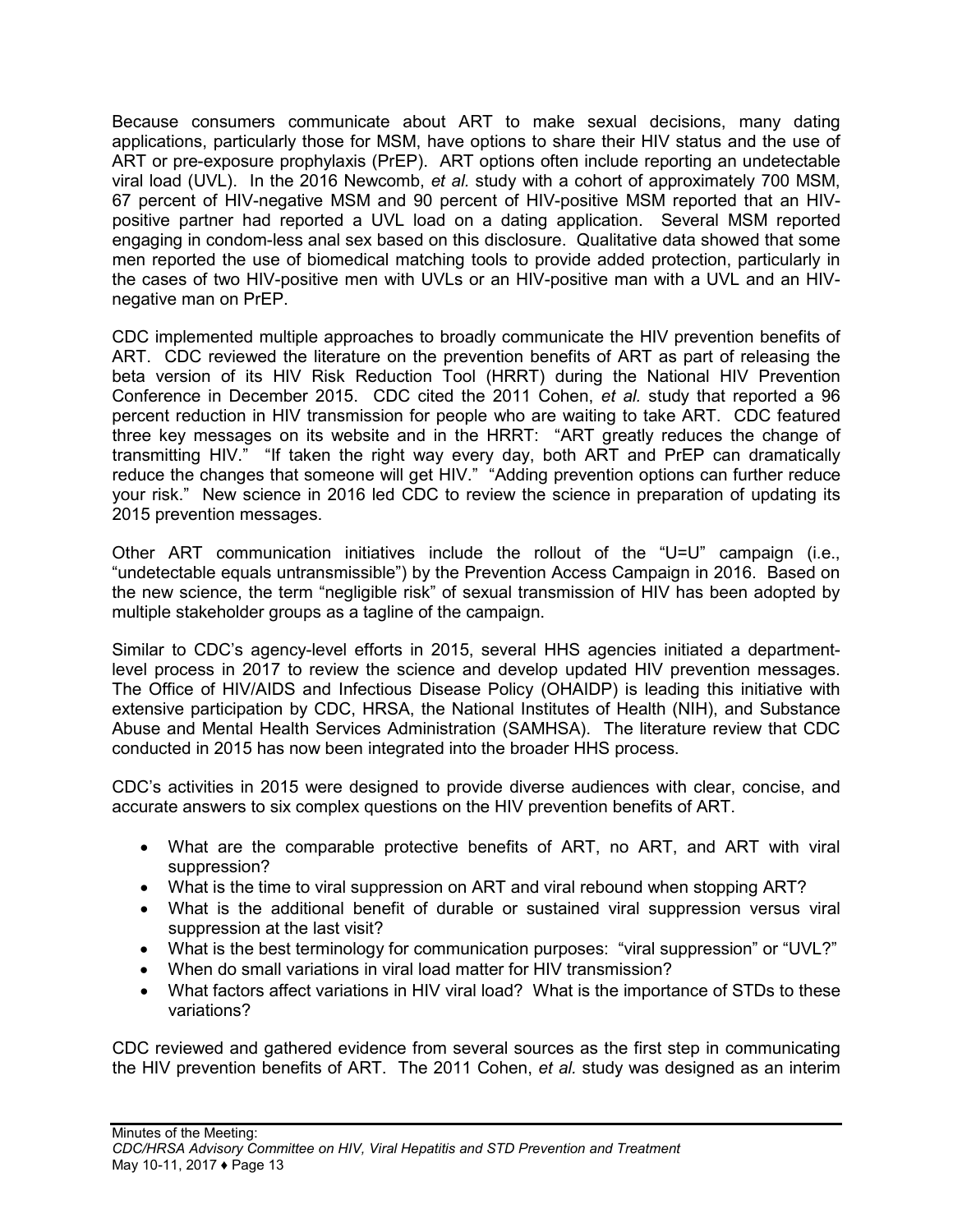analysis of the HIV Prevention Trials Network (HPTN) 052 trial. The randomized controlled trial (RCT) examined the protective benefits of early ART versus delayed ART. A cohort of 1,763 mostly heterosexual, serodiscordant couples was followed for 1.7 years on average.

The evidence showed high ART usage among the early ART group and a viral suppression rate of 89 percent at three months after ART initiation. The key findings included one linked infection in the early ART arm and 27 linked infections in the delayed ART arm. The study estimated the effectiveness of ART at 96 percent because the intention-to-treat analysis only included verified cases of HIV linked to the study participants. However, 1,100 unlinked cases were included in the study. Based on these solid results, the RCT was ended and study participants in both arms were offered ART.

The interpretation challenges of the 2011 Cohen, *et al.* study included a design of "early" versus "late" uptake that did not allow for an analysis between participants who were on and off ART. High adherence via pill count and viral suppression in the early treatment arm were more representative of a trial of optimal ART use rather than early versus late uptake. The PrEP trials showed that high uptake of an intervention in the treatment arm is not always observed in RCTs. However, the high uptake in the ART trial was understandable in light of the existing guidance for ART usage only in people with CD4 counts of 250 or less. The high condom use of 93 percent that was reported among couples likely contributed to the observed reduction in HIV transmission risk.

The 2016 Cohen, *et al.* study was designed as a final analysis of the HPTN 052 trial. All participants in both the immediate and delayed arms were offered ART at the end of the RCT, but the design was changed from an RCT to a modified observational study. A cohort of 1,763 serodiscordant couples was followed for a median of 5.5 years. ART effectiveness was estimated at 93 percent.

Of all participants in the delayed arm, 96 percent were taking ART by the end of the study and 86 percent were taking ART at the one-year follow-up. Of the 78 infections reported, none were genetically linked transmission when the HIV-positive partner achieved viral suppression of less than 400 copies per mL at the prior visit. ART effectiveness was re-estimated at 100 percent, but this finding was not reported in the study. The confidence intervals for the effectiveness of ART and the transmission rate estimates were not reported in the study and could not be calculated from the reported data.

The 2016 Cohen, *et al.* study further reported that nearly all of the 78 partner infections were among PLWH who had not achieved viral suppression due to various factors, such as not being on ART, not yet virally suppressed, treatment failure, or drug resistance. Genetic linkages in six cases could not be determined due to an inability to amplify HIV RNA. These six cases were excluded from all analyses. Linked infections could not be definitively ruled out for the six cases, but the 2017 Eshleman study concluded that an epidemiologic investigation strongly suggested most of the cases were not linked. The six cases likely are not linked infections, but this finding cannot be confirmed with certainty.

The 2016 Rodger, *et al.* study followed 1,166 serodiscordant couples for a median of 1.3 years while the HIV-positive partner was treated with ART. Of the entire cohort, 62 percent were heterosexual and 38 percent were MSM. In a total of 1,238 couple-years of follow-up, no genetically linked transmissions were observed in the following situations: (1) the HIV-positive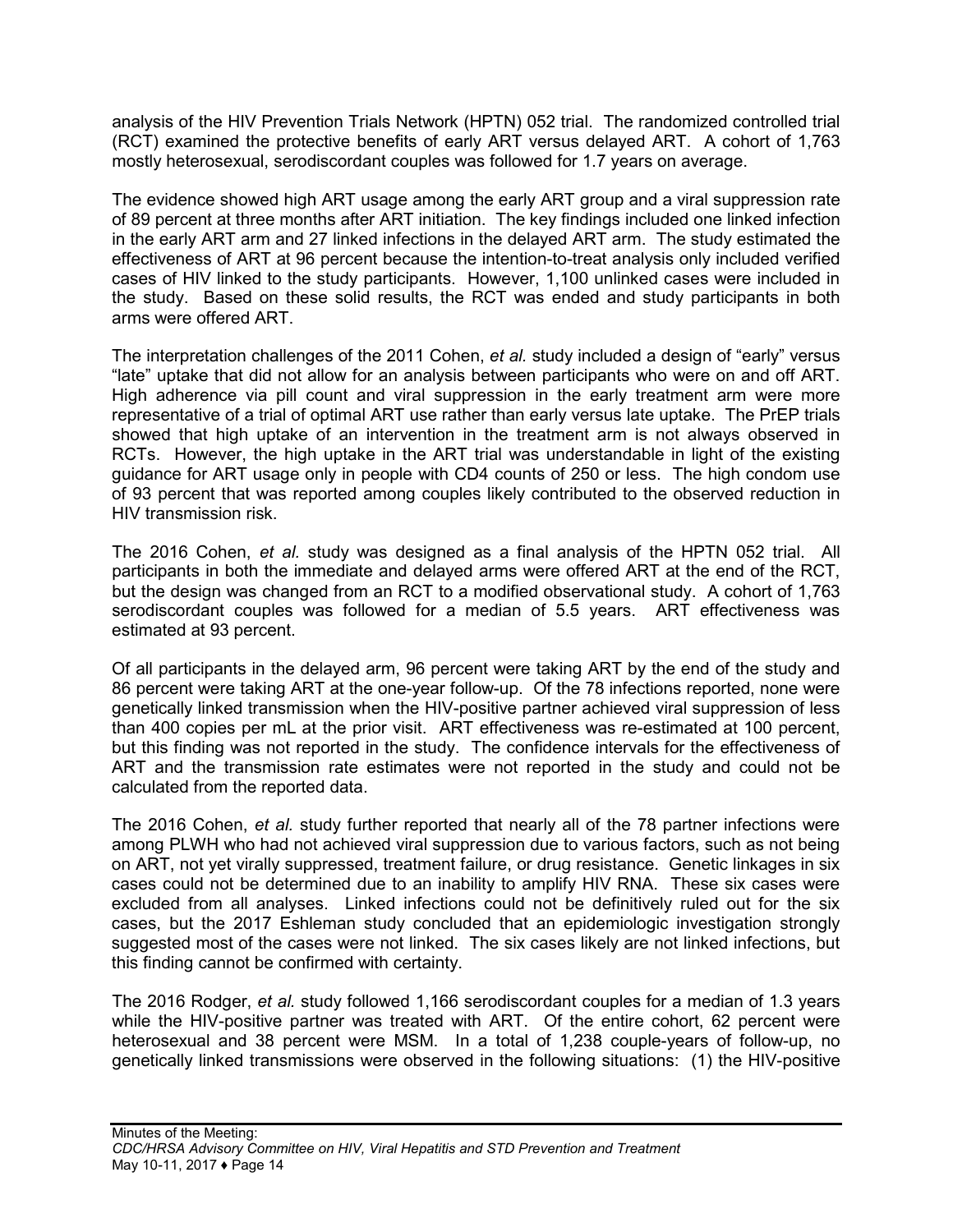partner achieved viral suppression of less than 200 copies per mL; (2) the couples engaged in condom-less sex acts (or more than 58,000 in total); and (3) the use of PrEP or post-exposure prophylaxis (PEP) was not reported.

The transmission rate was estimated at 0 percent per 100 couple-years with an upper confidence interval of 0.3. The transmission rate remained at 0 percent for all partner types and behaviors. The upper 95 percent confidence limits varied by couple type and behavior due to difference amounts of behaviors reported during follow-up.

The upper 95 percent confidence limit for the transmission rate of 0 percent was less than 1 percent per couple-year of follow-up for all types of HIV-negative partners when all sex acts were combined: heterosexual women (0.97), heterosexual men (0.88), and MSM (0.84). The highest upper 95 percent confidence limits for the transmission rate of 0 percent were for anal sex: receptive anal sex with ejaculation among heterosexual women (12.71), insertive anal sex among heterosexual men (7.85), and receptive anal sex with ejaculation among MSM (2.7).

The 2015 Grulich, *et al.* abstract was designed as a pre-planned interim analysis of the "Opposites Attract" study. The observational cohort included 234 serodiscordant MSM couples from three countries. The abstract did not report any linked transmissions in any of the 5,905 condom-less anal sex acts. The authors expect to publish the final results in July 2017.

CDC reviewed two studies that described variations in viral suppression over time among PLWH in care. The 2016 Marks, *et al.* study included a cohort of 10,942 clinic patients who had a baseline HIV viral load and one or more other HIV viral loads in 2012-2013. With the single HIV viral load measure, 75 percent of participants were virally suppressed at the first measure and 83 percent of participants were virally suppressed at the last measure. With multiple HIV viral load measures, 66 percent of participants were virally suppressed at all times, 25 percent of participants were virally suppressed at some times, 9 percent of participants never achieved viral suppression.

The 2016 Crepaz, *et al.* study included a cohort of 238,000 patients in 17 states that reported complete HIV viral load data. The participants had at least one HIV viral load in 2011 and two or more HIV viral loads in 2012-2013. Of all participants, 62 percent achieved durable viral suppression across all measurements and 38 percent had a high HIV viral load burden with significant time above 200, 1,500, or 10,000 copies per mL.

CDC's comprehensive literature review showed that three peer-reviewed studies and one abstract reported no linked infections from sexual behavior over extensive follow-up and numerous condom-less sex acts. The longitudinal data showed that even among PLWH in consistent care, viral suppression is not universally maintained. However, most PLWH who are in consistent care are virally suppressed.

The study findings led CDC to focus on three key questions to determine the implications of the science for HIV prevention messages: (1) How should communicators share ART information? (2) What caveats are important to provide? (3) Do caveats affect the receipt of messages and eventual behaviors? To effective communicate the HIV prevention benefits of ART, CDC released a beta version of the HRRT in December 2015 and will launch version 1.0 of the HRRT later in 2017.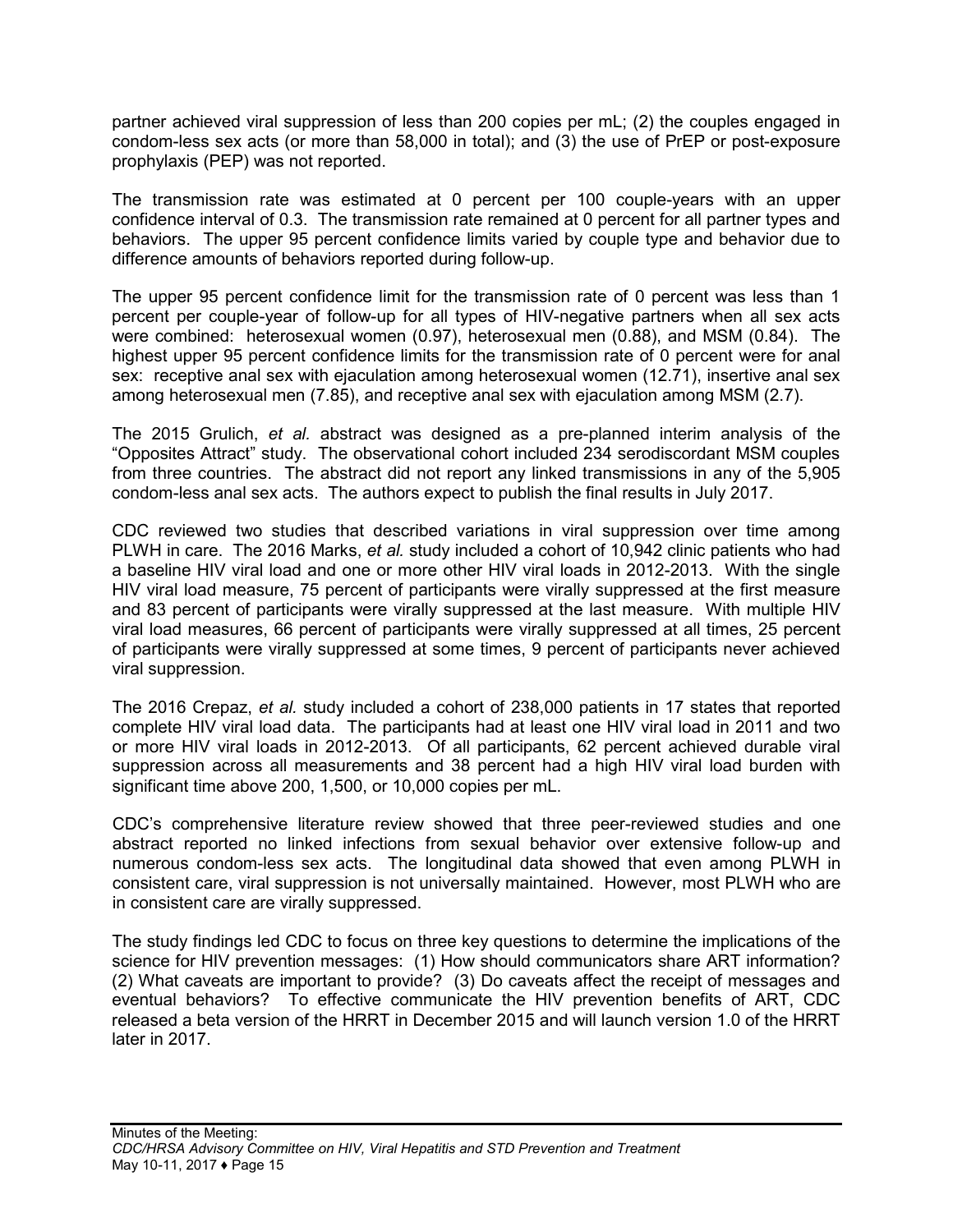The major design features of the HRRT include comprehensive messages on a variety of topics; variables to tailor and personalize content by gender, HIV status, and gender of sex partners; both high-level and in-depth critical information and resources; and interactive tools to engage users with risk information. The CDC website includes numeric tables to support the HRRT. The estimates and supporting science are presented in three sections: HIV risk behaviors per act risk, effective HIV prevention strategies, and factors that increase HIV risk.

The CDC website provides detailed information on several effective HIV prevention strategies: ART for PLWH, daily use of PrEP for HIV-uninfected people, male condom use, serosorting for HIV-negative people, and circumcision. The CDC website also provides detailed information on the following factors that increase HIV risk: ulcerative STD infection of HIV-negative people or HIV-positive sex partners and acute infection of a sex or injection-sharing partner.

Dr. Purcell presented images of the comprehensive messages highlighted in the HRRT; the "Know the HIV Risk" calculator for users to estimate their individual risk and/or the risk of their partners based on specific factors that are entered into the HRRT; and the ART effectiveness table. The CDC website emphasizes that the data in the tables will be updated as the science evolves.

CDC concluded that the new science is playing a key role in the delivery of updated HIV prevention messages. CDC and the majority of other HHS agencies cite the 2011 Cohen, *et al.* study that reported a 96 percent reduction in HIV transmission for people who are waiting to take ART. The underlying message of the study is that "ART greatly reduces the risk of sexual transmission of HIV."

Community groups, national organizations, and several health departments also have embraced the new science and HIV prevention messages, such as "U=U" (i.e., "undetectable equals untransmissible") and "negligible risk" of sexual transmission of HIV with viral suppression. Moreover, the following message is featured on the website of the Prevention Access Campaign: "People living with HIV can feel confident that if they have an undetectable viral load and take their medications properly, they will not pass on HIV to sexual partners." The underlying message of all of these communication campaigns is that "ART with viral suppression is 100 percent effective."

The HHS agencies will make changes in their ongoing process to review the new science, develop and disseminate updated HIV prevention messages, and address key challenges in several categories. In terms of science and communication challenges, some domains lack clear science, such as transmission risks from breastfeeding or injections when PLWH take ART or are virally suppressed. A new strategy is needed to translate and effectively apply population-level messages at the individual level. Different messages likely will need to be crafted for various audiences, such as scientists and the broader public health workforce; clinicians, nurses, and allied health professionals; and consumers and the general public. A new approach is needed to integrate messages across multiple prevention options, such as CDC's recommendations in the current version of the HRRT.

In terms of user implementation challenges, ART use is not under the control of HIV-uninfected people who might lack knowledge in this area. Similar to other prevention strategies, male condom use is not necessarily under the control of the receptive partner. The partner's HIV status might be unknown for people who are attempting to serosort. The extent to which a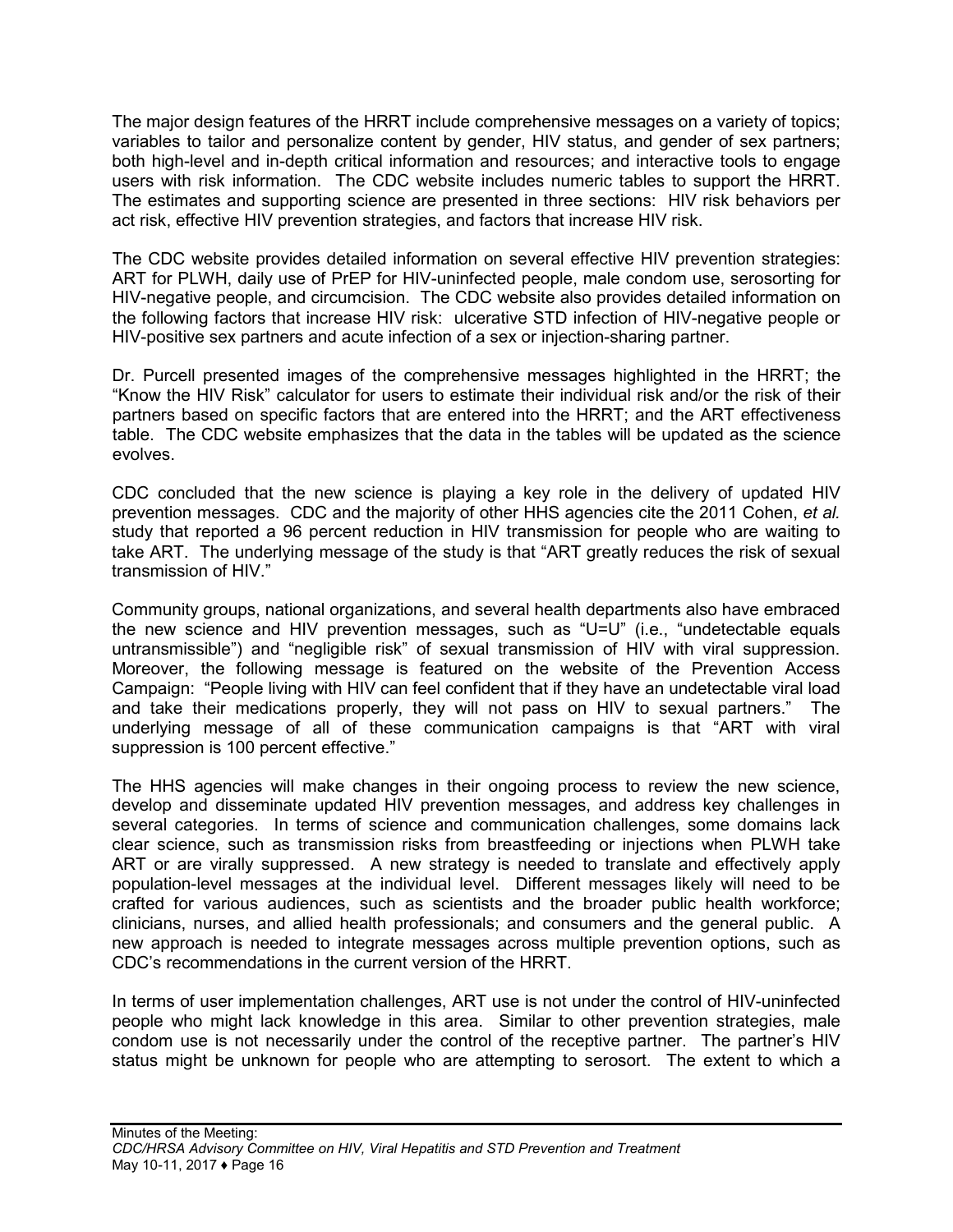person should rely on statements regarding the serostatus or HIV viral load of another individual is uncertain. "Current" HIV status or viral load status has not been clearly defined to assist HIVuninfected people in making informed decisions.

In terms of content/language challenges, some segments of the general public likely will not understand the current HIV prevention messages, such as "greatly reduced risk," "negligible risk," or "no transmission if virally suppressed." The HHS agencies are considering several plain-language alternatives. Simpler terminology to describe "risk" could include "nearly zero,"<br>"close to zero," "extremely low," or "almost no risk." Simpler terminology to describe "close to zero," "extremely low," or "almost no risk." "effectiveness" could include "nearly 100 percent," "close to 100 percent," and "almost 100 percent." OHAIDP has asked the HHS agencies to update their respective websites to promote department-wide consistency and uniformity in the use of "viral suppression," "undetectable," and other terminology.

In terms of topical challenges, the comprehensive list of potential topics to cover in HIV prevention messages needs to be streamlined. The HHS agencies are considering a number of options: the time to viral suppression when starting ART; the importance of adherence over time; the time to HIV viral load rebound if ART use is stopped; drug resistance and other treatment failures; and the effects of STDs or other viral complications.

The next steps in the HHS process will be for OHAIDP to lead a federal meeting in July 2017 for the four HHS agencies to coordinate their understanding of the science and discuss HIV prevention messages for multiple audiences. However, other opportunities will be made available to extensively engage community members. The major outcome of this process will be the development of a unified set of HIV prevention messages across HHS to share the important science in a clear, concise, and accurate manner.

#### **CHAC DISCUSSION: HIV TRANSMISSION RISK IN THE CONTEXT OF ART USE AND VIRAL SUPPRESSION**

The CHAC members commended CDC on its extremely deliberate and thoughtful process of reviewing the science before crafting and delivering HIV prevention messages to multiple audiences. The CHAC members also thanked OHAIDP and the four HHS agencies for developing a process that will engage community members. The CHAC members asked CDC and its federal partners to consider the following issues during the upcoming HHS meeting in July 2017.

- The U=U Campaign and other current messages that do not discuss the use of PrEP are disempowering HIV-negative people from protecting themselves against HIV-positive partners who might not be adhering to ART. However, the new HIV prevention messages should be designed to avoid the unintended consequence of stigmatizing HIV-positive partners.
- Viral suppression is not necessarily a sustained state. Most notably, a breakthrough HIV infection has the potential to re-stigmatize an entire group of virally suppressed PLWH and cause harm to important policy changes that have been made over time.
- Other important issues should be considered as potential topics to cover in the HIV prevention messages: (1) "risk" in the context of casual versus long-term partners; (2) the potential capacity to criminalize genetically linked HIV infections; and (3) disclosure. For example, recent anecdotal data show that large segments of PLWH with UVLs do not feel the need to disclose their HIV status to their sexual partners.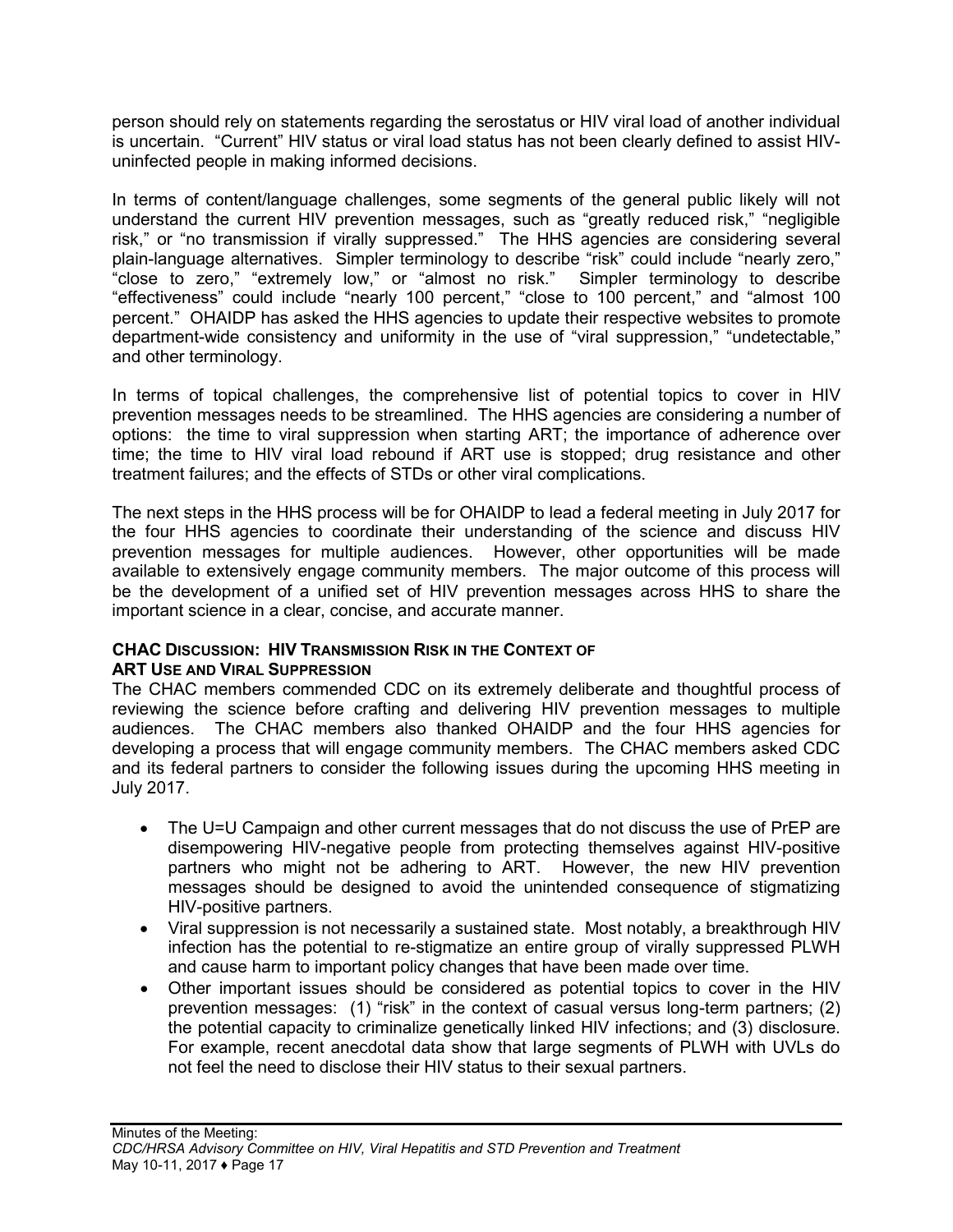- A decision should be made on whether HIV prevention messages should be updated for the clinical audience. For example, the current standard of care calls for HIV viral load testing of PLWH once per year. However, annual HIV viral load testing might need to be more frequent for HIV-positive subgroups that are engaging in unprotected anal intercourse.
- The science should be thoroughly reviewed and a separate set of HIV prevention messages should be developed regarding the effect of STDs, particularly syphilis in MSM, on the risk of HIV transmission in PLWH with UVLs. Most notably, the "undetectable equals untransmissible" message does not apply to syphilis or HCV.
- The HHS agencies should develop tools and other resources (e.g., downloadable slide sets and infographics) to assist their external partners in widely disseminating the new HIV prevention messages to policymakers, communities, and other stakeholder groups.
- The CHAC members should explore the possibility of forming a new Treatment as Prevention (TasP) Workgroup. The workgroup could provide ongoing guidance to the HHS agencies to ensure that the science and HIV prevention messages will have "real world" application.

Drs. Purcell and Mermin thanked the CHAC members for their extremely helpful feedback. They confirmed that CDC would convey CHAC's input to its federal partners during the HHS meeting in July 2017. Dr. Gail Bolan, Director of DSTDP, also confirmed that she would be engaged in this effort to improve harmonization between CDC's HIV and STD prevention messages based on the new science.

<span id="page-19-0"></span>In response to Dr. Cheever's request, Dr. Purcell confirmed that he would provide her with references to several studies. These data show that PLWH in care have reported their lack of knowledge regarding the ability of ART to protect against sexual transmission of HIV.

## **Monitoring PrEP Use in the United States**

## **Dawn Smith, MD, MS, MPH**

Health Services Research for Prevention with Negatives Team, DHAP Centers for Disease Control and Prevention

#### **Advice Requested from CHAC by DHAP:**

- 1. Should DHAP establish a limited number of sentinel jurisdictions in high-incidence geographic areas for the purpose of monitoring PrEP uptake, persistence in care, and outcomes using both electronic medical record (EMR) data from clinical care sites and billing data from public and private insurers?
- 2. Should DHAP develop an active surveillance system for HIV infections that occur among PrEP users to assess specific reasons for PrEP failure (e.g., non-adherence, intermittent use, frequency of atypical HIV test responses, or the presence or absence of resistant mutations)?

Dr. Smith covered several topics in her update to CHAC on PrEP utilization in the United States. CDC and its federal partners are exploring three potential approaches to monitor PrEP use and have clearly articulated the advantages and disadvantages of each option.

Option 1 involves the collection of PrEP utilization data from user and provider surveys, including the National HIV Behavioral Surveillance Survey (NHBS), DocStyles, MMP, and web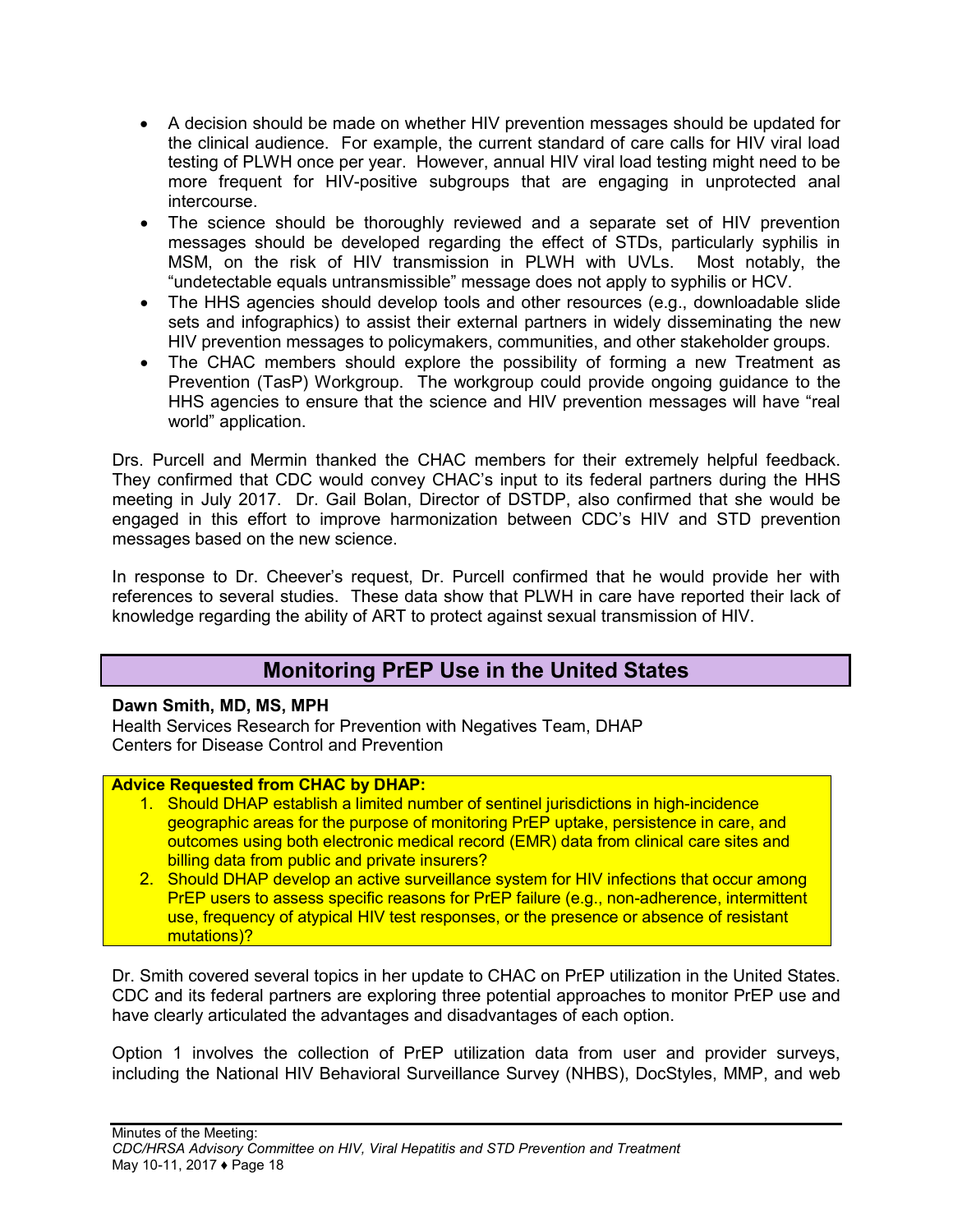samples. However, these surveys often are not representative of the entire population of PrEP users or providers and typically are not released in a timely manner. For example, NHBS is released on a three-year cycle, while web samples are periodically released.

Option 2 involves the collection of PrEP utilization data from insurance billing databases. State Medicaid/Medicare data are fairly timely and complete overall, but national Medicaid/Medicare data from CMS generally are incomplete and untimely. For example, CMS needs three to four years, on average, to complete the entire process of gathering, analyzing, and cleaning Medicaid data for all 50 states for the national database. Moreover, data from commercial sources that currently are used by CDC, such as Marketscan, are only representative of large employer-sponsored insurance plans. However, this data source provides no race/ethnicity data.

Option 3 involves the collection of PrEP utilization data from pharmacy databases that are linked to insurance claims, such as Symphony Health or IMS Health. These datasets are expensive to access, but the data are timely and more complete, include extensive race/ethnicity information, and describe geographic granularities. For analyses of insurance and pharmacy databases, CDC designed the following five-step algorithm to estimate the use of Truvada for PrEP.

- Use drug codes to identify the entire population of people who were prescribed Truvada.
- Use diagnostic codes to exclude people who were prescribed Truvada based on a diagnosis of HIV or HBV.
- Use the remaining subgroup to identify the number of people who were prescribed PrEP or PEP.
- Exclude people from the remaining subgroup who were prescribed Truvada for 30 days or less as likely PEP users.
- For those remaining, provide an estimate of people who likely were prescribed Truvada for PrEP.

CDC applied its algorithm to Marketscan to estimate PrEP utilization. Based on 2014 Marketscan data, 9,375 commercially insured people in the United States (or 9,137 men and 238 women) were prescribed Truvada for PrEP in 2014. Based on its recent analysis of preliminary 2015 Marketscan data, CDC observed a three-fold increase in PrEP prescriptions to commercially insured people (or approximately 30,000 people in total).

Because Marketscan data are readily accessible, CDC and the National Goals currently are using this dataset as a performance indicator to measure PrEP uptake. Most notably, the 2014 Marketscan dataset was used to establish baseline PrEP utilization (or 9,375 people) and calculate a 500 percent increase for the 2020 target (or 56,250 people).

Based on 2012-2015 Symphony Health pharmacy data for an analysis conducted by Gilead Sciences, the manufacturer of Truvada, and the use of an algorithm that was similar to CDC's, the number of unique individuals who started PrEP by quarter increased from 1,671 people in the fourth quarter of 2012 to 14,000 people in the fourth quarter of 2015. By gender, men overwhelmingly accounted for the rapid increase in PrEP uptake from 2014-2015. By race/ethnicity, African Americans accounted for 44 percent of new HIV infections in 2015, but only 10 percent of people who initiated PrEP in 2015. Hispanics accounted for 23 percent of new HIV infections in 2015, but only 12 percent of people who initiated PrEP in 2015.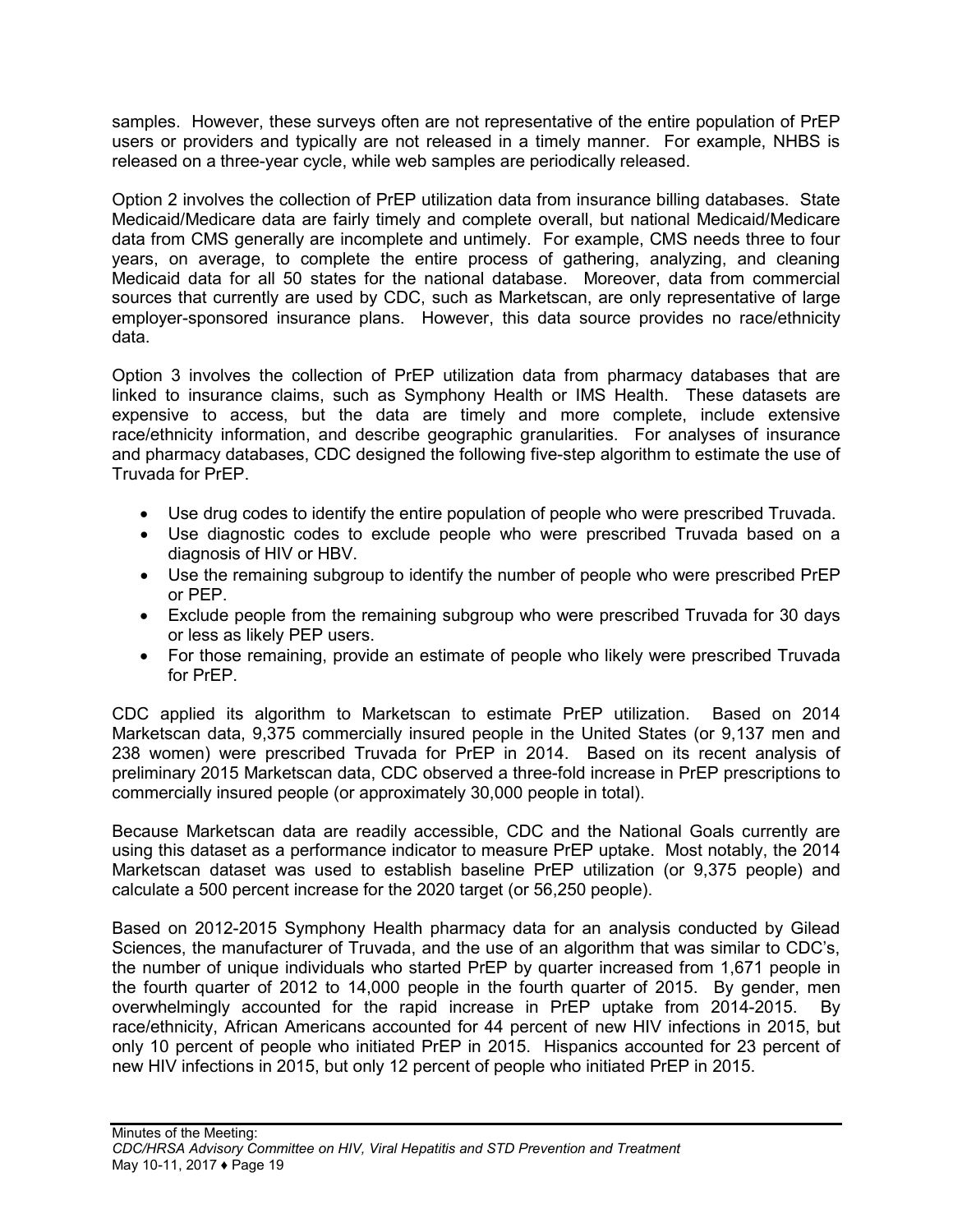CDC's next steps in monitoring PrEP utilization will particularly focus on closing gaps in existing disparities. PrEP utilization data on additional populations is being collected from other public and private health care systems, such as IHS, U.S. Department of Veterans Affairs (VA), U.S. Department of Defense, and large, closed networks (e.g., Kaiser Permanente and United Healthcare). PrEP utilization by patients in these systems are usually not included in billing and insurance databases. Efforts are underway to establish a collaboration to share these data.

Based on 2015 data, 1.2 million people are estimated to have indications for PrEP nationally. However, more in-depth analyses will be conducted to assess PrEP coverage based on the denominators of states and local jurisdictions. PrEP uptake and coverage levels also will be monitored in populations and geographic locations with the highest rates of new HIV infections.

Dr. Smith presented images of the online "PrEP Locator: Find Your Provider" tool that was developed by Emory University as a resource to monitor access to PrEP care. Based on the zip code that is entered into the tool, users are given the addresses and specific number of miles to their nearest PrEP provider, a map of the location of the facility, and information on whether uninsured people can obtain care from the provider. Emory is upgrading the tool to identify "PrEP deserts" throughout the United States.

CDC will monitor the persistence in and quality of PrEP care based on various service delivery models, sites, and populations. For example, the 2016 Chan, *et al.* study reported limited persistence in PrEP care among high-risk MSM in three primary care settings over time. CDC also will monitor and compare the impact of PrEP utilization on new HIV diagnoses in locations and populations in which usage and coverage are and are not increasing.

The 2017 Nwokolo study reported a 40 percent decline in new HIV infections among MSM who increasingly accessed PrEP at the Dean Street Clinic in London from January 2015-December 2016. During the time period of increased access to PrEP from 2006-2015, San Francisco reported a reduction in new HIV infections among white MSM (WMSM) and no change in new HIV diagnoses among BMSM among whom PrEP utilization is low.

## **CHAC DISCUSSION: MONITORING PREP USE IN THE UNITED STATES**

The CHAC members discussed the following topics with Dr. Smith, CDC/NCHHSTP, and HRSA/ HAB leadership during the question/answer session.

- Potential strategies for CDC to collect data on insurance coverage rates of PrEP from public payers (e.g., Medicaid and Medicare) to better address disparities in access to health care.
- CDC's plans to broadly disseminate its five-step algorithm in the future as a resource for states, localities, and communities to estimate the use of Truvada for PrEP in large health services databases.
- The correlation between increased PrEP uptake and regions of the country that have launched advertising or marketing campaigns.
- Limitations and opportunities in HRSA's legislative mandate to award funds to RWHAP recipients and Community Health Centers (CHCs) to pay for PrEP services.
- Key challenges for CDC to resolve to develop and maintain a PrEP surveillance system, such as cost, the frequency of collecting data, other sources to gather sentinel state data, and potential partners.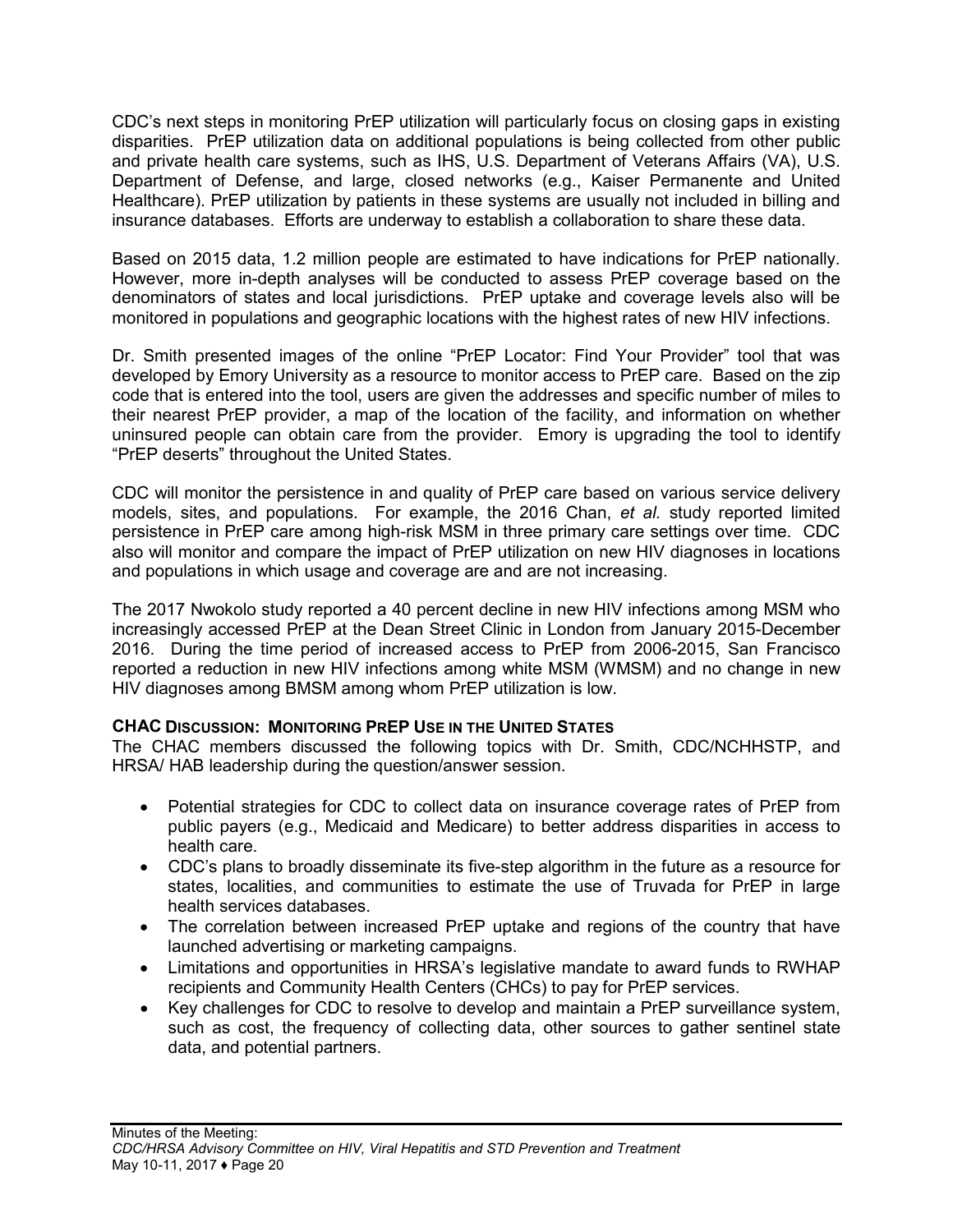- Potential indicators (e.g., recurrent STDs or sociodemographic factors) to identify major disparities between the current group of insured PrEP recipients and uninsured, high-risk people who have a greater need for PrEP.
- CDC's collaborative efforts with primary care providers, CBOs that serve at-risk groups, and CHCs to reduce stigma associated with PrEP utilization and increase access to and uptake of PrEP.
- CDC's data collection and monitoring efforts in two specific areas: (1) PrEP utilization through the Gilead Patient Assistance Programs and (2) PrEP access, utilization, and efficacy among young people under 18 years of age.

The question/answer session led to the CHAC members providing the following guidance to DHAP on monitoring PrEP use in the United States.

- CDC should explore the possibility of adapting existing models to strengthen workforce capacity to deliver PrEP services in clinical settings.
	- o The experiences, lessons learned, and success of Project ECHO (Extension for Community Healthcare Outcomes) should be replicated to increase PrEP access and utilization. Project ECHO has been extremely successful in providing training and expertise to decrease HCV rates and deliver opioid addiction treatment. Moreover, PrEP is one of the four Project ECHO training sessions that currently is offered to primary care physicians.
	- o The Cherokee Nation launched a pilot project to overcome barriers to initiating and maintaining PrEP utilization in rural areas with a limited number of providers. Training is provided to clinicians to detect clients who might need PrEP and also to clinical pharmacists to ensure that clients continue their PrEP regimens.
	- $\circ$  The Washington State Department of Health partnered with a local pharmacy to offer PrEP to hard-to-reach populations. The pharmacy serves as a "one-stop" resource for all of the necessary steps that are involved in delivering PrEP services, such as writing the prescription, conducting follow-up, and performing laboratory testing of STDs. A large pharmacy chain is considering the possibility of scaling-up PrEP delivery in locations nationally where their pharmacies operate onsite clinics.
- A 2015 dataset estimated that 1.2 million people have indications for PrEP nationally. Because women account for approximately 50 percent of this population, CDC should launch more aggressive outreach efforts to increase PrEP utilization among high-risk women, such as women in discordant relationships and women who have heterosexual risk factors. Title X Family Planning Clinics and STD clinics would serve as optimal settings to identify high-risk women who are PrEP candidates.

## **Vulnerable Youth at Risk for HIV, STDs, Hepatitis, and Other Health Outcomes**

## <span id="page-22-1"></span><span id="page-22-0"></span>**Kathleen Ethier, PhD**

Director, Division of Adolescent and School Health Centers for Disease Control and Prevention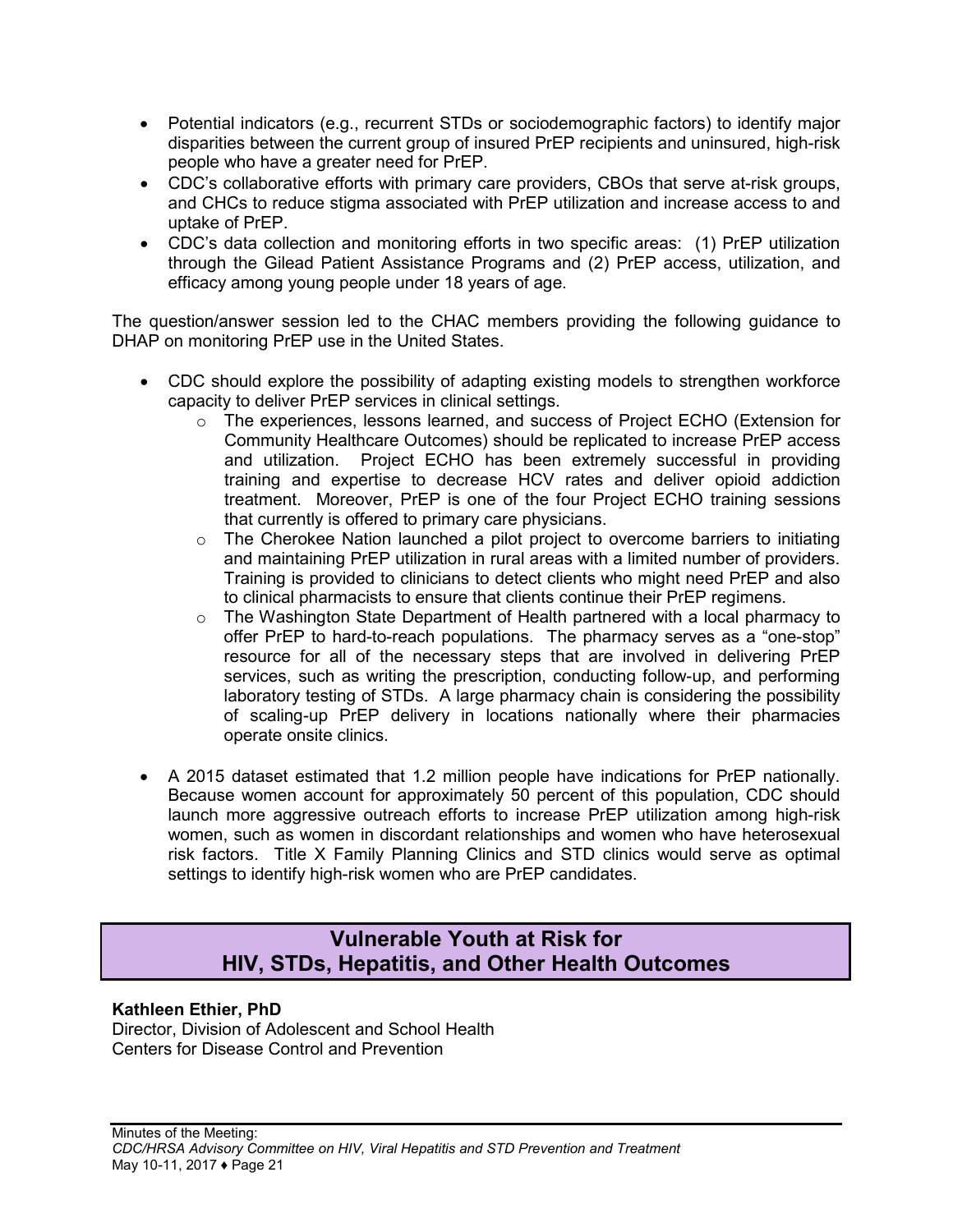#### **Advice Requested from CHAC by DASH and DHAP:**

- 1. How can DASH make progress in enhancing common protective factors for sexual risk, substance use, violence, and mental health given the current challenges in resources and the availability of interventions?
- 2. Are new strategies available for DHAP to utilize the education system, healthcare system, or media to reach and influence YMSM in a non-stigmatizing manner to improve their linkages to testing and preventive health care at earlier ages?
- 3. How can DHAP better address the broad range of social, structural, and psychosocial issues that prevent YMSM, particularly YMSM of color, from accessing and successfully utilizing PrEP (and other prevention services) or keep young PLWH from consistently engaging in care? What services can be brought to bear? Can DHAP bridge silos in care to provide more comprehensive services for youth?

Dr. Ethier presented 2005-2015 data from the Youth Risk Behavioral Survey (YRBS) to provide an update to CHAC on vulnerable youth who are at risk for HIV, STDs, hepatitis and other health outcomes. All sexual risk behaviors declined from 2005-2015, including condom use, among five categories of youth: youth who have ever had sex, currently sexually active youth, youth who had sex before 13 years of age, youth who had four or more sexual partners, and youth who used a condom at last sexual intercourse. DASH defines "youth" as people under 18 years of age.

Alcohol use significantly declined from 2005-2015 in four categories of youth: youth who ever used alcohol, youth who drank before 13 years of age, youth who currently use alcohol, and youth who participated in binge drinking behavior. Mixed trends were observed in the use of other substances among youth from 2005-2015. Marijuana, heroin, and injection drug use (IDU) did not significantly change. Cocaine, methamphetamine, and prescription drug use declined. With the exception of marijuana, the use of these substances is extremely low among high school students.

Mixed trends also were observed in interpersonal and sexual violence from 2005-2015, including youth who were threatened at school and youth who were involved in a physical fight at school. However, increases were observed in youth who were bullied, forced to have sex, or missed school due to feeling unsafe. Suicide risk increased from 2005-2015 based on the proportion of youth who reported seriously considering suicide, attempting suicide, planning suicide, or attempting suicide resulting in injury.

The 2005-2015 YRBS data showed that DASH has made progress in sexual risk behaviors, alcohol use, and violence at school among youth. DASH recognizes the need to increase its focus on specific factors that have contributed to the decline in condom use, the mixed results in substance use and sexual violence, and alarming suicide risks among youth.

DASH performed a behavioral clustering analysis to target youth who are at highest risk and intervene earlier. DASH collected 2015 YRBS data to obtain a nationally representative sample of 15,506 high school students. More "extreme" behaviors and experiences among youth were included in the analysis: no condom use or four or more sexual partners; IDU, illicit drug use, or non-medical prescription drug use; bullying and sexual/dating violence; and past suicide attempt.

The behavioral clustering analysis showed that the top three risk behaviors were bullying, nonmedical prescription drug use, and no condom use. Most youth had none or a few risk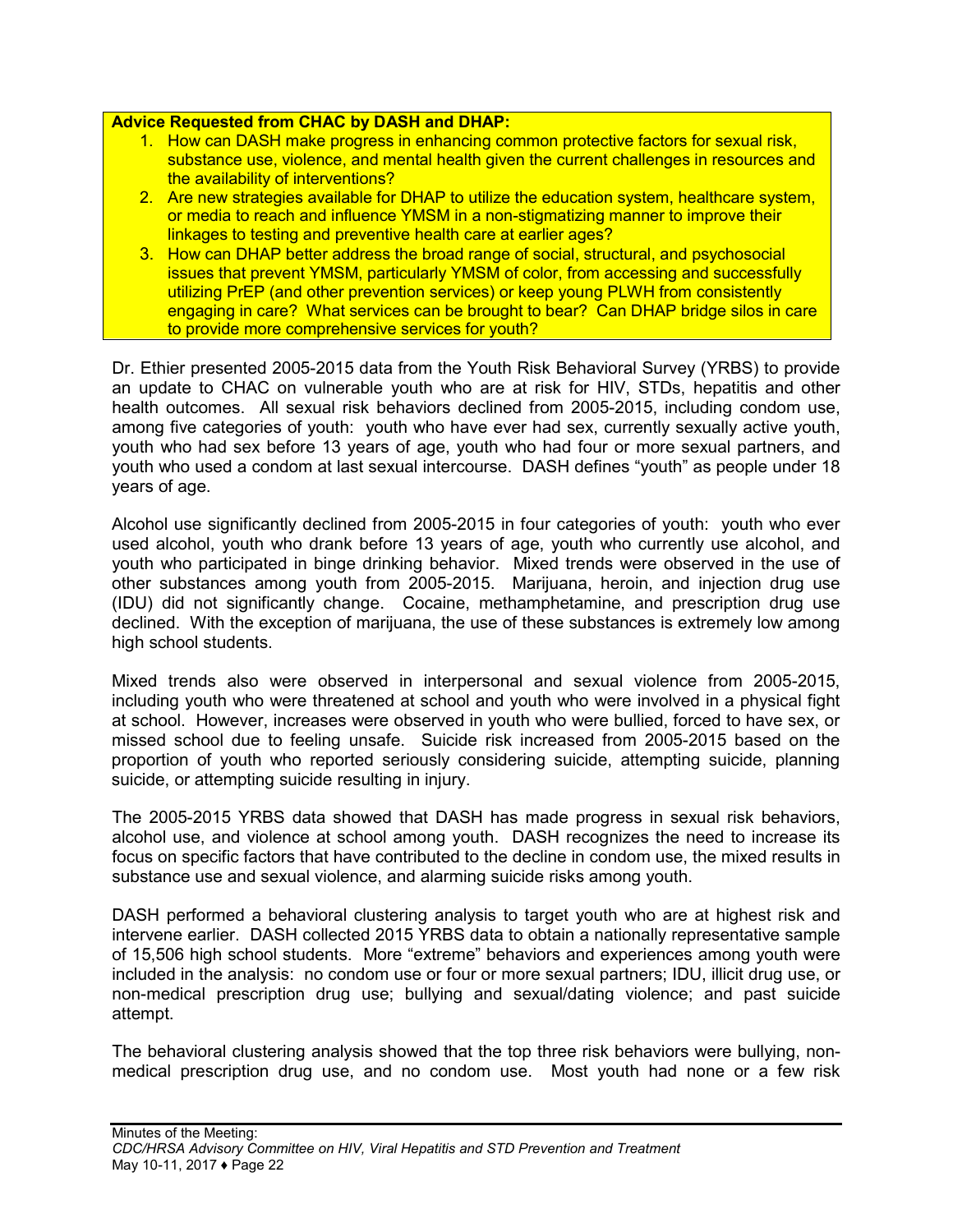behaviors, but the 14 percent of high school students with three or more risk behaviors was significant. Youth who experienced four or more risk behaviors were more likely to be in higher grades than in lower grades; identify as lesbian, gay, or bisexual; have poorer grades (i.e., C's, D's, and F's); and report sexual risk clusters with drug use and drug use clusters with violence and suicide. However, any combination of three or more risk behaviors was possible.

The behavioral clustering analysis emphasized the need for DASH to broaden its focus beyond sexual risk behaviors to address the needs of youth who are at highest risk in a more holistic manner. As a result, DASH is conducting activities to prevent risk and promote health among youth. To support these efforts, DASH identified common socio-environmental risk and protective factors that are important for youth in terms of primary prevention of HIV and other health outcomes, including sexual risk, substance use, violence, and suicide. These risk and protective factors include:

- Intra-personal factors (adverse childhood events)
- Parental factors (parental support, engagement, monitoring, and communication)
- School factors (school involvement and connectedness)
- Community factors (available services and supports)
- Social determinants

Overall, DASH is leveraging opportunities for vulnerable youth who are at risk for HIV, STDs, hepatitis, and other health outcomes. DASH currently funds 18 state and 17 local education agencies to address environmental approaches in schools. Several school-based programs have made a commitment to address very high-risk youth, particularly the lesbian/gay/bisexual/ transgender/questioning (LGBTQ) youth population. DASH also is making efforts to address a key challenge. Most notably, some of the most influential protections, such as parental monitoring and school connectedness, do not have available intervention strategies with rigorous evaluation results and approaches for wide implementation.

## **HIV in Youth: Prevention Needs and Challenges**

## <span id="page-24-0"></span>**Linda Koenig, PhD**

Prevention Research Branch Chief, DHAP Centers for Disease Control and Prevention

Dr. Koenig covered several topics in her update to CHAC on the prevention needs and challenges of young PLWH. Health disparities are exaggerated among young PLWH. Young people, aged 13-24, accounted for 22 percent of the 39,393 new HIV infections that were diagnosed in 2015. (People aged 25-34 accounted for 33 percent.) Males accounted for a larger proportion of new diagnoses among those in the 13-19 age group (85 percent) and in the 20-24 age group (89 percent) than in the 25 year and older group (79 percent).

YMSM accounted for the majority of new HIV diagnoses among male adolescents and young adults in 2015. Male-to-male sexual contact accounted for 93 percent of HIV transmission in the 13-19 age group and 91.5 percent in the 20-24 age group. Male-to-male sexual contact plus IDU accounted for 2.9 percent of HIV transmission in the 13-19 age group and 3.3 percent in the 20-24 age group.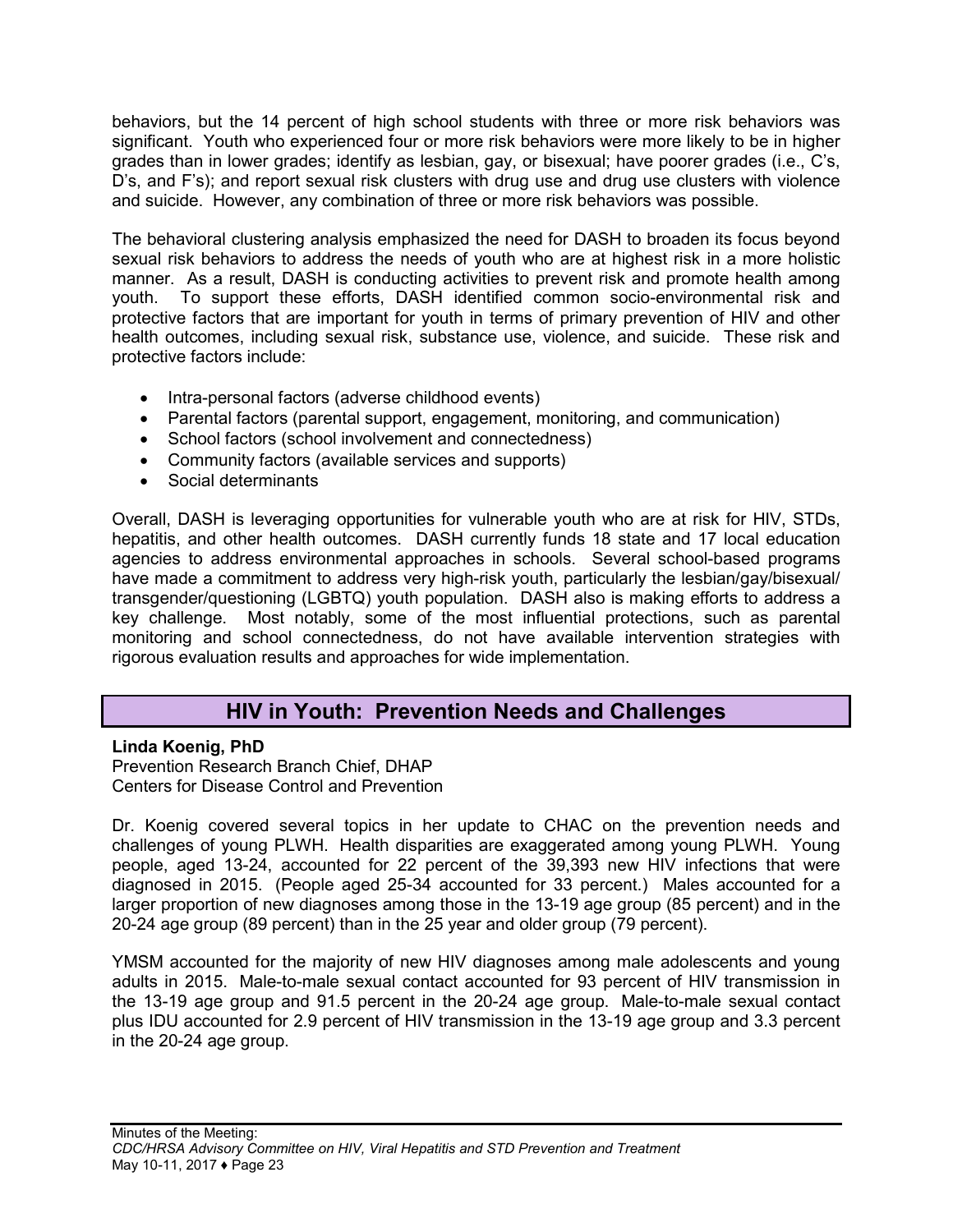The 2016 Wejnert, *et al.* study analyzed NHBS data collected from 20 U.S. cities and reported increased disparities in the HIV prevalence between BMSM and WMSM from 2008-2014, particularly among YMSM. More recent data show that HIV disparities among MSM by race and age are persisting. In the 13-24 age group, BMSM accounted for 54 percent of new HIV diagnoses among MSM in 2015, while WMSM accounted for 16 percent of new HIV diagnoses in 2015. In the 24 year and older age group, BMSM and WMSM both accounted for 33 percent of new HIV diagnoses in 2015.

A 6 percent increase in new HIV diagnoses was reported for YMSM in the 13-24 age group from 2010-2014. However, an 18 percent decline in the estimated HIV incidence was reported among YMSM in the 13-24 age group from 2008-2014. This may seem inconsistent. However, DHAP acknowledges that the inconsistency between the increase in new HIV diagnoses and the decrease in HIV incidence may be due to an increase in testing and case finding. Additional HIV testing programs and initiatives have been launched over the past five years that specifically target YMSM. Data indicating a decrease in the proportion of MSM ages 13-24 living with undiagnosed infection – from approximately 70 percent in 2008 to just over 50 percent in 2014 – provide support for this explanation.

Young people are also not receiving all the health and prevention benefits of HIV treatment that they could be receiving. Of the total population of 1.1 million PLWH in the United States, 15 percent are estimated to be undiagnosed. By risk category, 17.3 percent of MSM have undiagnosed HIV infections (the risk category with the largest percentage of undiagnosed people). By age and risk category, over 50 percent of MSM in the 13-24 age group had undiagnosed HIV infections, the age group of MSM with the largest proportion of undiagnosed infections.

Based on data collected from 32 states and the District of Columbia in 2014, young PLWH in the 13-24 age group had the lowest rate (67.5 percent) of linkage to HIV medical care within one month after diagnosis compared to PLWH in all other age groups. The retention in HIV medical care rate (54.9 percent) among young PLWH in the 13-24 age group was relatively similar to the rates of PLWH in all other age groups. However, the viral suppression rate (43.7 percent) among young PLWH in the 13-24 age group was lower than the rates of PLWH in all other age groups.

DHAP is aware that important issues in three major categories must be addressed to prevent new HIV infections among youth and engage YMSM, particularly YMSM of color, as consumers of HIV testing and prevention services at an earlier age. First, HIV testing rates among YMSM are extremely low. YRBS data were collected from 26 states and district high schools to determine HIV testing rates among sexually experienced MSM. The analysis showed that from 2005-2013, only 26.6 percent of this population had ever been tested for HIV and only 30.2 percent had ever been tested for an STD. Of the same population, only 29.4 percent had ever been tested for HIV among those who reported no condom use at last intercourse.

The NIH-funded Adolescent Trials Network (ATN) evaluated the benefits of targeted HIV testing across 12 Adolescent Medicine Trial Units in high prevalence cities. Compared to routine or universal screening in clinical settings, the study found that targeted testing achieved three key outcomes: (1) reached fewer people, but more MSM and MSM of color; (2) yielded a higher rate of newly diagnosed PLWH; and (3) resulted in higher rates of linkage to other prevention services, including PrEP, for HIV-negative men.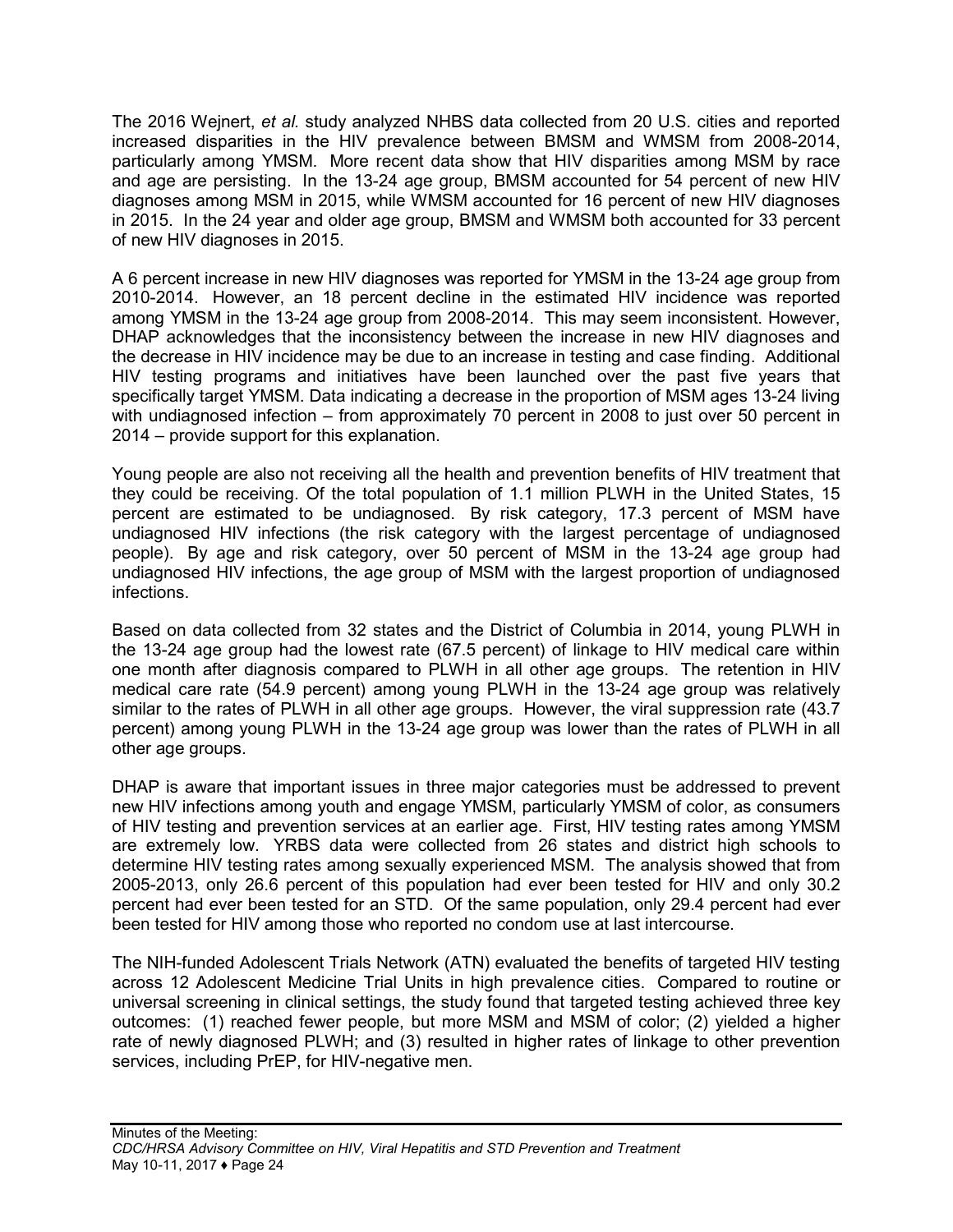Second, PrEP uptake among YMSM, particularly YMSM in the younger age groups and MSM of color, is limited. Significant barriers among YMSM have been reported by local jurisdictions, including access to and the cost of PrEP, confidentiality issues, and stigma. Moreover, other needs of YMSM likely will take precedence over the initiation of PrEP, such as social and structural needs (housing, food instability, and safety) and psychosocial co-morbidities (mental health conditions and substance use disorder).

Findings from a recent ATN trial showed that due to their vulnerabilities and developmental issues, YMSM, particularly YBMSM, will need more support for adherence to a PrEP regimen. A demonstration project recently reported the benefits of addressing YMSM of color within community networks and introducing PrEP within comprehensive health and prevention services.

Third, only a small subgroup of young PLWH is benefiting from treatment. The co-morbidities that affect PrEP uptake are the same as those that impact young PLWH. This disparity is complicated by the complex and fragmented HIV testing and care system. In an effort to bridge HIV testing and care for youth, CDC, HRSA, and NIH launched a cross-agency demonstration project. The collaborative sites included CDC-funded health departments, HRSA-funded RWHAP Part D clinics, and NIH/ATN-funded treatment centers.

Specially trained linkage coordinators were engaged to increase linkage to care among young people with a new HIV diagnosis. Community-based coalitions also were engaged to address structural barriers of young PLWH at the local level. The Fortenberry, *et al.* paper on the crossagency demonstration project is available in print:

[JAMA Pediatr.](https://www.ncbi.nlm.nih.gov/pubmed/28531268) 2017 Jul 1;171(7):687-693. doi: 10.1001/jamapediatrics.2017.0454).

## **CHAC DISCUSSION: DASH AND DHAP UPDATES ON YOUTH**

The CHAC members thanked Drs. Ethier and Koenig for their comprehensive and extremely informative presentations. The CHAC members were impressed by CDC's ongoing efforts to place emphasis on issues beyond sexual risk behaviors to address the needs of vulnerable youth who are at highest risk in a more holistic manner. The CHAC members particularly commended CDC on its two initiatives in this regard.

- DASH's behavioral clustering analysis to identify common socio-environmental risk and protective factors that are important for youth.
- DHAP's cross-agency demonstration project with HRSA and NIH to bridge HIV testing and care for youth, including the focus on major structural barriers for young PLWH.

Due to time constraints, Ms. Fukuda tabled CHAC's further discussion on this agenda item. However, she noted that the CHAC School-Aged LGBTQ Youth Health Workgroup likely is addressing issues to respond to the specific requests for advice by DASH and DHAP.

## <span id="page-26-0"></span>**Recommendations for Providing Quality STD Clinical Services**

#### **Gail Bolan, MD**

Director, Division of STD Prevention Centers for Disease Control and Prevention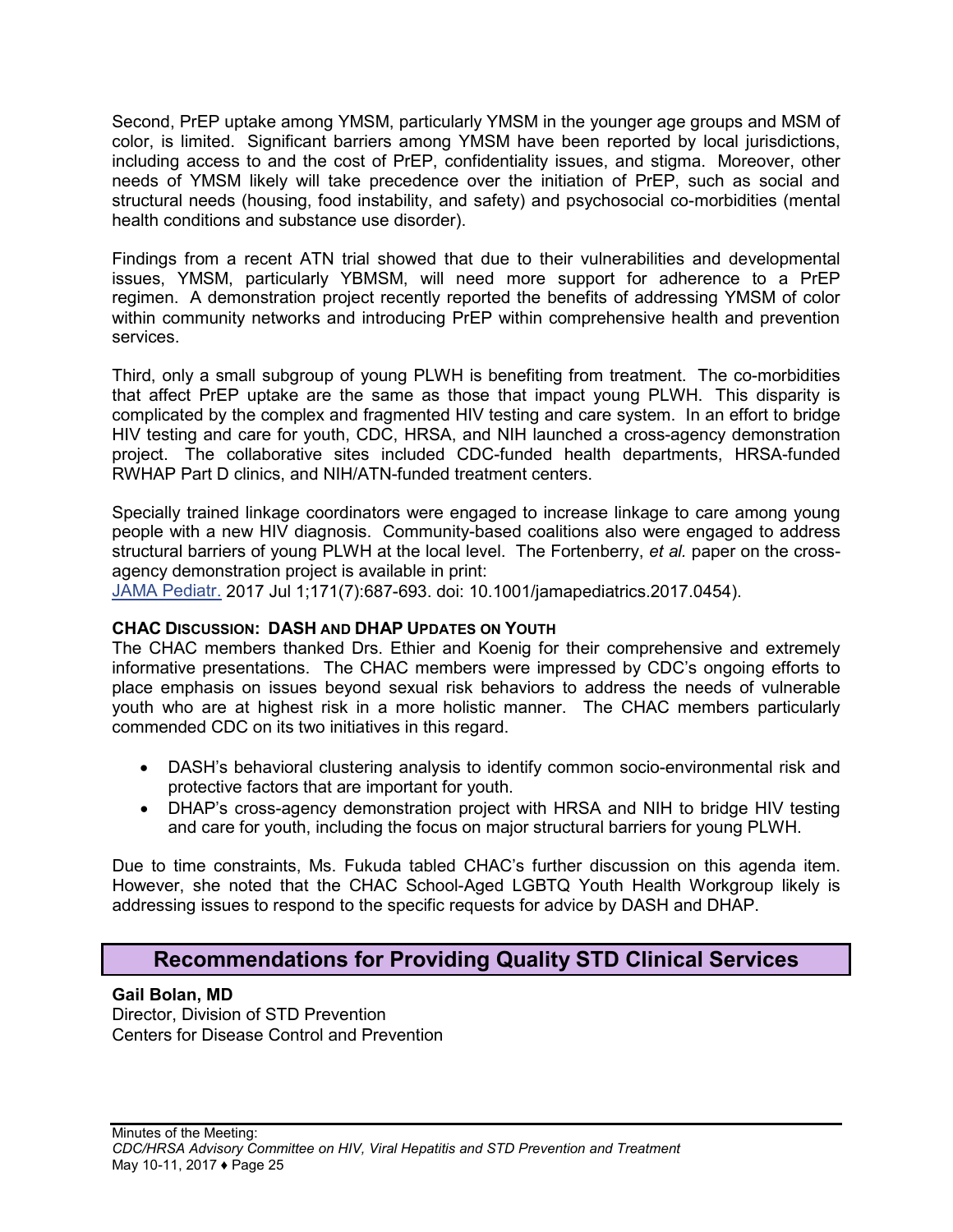#### **Advice Requested from CHAC by DSTDP:**

- 1. Is the strength of the recommendations below appropriate (e.g., "should" versus "could")?
	- $\triangleright$  PrEP for HIV risk assessment and counseling and referral/linkage services should be available for basic STD care?
	- $\triangleright$  PrEP for HIV risk assessment and counseling services should be available for specialized STD care?
	- ▶ PrEP and non-occupational PEP (nPEP) for HIV could be provided onsite for basic STD care?
	- $\triangleright$  PrEP and nPEP for HIV should be provided onsite for specialized STD care?
- 2. Are the recommended screening and laboratory services appropriate for both levels of care (specifically cervical cancer screening and HIV viral load testing)?
- 3. Is the recommended treatment for STD-related infections appropriate for both levels of care (specifically treatment for syphilis, trichomoniasis, and provider-applied regiments for genital warts)?
- 4. Is "basic" an appropriate terminology for the minimal level of services?

Dr. Bolan described the background and DSTDP's rationale for developing new quality STD clinical services recommendations. The CDC *STD Treatment Guidelines* serve as the premiere resource for the medical community to diagnose and treat STDs. However, DSTDP recognized the need to prepare national guidance on optimal services for the provision of quality STD care by providers who offer basic or specialized STD care. The new recommendations will serve as a companion document to the *STD Treatment Guidelines*, but with an emphasis on clinical operations. DTSTDP used the April 2014 recommendations by CDC and the Office of Population Affairs, "Providing Quality Family Planning Services," as a model in this effort.

DSTDP established two definitions to describe the levels of care. "Basic" STD care is the delivery in primary care, such as Federally Qualified Health Centers (FQHCs), HIV care settings, and family planning clinics of recommended risk assessment, screening, and treatment of people identified with asymptomatic infection, as well as the diagnosis and treatment of patients with common symptomatic infections. Most of the patients seen in these settings are seeking primary care services. "Specialized" STD care is the delivery in STD specialty clinics of more comprehensive, confidential STD clinical services, including same-day diagnostic and treatment services. Patients seen in these clinics are specifically seeking STD services because of STD-related symptoms, their partner's diagnosis of an STD, or concerns about an STD.

The recommendations are appropriate for implementation in multiple provider settings: family planning, HIV care, primary care, pediatric, family medicine, OB/GYN, prenatal, adolescent health, school-based health center, corrections, FQHC, and STD/sexual health clinic. A "strong" recommendation involves support for providing a service or against providing a service. The wording includes "recommend/should" or "recommend against/would not." With "strong" language, all or nearly all informed providers would select the recommended course of action.

A "weak" (or conditional, discretionary, or qualified) recommendation involves support for providing a service or against providing a service. The wording includes "may/could" or "may not/would not." With "weak" language, most informed providers would select the recommended course of action, but a substantial number of providers would not.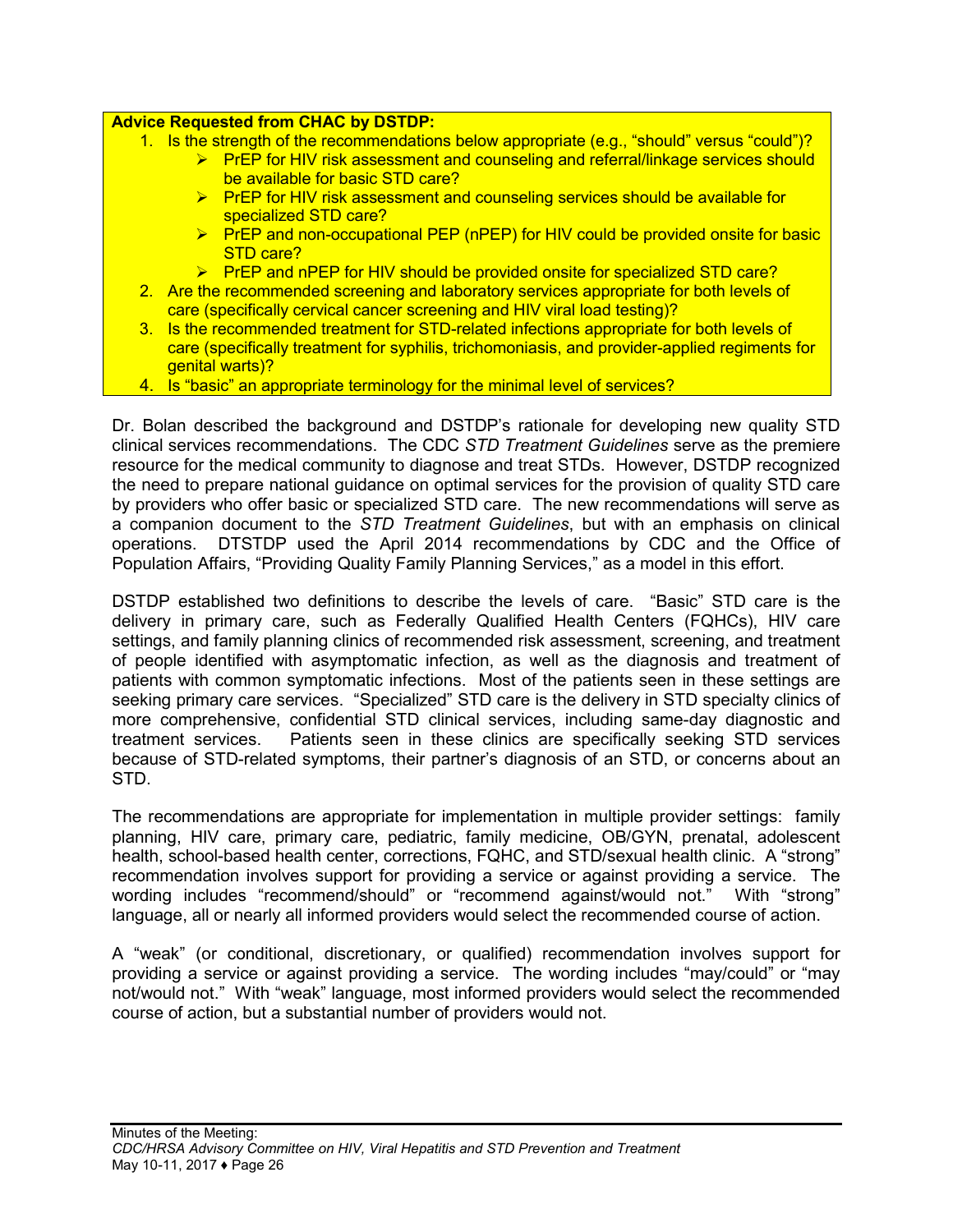Dr. Bolan concluded her portion of the presentation by emphasizing that DSTDP would welcome CHAC's input in response to its request for advice on the four key questions outlined above and any other input on the recommendations presented.

#### **Roxanne Barrow, MD, MPH**

Medical Epidemiologist, DSTDP Centers for Disease Control and Prevention

Dr. Barrow described DSTDP's process to develop the recommendations for quality STD clinical services. The CDC *STD Treatment Guidelines* were thoroughly reviewed to identify specific clinical services to include in the recommendations. A literature review was conducted to determine the current landscape of STD clinical service delivery, followed by a modified Delphi process to rate whether each clinical service should be available at the specified level of care. A technical meeting was convened to obtain individual external input from a diverse group of health care providers.

A Basic STD Care Workgroup with nine members and a Specialized STD Care Workgroup with nine members were formed to individually rate whether specific clinical services should be available based on their respective STD level of care. All 18 members, across both workgroups, individually rated whether a clinical service should be offered based on scale that ranged from 1 ("disagree") to 9 ("agree"). An association with quality of care was a major factor in the rating scheme, but feasibility also was considered.

The ratings from each workgroup were classified into three categories. A median rating of 7-9, with no disagreement, was required to consider a STD clinical service for the given level of care as "appropriate." A median rating of 1-3, with no disagreement, was required to consider a STD clinical service for the given level of care as "inappropriate." A median rating of 4-6, or any median with disagreement, was required to consider a STD clinical service for the given level of care as "uncertain."

The draft recommendations that are set forth below reflect guidance on what should be available for both basic and specialized STD care for each clinical service offered. However, the recommendations do not mean that all patients should receive the service. These decisions are determined by the provider and patient based on the patient's medical history and concerns along with evidence-based clinical guidelines and clinical standards of care. The full set of draft recommendations includes guidance on other services that should be available for specialized STD care for each clinical service offered to distinguish STD clinics from primary care settings.

#### *Sexual History and Physical Examination*

- A physical examination, including external genital examination for patients with STDrelated symptoms or concerns, should be available as a basic and specialized STD care service.
- A pelvic examination should be available as a basic and specialized STD care service.

#### *Prevention*

- The following prevention services should be available as a basic and specialized STD service:
	- o Onsite HBV vaccination
	- o Onsite human papillomavirus vaccination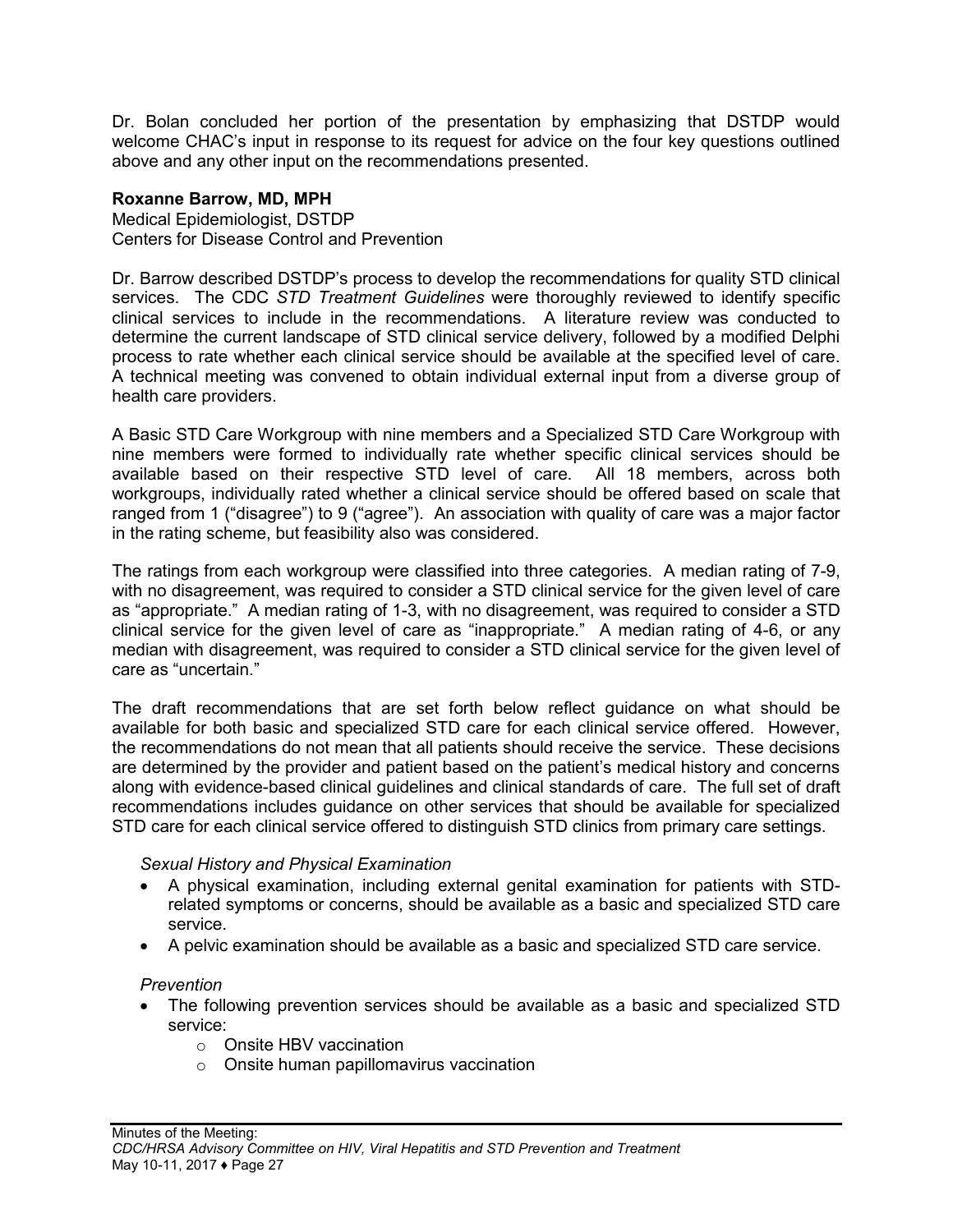- o Brief, single STD/HIV prevention counseling (up to 30 minutes)
- o PrEP and nPEP risk assessment, education, and referral/linkage

#### *Screening*

- Screening and assessment for the following should be available as a basic and specialized STD care service:
	- o Gonorrhea
	- o Chlamydia
	- o Syphilis
	- o HBV
	- o HCV
	- o HIV
	- o Cervical cancer

## *Partner Services*

- The following partner services should be available as a basic and specialized STD service:
	- o Guidance regarding notification and care of sex partners
	- o Expedited partner therapy (where legal)

## *Evaluation of STD-Related Conditions*

- Evaluation (including an STD history and physical examination) for the following STDrelated conditions should be available as a basic and specialized STD service: •
	- o Genital ulcer disease
	- o Male urethritis syndrome
	- o Vaginal discharge syndrome
	- o Pelvic inflammatory disease
	- o Genital warts
	- o Ectoparasitic infections

## *Laboratory Tests: At the time of the patient visit*

- The following general services should be available as a basic and specialized STD care service at the time of the patient visit.
	- o Phlebotomy
	- o Finger-stick
	- o Genital swab collection
	- o Extragenital swab collection
	- o Urine collection
	- o Self-collected genital and extragenital specimens
- The following tests should be available as a basic and specialized STD care service with results available during the patient visit:
	- o pH paper
	- o Urine dipstick
	- o Thermometer

## *Laboratory Tests: Clinical*

• The following tests should be available through a clinical laboratory as a basic and specialized STD care service: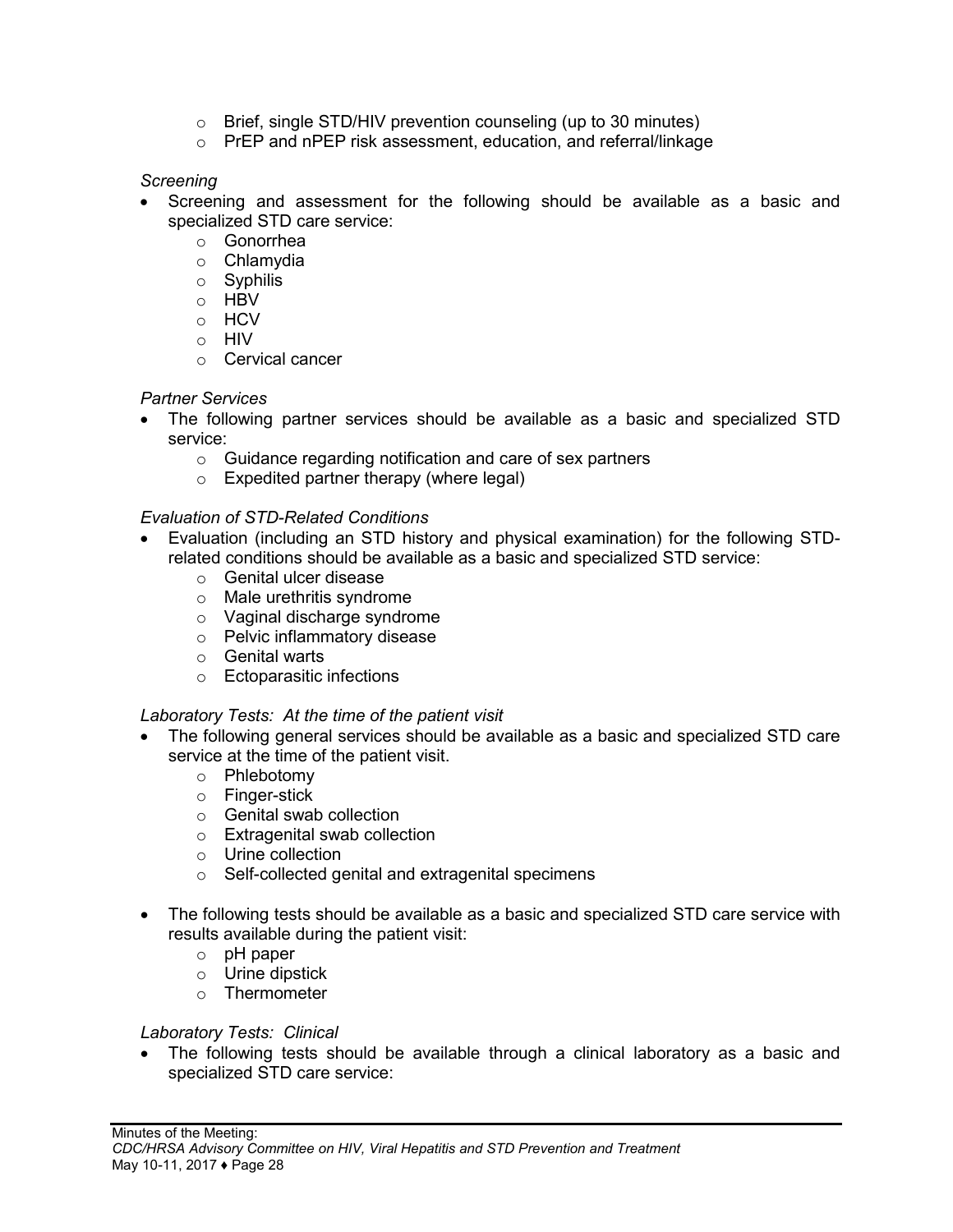- o Urogenital nucleic acid amplification test (NAAT) for gonorrhea and chlamydia
- o Extragenital (pharynx or rectum) NAAT for gonorrhea and chlamydia
- o Test for trichomonas
- o Gram stain or methylene blue stains
- o Quantitative non-treponemal serologic test for syphilis
- o Treponemal serologic test for syphilis
- o Herpes simplex virus (HSV) viral culture or polymerase chain reaction
- o HSV type-specific serology
- o HIV test using a strategy to detect acute infection
- o HIV viral load
- o Oncogenic HPV NAAT with Pap smear

### *Treatments for STD-Related Infections: Onsite*

- Treatments for the following STDs should be available onsite as a basic and specialized STD care service:
	- o Chlamydia (including expedited partner therapy)
	- o Chlamydia-related cervicitis
	- o Nongonococcal urethritis
	- o Chlamydia-related proctitis

### *Treatments for STD-Related Infections: Prescription*

- All recommended STD treatments should be available by prescription as a basic and specialized STD care service:
	- o Herpes
	- o Trichomonas
	- o Bacterial vaginosis
	- o Vulvovaginal candidiasis
	- o Urinary tract infection
	- o Patient-applied regimens for genital warts

#### **CHAC DISCUSSION: RECOMMENDATIONS FOR PROVIDING QUALITY STD CLINICAL SERVICES**

The CHAC members provided guidance in two major categories in response to DSTDP's request for advice.

#### *Content/Wording Guidance*

- Include urgent care centers and emergency departments (EDs) as additional provider settings for symptomatic people.
- Reconsider "should" for vaccination, anoscopy, and colposcopy. These clinical services are "aspirational" rather than feasible in STD clinics and other resource-limited settings. Moreover, some STD clinics are likely to oppose a "should" recommendation for these services, particularly since federal funding for STD clinical services has been cut in most jurisdictions.
- Change "could" to "should" for onsite condom provision as a basic service (prevention).
- Change "should" to "could" for bacterial vaginosis as a specialized service (onsite treatment).
- Relocate "pregnancy test," as a specialized service, from a clinical laboratory test to an onsite laboratory test.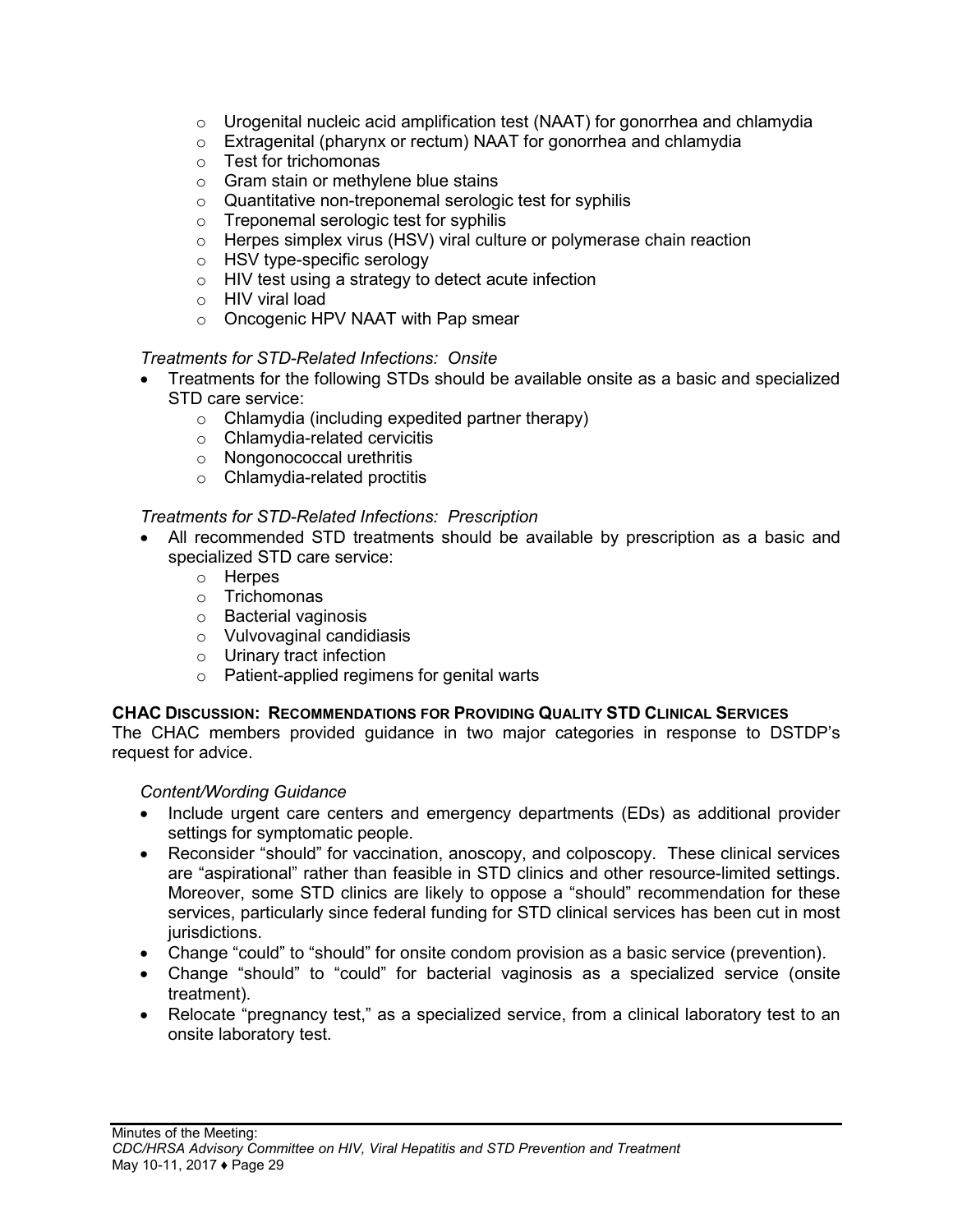- Include additional language for HCV screening, as both basic and specialized services, to strongly emphasize the need for clinicians to also perform confirmatory RNA viral load or reflexive RNA testing.
- Reconsider "could" for trichomoniasis as both basic and specialized services (screening and onsite laboratory test). Previous data have indicated that trichomoniasis is a risk factor for HIV transmission.
- Reconsider "should" for rapid HIV point-of-care testing as a specialized onsite laboratory test service. For example, Massachusetts only supports fourth-generation HIV testing via blood draw to detect acute infections and properly screen potential PrEP candidates. Massachusetts no longer recommends rapid HIV testing.
- Include a new "could" or "should" recommendation to address perinatal care of STDs, particularly perinatal HCV transmission and congenital syphilis services.

## *Overarching Guidance*

- The terminology should be changed from "basic" to "core" STD care throughout the recommendations. Clients might misinterpret "basic" to mean the provision of suboptimal or a lower level of care.
- CDC should establish tertiary STD clinics as Centers of Excellence to provide clinical care, research, teaching, and training. CDC should review the HIV model in this effort.
- HRSA should launch a demonstration project with a sample of RWHAP recipients that currently are funded to provide clinical services. HRSA and CDC could use the findings from the project to measure adherence to the recommendations for quality STD clinical services and determine whether the guidelines can be successfully implemented in these settings.
- The HRSA Maternal and Child Health Bureau (MCHB) should be represented at all future CHAC meetings to address perinatal issues in the context of HIV, HCV, and STDs.
- CHAC should establish a new STD Workgroup to provide ongoing guidance as DSTDP revises and refines the recommendations.

Dr. Bolan thanked the CHAC members for contributing their valuable expertise. She clarified that the guidelines will serve as "tools" rather than "rules" because CDC has no regulatory authority to mandate adherence or implementation. After DSTDP applies CHAC's input to revise and refine the content of the quality STD clinical services recommendations, she expressed an interest in taking action on three of CHAC's overarching suggestions.

- First, a demonstration project would be extremely helpful to test, model, and evaluate whether the recommendations are feasible to implement based on the resources of clinical practices in the field. DSTDP and HAB leadership would discuss the possibility of piloting the project in RWHAP clinical settings.
- Second, based on the evaluation and modeling outcomes, DSTDP would determine whether funding is available to establish a Center of Excellence for the quality STD clinical services recommendations.
- Third, DSTDP would welcome ongoing input from a new CHAC STD Workgroup to ensure that the guidelines are in compliance with FACA rules and regulations. If CHAC votes to approve the formation of a new STD Workgroup, DSTDP would provide TA as needed.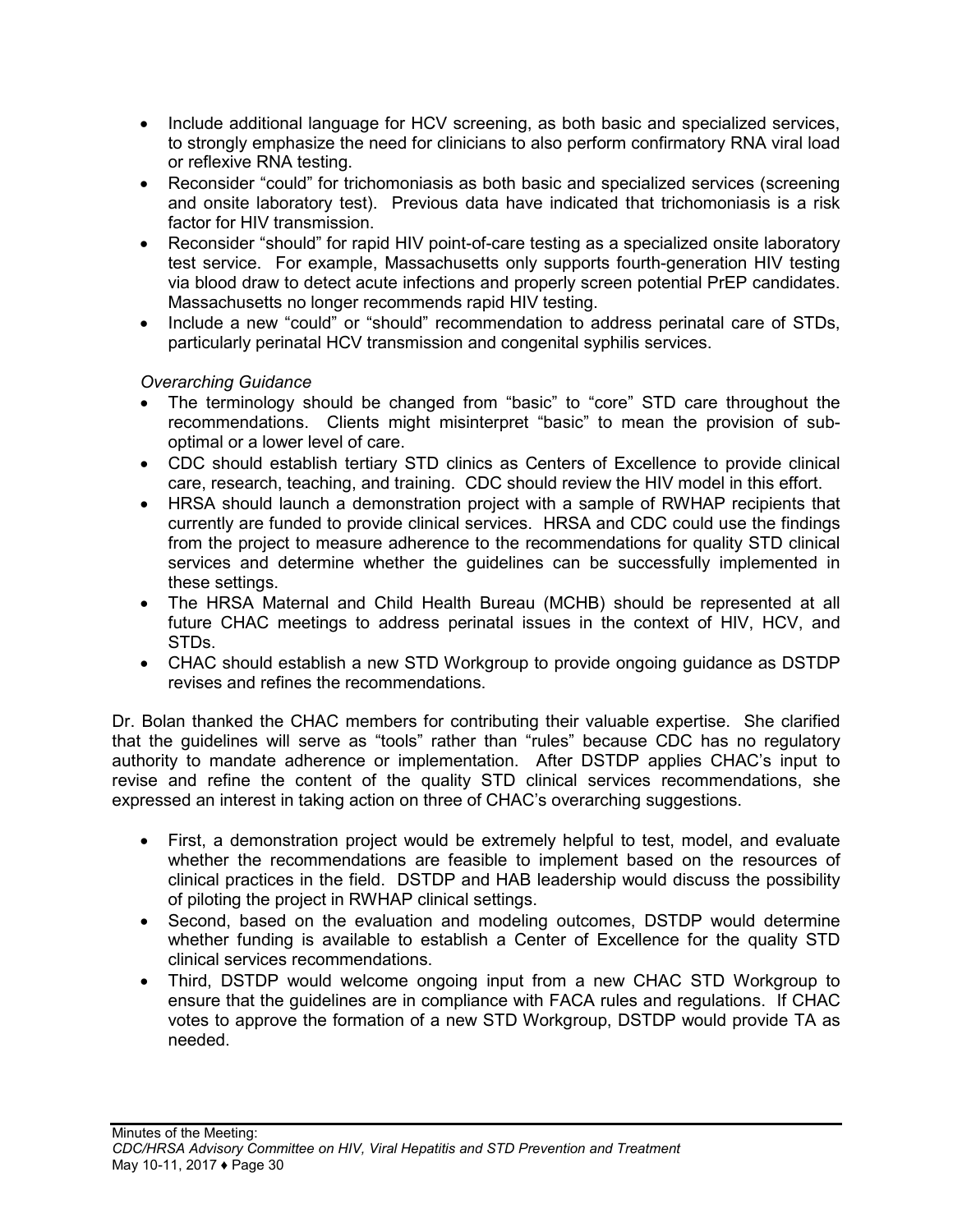Dr. Cheever added that "required" activities and services provided by RWHAP recipients are limited to those outlined in HRSA's Congressional statute. HAB ensures that the language in its FOAs is well aligned with the legislation. Similar to Dr. Bolan, however, she also was in favor of conducting a demonstration project of the recommendations for quality STD clinical services with RWHAP recipients that already receive funding to provide clinical services.

Ms. Fukuda exercised the co-chair's prerogative and announced changes to the published agenda. The DSTDP presentation/CHAC discussion was scheduled for 50 minutes, but this agenda item required more time. As a result, the update by the CHAC Viral Hepatitis Workgroup would be rescheduled for the following day. However, she confirmed that this onehour agenda item would not be shortened. Although the second day of the meeting does not include a public comment period, she also confirmed that members of the public who registered to provide comments to CHAC on viral hepatitis activities would be heard.

## **Preparation for the CHAC Business Session**

<span id="page-32-0"></span>**Dawn Fukuda, ScM, CHAC Co-Chair** Director, Office of HIV/AIDS Massachusetts Department of Public Health

Ms. Fukuda presented a high-level summary of the overviews and updates by CDC and HRSA on the first day of the CHAC meeting. Based on her notes, three issues were raised during the panel discussions that might warrant CHAC's further consideration and/or formal action during the Business Session on the following day. The three business items are highlighted below.

- 1. CDC emphasized the need for clear and accurate messaging to diverse audiences on the risk of HIV transmission in the context of ART use and viral suppression.
- 2. Ms. Leonard proposed the formation of a new CHAC TasP Workgroup. The workgroup could be charged with drafting action plans and providing ongoing guidance to OHAIDP, CDC, HRSA, NIH, and SAMHSA (collectively, the 2017 HHS interagency process) to ensure that the science on the HIV prevention benefits of ART and the updated HIV prevention messages will have "real world" application. The workgroup also could inform the HHS interagency process by framing HIV prevention messages for diverse audiences, including providers, the specialized group of HIV prevention and care clinicians, and communities.
- 3. Dr. Philip proposed the establishment of a new CHAC STD Workgroup to provide ongoing guidance as DSTDP revises and refines its draft recommendations on quality STD clinical services.

Ms. Antigone Dempsey, Director of the HRSA/HAB Division of Policy and Data, provided followup remarks on business item 2. She clarified that in addition to the upcoming federal meeting in July 2017, OHAIDP and the four HHS agencies also are engaging in offline discussions on a rapid, ongoing basis. Although the formation of a new workgroup is quicker and less formal than the establishment of a new FACA committee or subcommittee, certain steps are still required, such as appointing members from the parent committee to chair and serve on the workgroup, clearly defining a charge, and scheduling regular teleconference meetings.

Because the formation of a new TasP Workgroup likely will not meet the timelines of the 2017 HHS interagency process, Ms. Dempsey proposed an alternate strategy in which CDC would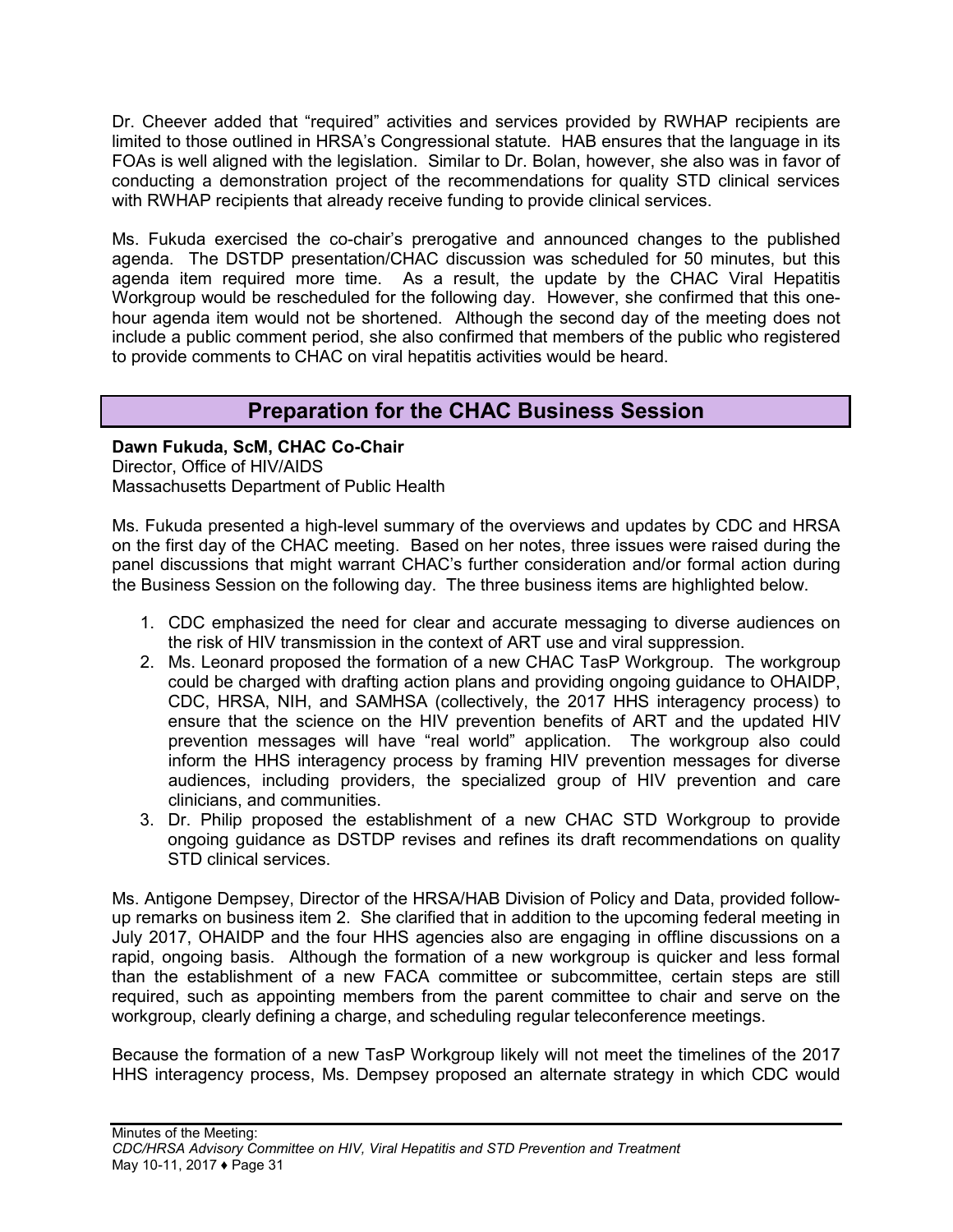report on the key outcomes of the July 2017 HHS meeting during the October 2017 CHAC meeting. In addition to the extensive feedback that CHAC provided to CDC during the current meeting, individual members are still free to submit comments to Drs. Cheever and Mermin, as the CHAC DFOs, for consideration by OHAIDP and the four HHS agencies.

In response to Ms. Dempsey's clarifying remarks, Ms. Leonard withdrew her proposal for CHAC to establish a new TasP Workgroup. Instead, she agreed to reach out to her CHAC colleagues, on an informal, ad hoc basis, to determine their interest in drafting and submitting guidance on key TasP issues, particularly the HIV prevention benefits of ART. She would immediately undertake this effort to ensure that the guidance was submitted to OHAIDP and the four HHS agencies to consider prior to the upcoming federal meeting in July 2017.

Ms. Fukuda advised Ms. Leonard to contact Ms. Margie Scott-Cseh (CDC) and CDR Berilla (HRSA), the CHAC Committee Management Specialists, to obtain assistance in distributing an email invitation to the entire CHAC membership and scheduling a follow-up teleconference within the next two weeks.

Dr. Mera questioned whether CHAC is authorized to provide formal guidance to CDC and HRSA on issues beyond HIV, viral hepatitis, and STDs. He was particularly concerned about CDC's current data that show reactivated LTBI accounts for approximately 85 percent of new TB cases. Dr. Mermin explained that the Advisory Council for the Elimination of Tuberculosis is a separate FACA committee with a mission and charter to advise HHS and CDC on all matters related to TB elimination in the United States. However, he made a commitment to continue reporting up-to-date TB and LTBI data during his NCHHSTP Director's updates to CHAC.

Dr. Stoner questioned whether CHAC should draft and submit formal guidance to CDC on the integration of EMRs. Because EMR systems are proprietary, the companies charge a fee to include additional fields (e.g., country of origin and sexual history). Dr. Mermin confirmed that CDC currently is exploring opportunities to centralize EMR systems and prioritize the most important fields to add. He would present an update to CHAC as progress is made on this issue.

## **Public Comment Period**

<span id="page-33-0"></span>**David Harvey, MSW, ACC** Executive Director National Coalition of STD Directors (NCSD)

Mr. Harvey was pleased that CHAC planned to call for a vote to establish a new STD Workgroup. CDC's recent data show a decline in the number of HIV infections in the United States, but an alarming increase in syphilis rates among MSM nationally. NCSD recognizes the need for effective messaging and improved coordination with communities to respond to the syphilis epidemic.

Mr. Harvey reported that NCSD is continuing to discuss concerns regarding the severe shortage of STD resources nationally. If approved, he asked the STD Workgroup to explore strategies to pool limited resources, such as strengthening coordination between HIV and STD resources at the local level. He also proposed other topics for the workgroup to consider in its deliberations: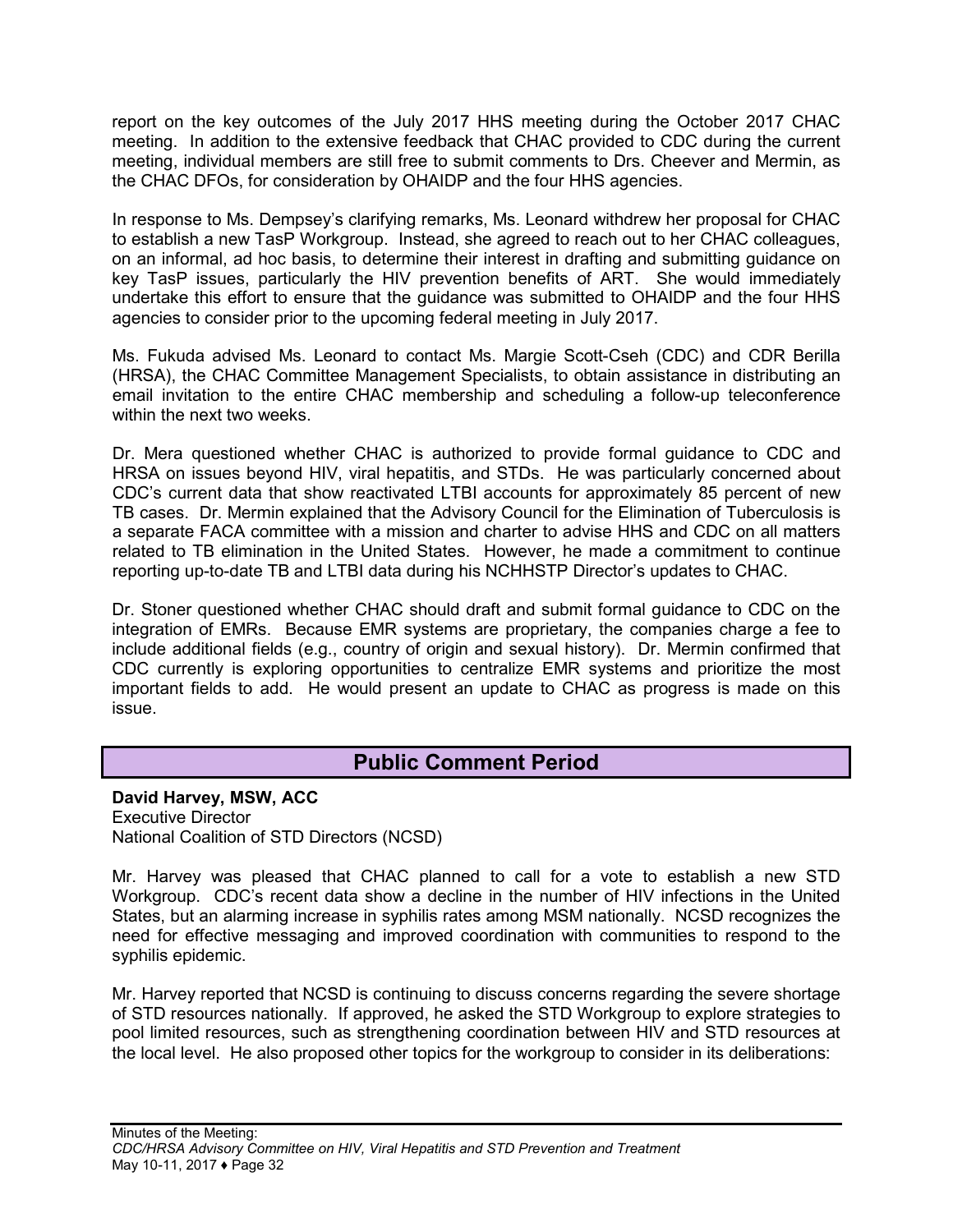- Use the lessons learned, existing infrastructure, capacity, and public health success of the "Reducing Perinatal HIV Transmission" initiative as a model to combat congenital syphilis.
- Review the series of new public service announcements by the "Building Healthy Online" Communities" consortium as a model to develop consistent HIV/STD prevention messaging on PrEP and condom use.
- Formulate guidance on youth-specific issues, enhanced provider education, and improved linkages to CHCs.

<span id="page-34-0"></span>With no further discussion or business brought before CHAC, Ms. Fukuda recessed the meeting at 4:30 p.m. on May 10, 2017.

## **Opening Session: May 11, 2017**

**RADM Jonathan Mermin, MD, MPH** Director, National Center for HIV/AIDS, Viral Hepatitis, STD and TB Prevention Centers for Disease Control and Prevention CHAC DFO, CDC

Dr. Mermin conducted a roll call to determine the CHAC voting members, *ex-officio* members, and liaison representatives who were in attendance. He announced that CHAC meetings are open to the public and all comments made during the proceedings are a matter of public record.

Dr. Mermin reminded the CHAC voting members of their responsibility to disclose any potential individual and/or institutional conflicts of interest for the public record and recuse themselves from voting or participating in these matters. None of the CHAC voting members publicly disclosed any individual or institutional conflicts of interest for the record that were new or different than those declared on the first day of the meeting.

Dr. Mermin confirmed that the 18 voting members and *ex-officio* members in attendance (or their alternates) constituted a quorum for CHAC to conduct its business on May 11, 2017. He reconvened the proceedings at 8:40 a.m. and welcomed the participants to the second day of the CHAC meeting.

#### **Dawn Fukuda, ScM, CHAC Co-Chair**

Director, Office of HIV/AIDS Massachusetts Department of Public Health

<span id="page-34-1"></span>Ms. Fukuda also welcomed the participants to the second day of the CHAC meeting. On behalf of CHAC, she thanked the CDC and HRSA speakers for their extremely informative presentations on the previous day on HIV and STD prevention and treatment activities for adults and youth. She reported that the second day of the CHAC meeting would focus on HBV/HCV prevention and treatment, the CHAC workgroup reports, and the Business Session.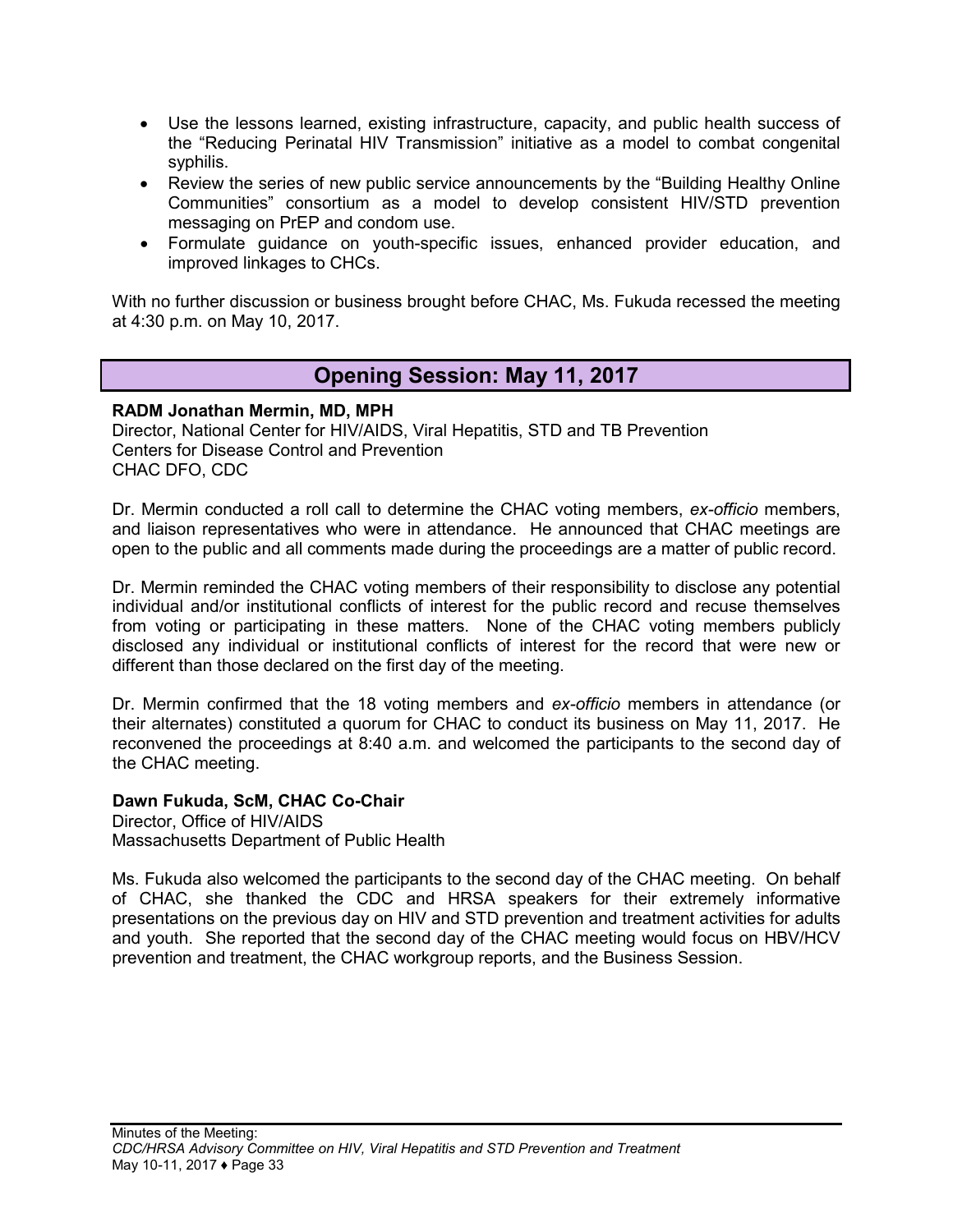## **A National Strategy for the Elimination of Hepatitis B and C**

#### **Gillian Buckley, PhD, MPH**

Staff Officer National Academies of Science, Engineering, and Medicine

**Advice Requested from CHAC by CDC and HRSA:**

- 1. What different actions should CDC and HRSA take to respond to and ultimately eliminate viral hepatitis in the United States (e.g., successful models, partnerships, policy changes, program priorities, training, and outreach education)?
- 2. What are the best strategies for CDC to engage non-federal stakeholders in HBV and HCV elimination efforts?

Dr. Buckley presented an overview of the National Strategy for the Elimination of Hepatitis B and C. CDC and its co-sponsors gave the National Academies study committee a two-part charge. Phase 1 of the charge focused on determining the feasibility of eliminating HBV and HCV from the United States. The study committee concluded that HBV and HCV could be eliminated as public health threats in the United States, but this goal likely would not be achieved without attention to serious systematic barriers. The National Academies released *Eliminating the Public Health Problem of Hepatitis B and C in the United States: Phase One Report* on April 11, 2016.

Phase 2 of the charge focused on recommending an approach, with concrete action steps, to eliminate viral hepatitis from the United States. The National Academies released *A National Strategy for the Elimination of Hepatitis B and C: Phase Two Report* on March 28, 2017.

The study committee began phase 2 of its work by documenting the public health significance of viral hepatitis. Chronic HBV and HCV infections affect three to five times more Americans than HIV. The incidence is 10 times higher worldwide. Viral hepatitis kills more people worldwide each year than HIV, road traffic injuries, or diabetes. Despite its ranking as the seventh leading cause of death in the world, viral hepatitis consumes less than 1 percent of the NIH research budget.

About 1.3 million Americans have chronic hepatitis B and 2.7 million Americans have hepatitis C. HBV and HCV infections account for approximately 80 percent of liver cancer worldwide. Chronic hepatitis B increases the odds of liver cancer 50 to 100 times; hepatitis C increases the odds 15 to 20 times. Viral hepatitis drove the 38 percent increase in liver cancer in the United States between 2002 and 2012.

The burden of viral hepatitis does not have to be so serious. There is an effective vaccine for hepatitis B; new treatments can cure the vast majority of hepatitis C patients. Treatment for hepatitis C is expensive, but is still cost-effective compared to the alternatives. The elimination of hepatitis B and C as public health problems is possible in the United States and would avert approximately 90,000 deaths by 2030. The National Strategy serves as a roadmap to achieve this goal.

The World Health Assembly passed a resolution in 2016 to eliminate viral hepatitis by 2030. The member states are developing national viral hepatitis elimination strategies, but the United States was one of the first countries to release its roadmap. The World Health Organization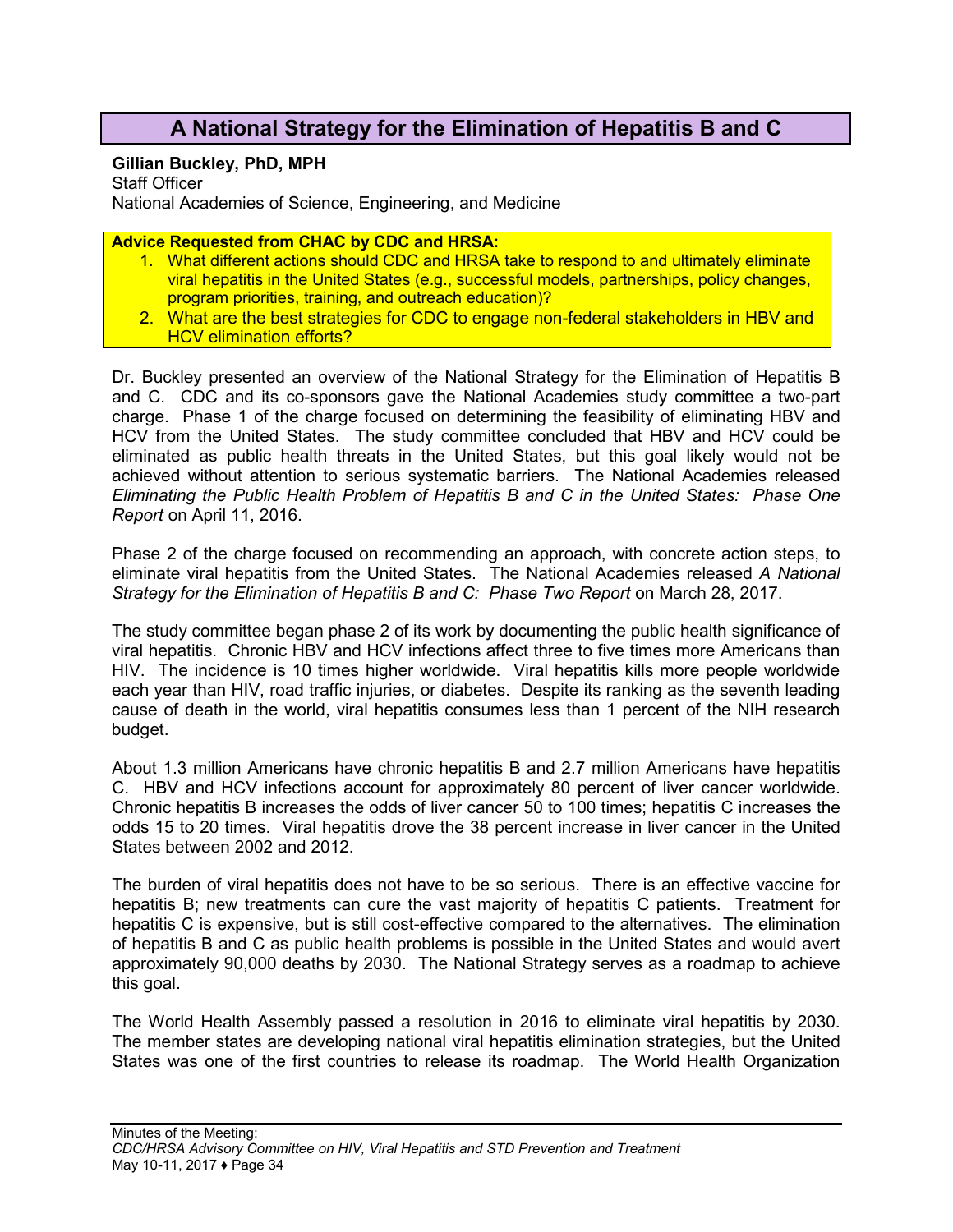(WHO) asked all countries to consider and include five strategic directions in their national strategies: information for focused action, interventions for impact, delivering for equity, financing for sustainability, and research.

The study committee commissioned models to estimate the numeric targets for viral hepatitis elimination. Based on these models, they concluded that a 50 percent reduction in mortality from chronic HBV is possible in the United States by 2030 and would avert over 60,000 deaths. The following actions are required to achieve this goal: diagnose 90 percent of chronic HBV cases; link 90 percent of diagnosed cases to care; and treat 80 percent of cases with treatment indications. The same levels of diagnosis, care, and treatment will reduce new cases of HBVrelated hepatocellular carcinoma by approximately 33 percent and new cases of HBV-related cirrhosis by approximately 45 percent. As demonstrated in Alaska Natives, the elimination of HBV infection in neonates and young children under 5 years of age is possible.

A 90 percent reduction in hepatitis C incidence, relative to the 2015 incidence carried forward, is possible in the United States by 2030. Meeting this goal depends on treatment with no restrictions on severity of disease and a consistent ability to diagnose new cases as prevalence decreases. The same levels of diagnosis and treatment will reduce mortality from HCV in 2030 by 65 percent, relative to the 2015 level, and avert 28,800 deaths by 2030. The following number of cases would need to be diagnosed to meet the HCV targets: at least 110,000 cases per year until 2020; nearly 89,000 cases per year from 2020-2024; and over 70,000 cases per year from 2025-2030.

The study committee structured the report around WHO's five key areas. Their recommendations follow.

#### **CENTRAL COORDINATING OFFICE**

The elimination of viral hepatitis is a complex effort that will require coordinated action from various federal and state government agencies and extensive cooperation from the private sector. The leadership of a single office would help to ensure efficient and harmonious work.

• *Recommendation:* The highest level of the federal government should oversee a coordinated effort to manage viral hepatitis elimination.

This office might, for example, be modeled after the White House Office of National AIDS Policy.

#### **STRATEGIC DIRECTION 1: INFORMATION FOR FOCUSED ACTION**

Many state and local health departments are not in a position to measure hepatitis disease burden. Integrated, highly-automated electronic surveillance systems could go far toward more accurate understanding of the viral hepatitis disease burden.

• *Recommendation:* CDC, in partnership with state and local health departments, should support standard hepatitis case-finding measures, follow-up, monitoring, and linkage to care of all viral hepatitis cases reported through public health surveillance. CDC should work with the National Cancer Institute to attach viral etiology to reports of liver cancer in its periodic national reports on cancer.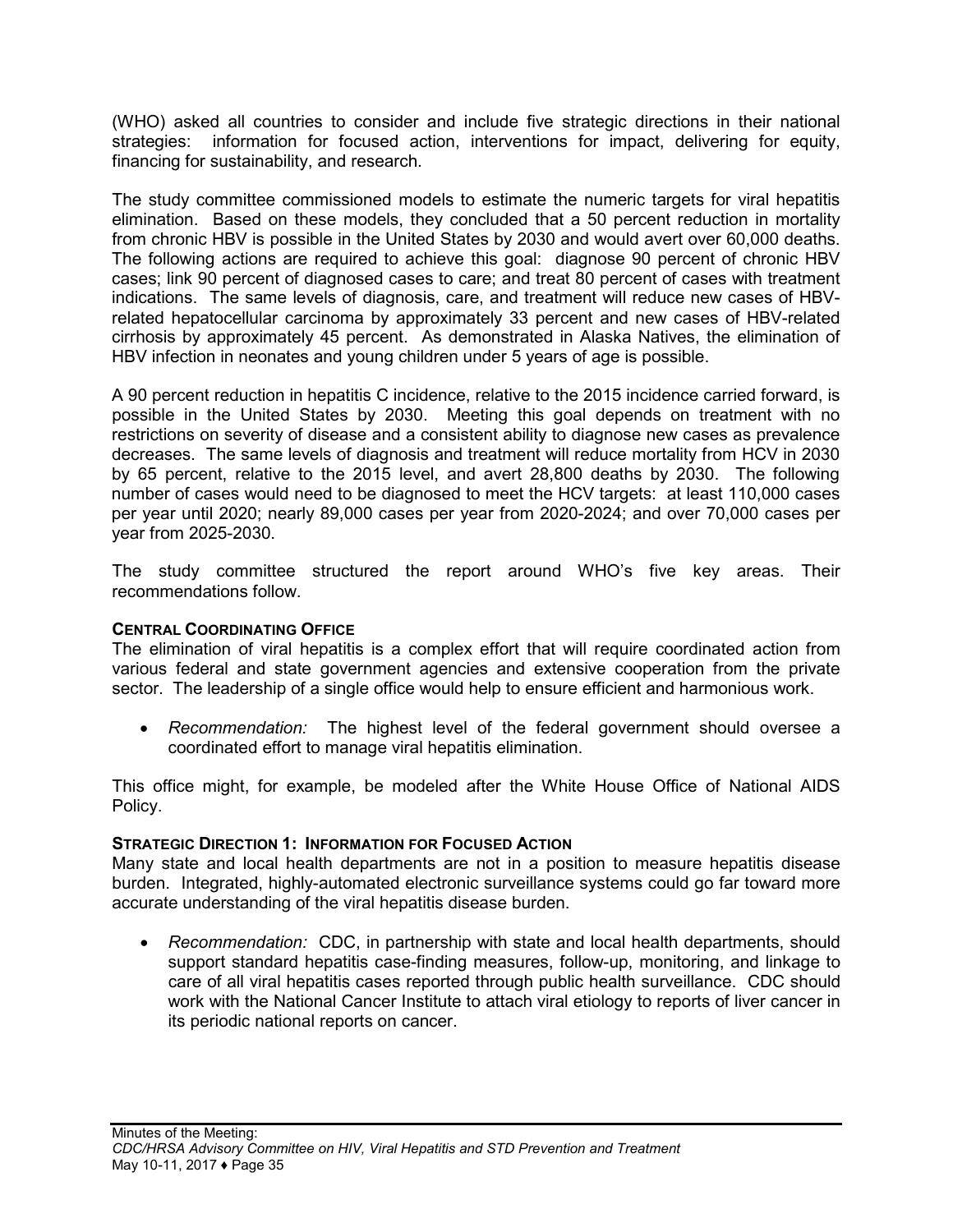Research in high-risk populations promotes better understanding of the epidemiology of viral hepatitis. This research can help clarify the true incidence and prevalence of HBV and HCV infection.

• *Recommendation:* CDC should support cross-sectional and cohort studies to measure HBV and HCV infection incidence and prevalence in high-risk populations.

The Department of Justice surveys of inmates in jails and prisons is a promising tool that might be adapted to include hepatitis research.

#### **STRATEGIC DIRECTION 2: INTERVENTIONS**

HBV is a vaccine-preventable disease, but only about 25 percent of adults over 19 years of age are fully immunized.

• *Recommendation:* States should expand access to adult hepatitis B vaccination, removing barriers to immunization in pharmacies and other easily accessible settings.

Expanding vaccination in pharmacies and other convenient venues might help reach more adults, as it has with seasonal influenza vaccination.

Early testing viral load analysis can help to determine the best course of treatment for HBsAgpositive pregnant women, balancing the risk of hepatitis flare against the risk of mother-to-child transmission.

• *Recommendation:* CDC, the American Association for the Study of Liver Diseases (AASLD), the American College of Obstetricians and Gynecologists, and the Infectious Diseases Society of America (IDSA) should recommend that all HBsAg-positive pregnant women have early prenatal HBV DNA and liver enzyme tests to evaluate whether antiviral therapy is indicated for prophylaxis to eliminate mother-to-child transmission or for treatment of chronic active hepatitis.

People who inject drugs account for about 75 percent of new HCV infections. The most effective way to prevent hepatitis C in this population is to combine strategies that improve injection safety with those that treat the underlying addiction.

• *Recommendation:* States and federal agencies should expand access to syringe exchange and opioid agonist therapy in accessible venues.

Pharmacies and mobile syringe exchange are both promising settings to expand syringe exchange, especially in rural and suburban areas.

Increased screening for viral hepatitis would identify more cases, but screening can place a burden on providers and on the health system.

• *Recommendation:* CDC should work with states to identify settings appropriate for enhanced viral hepatitis testing based on an expected prevalence.

A reduction in cirrhosis and a return to normal liver function are two major benefits of curing hepatitis C. Treating everyone with hepatitis C, regardless of their disease stage, would avert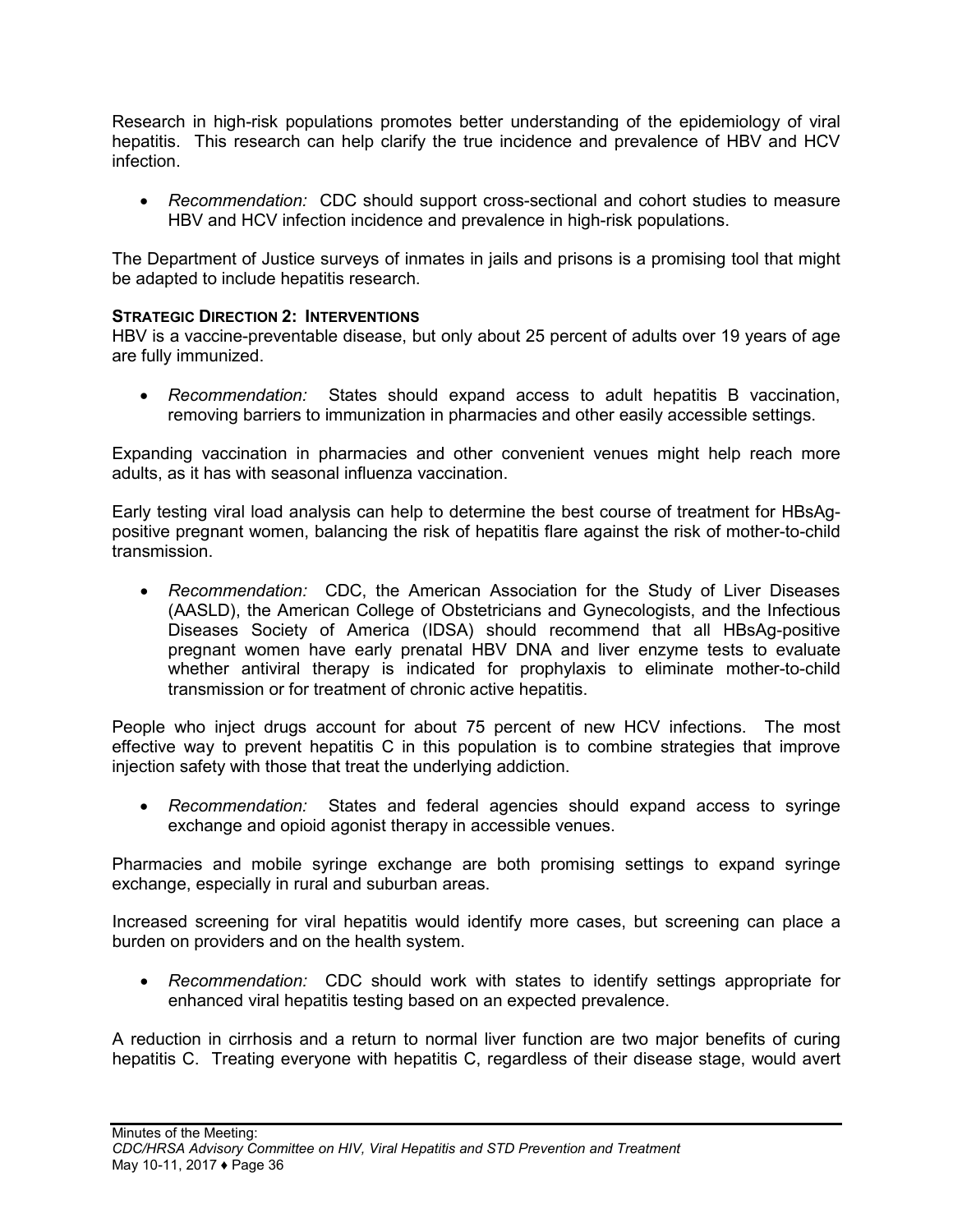considerable suffering. This approach also would protect society by reducing the population reservoir for infection.

• *Recommendation:* Public and private health plans should remove restrictions that are not medically indicated and offer direct-acting antivirals to all chronic hepatitis C patients.

#### **STRATEGIC DIRECTION 3: SERVICE DELIVERY**

There are gaps between the practice of medicine as recommended by experts and real life. The National Committee for Quality Assurance (NCQA) is charged with closing these gaps. To this end, they manage the HEDIS indicators (officially, the Health Effectiveness Data and Information Set). HEDIS commands special attention from providers and health plan managers. The inclusion of viral hepatitis indicators in HEDIS would increase attention to these essential services.

• *Recommendation:* NCQA should establish measures to monitor compliance with viral hepatitis screening guidelines and hepatitis B vaccine birth dose coverage and include the new measures in HEDIS.

The need to be treated by specialists is a major barrier to hepatitis care, especially for people in rural and underserved areas.

• *Recommendation:* AASLD and IDSA should partner with primary care providers and their professional organizations to build capacity to treat hepatitis B and hepatitis C in primary care. The program should set up referral systems for medically complex patients.

The people most affected by viral hepatitis can be the hardest to reach. Patients with serious health problems, including those with behavioral health problems, need more support services.

• *Recommendation:* HHS should work with states to build a comprehensive system of care and support for special populations with hepatitis B and C on the same scale of the Ryan White system.

Incarcerated people bear a disproportionate burden of viral hepatitis. Jails and prisons are an ideal setting to vaccinate against hepatitis B and cure hepatitis C.

• *Recommendation:* The criminal justice system should screen, vaccinate, and treat hepatitis B and C in correctional facilities according to national clinical practice guidelines.

#### **STRATEGIC DIRECTION 4: FINANCING**

HCV elimination in the United States depends on treating at least 260,000 patients per year with direct-acting antivirals, but none of these drugs will come off patent before 2029 (or one year before the target viral hepatitis elimination date of 2030). Delaying mass treatment until cheaper generic versions of these drugs are available would result in tens of thousands of deaths and billions of dollars in wasted medical costs.

• *Recommendation:* The federal government, on behalf of HHS, should purchase the rights to a direct-acting antiviral for use in neglected market segments, such as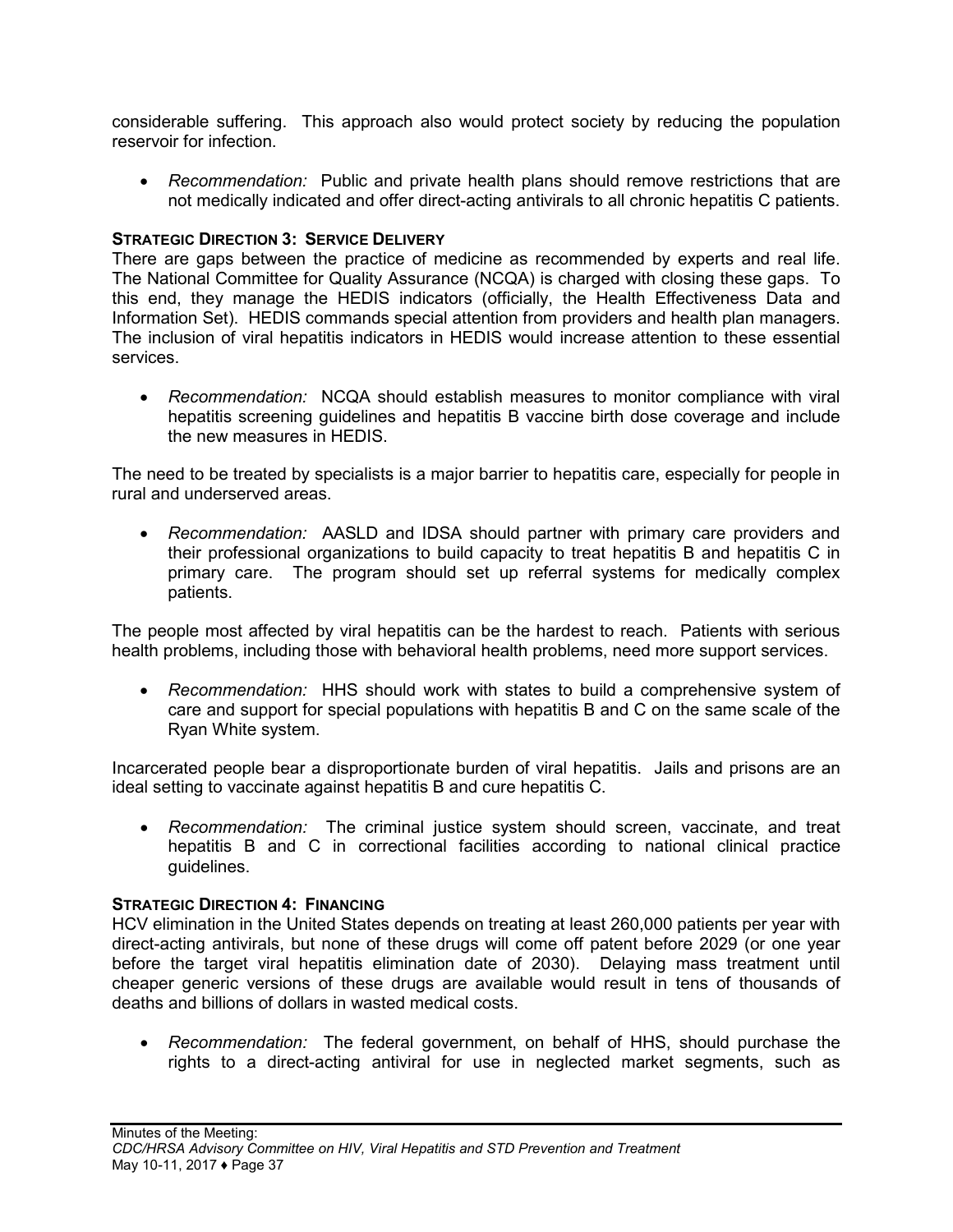Medicaid, the Indian Health Service, and prisons. This could be done through the licensing or assigning of a patent in a voluntary transaction with an innovator pharmaceutical company.

### **STRATEGIC DIRECTION 5: RESEARCH**

The elimination of viral hepatitis cannot be achieved without better attention to research gaps. Existing gaps in mechanistic research include curative therapy for chronic HBV infection and an HCV vaccine. Existing gaps in implementation research include stigma alleviation, health among incarcerated people, and a clear understanding of drug users.

Dr. Buckley thanked CDC and their partners for serving as study sponsors. She particularly acknowledged Dr. Ward and the DVH staff for their support of the study.

## **CDC's Role in the Elimination of Hepatitis B and C**

#### <span id="page-39-0"></span>**John Ward, MD**

Director, Division of Viral Hepatitis Centers for Disease Control and Prevention

#### **Advice Requested from CHAC by DVH:**

- 1. What should be DVH's initial steps to begin using the National Strategy?
- 2. What are the most promising recommendations for increasing attention to greater prevention capacity?
- 3. Which of the National Strategy recommendations warrant increased attention from CDC in the context of the DVH 2016-2020 Strategic Plan?
- 4. What approaches should DVH implement to broaden awareness of and commitment for interventions that prevent viral hepatitis and other bloodborne pathogens among people with substance use disorder?

Dr. Ward described CDC's role in the elimination of HBV an HCV as public health threats in the United States. At the global level, WHA introduced the concept of viral hepatitis elimination in 2010; subsequently released three viral hepatitis resolutions; and asked WHO to take more action regarding prevention, program development, and the establishment of HBV/HCV elimination targets.

WHO drafted the targets in response to WHA's request. WHA formally endorsed the WHO global elimination targets for viral hepatitis. Other global policy statements, such as the Sustainable Development Goals and the UNAIDS Political Declaration on HIV and AIDS, have recognized viral hepatitis as a global public health problem and proposed interventions to reduce this burden.

The WHO Global Health Sector Strategy on Viral Hepatitis (2016-2021) include the following incidence and mortality targets:

- Reduction in new cases of chronic HBV and HCV infections (30 percent decrease by 2020 and 90 percent decrease by 2030)
- Reduction from 6 to 10 million cases of chronic infection in 2015 to 900,000 infections by 2030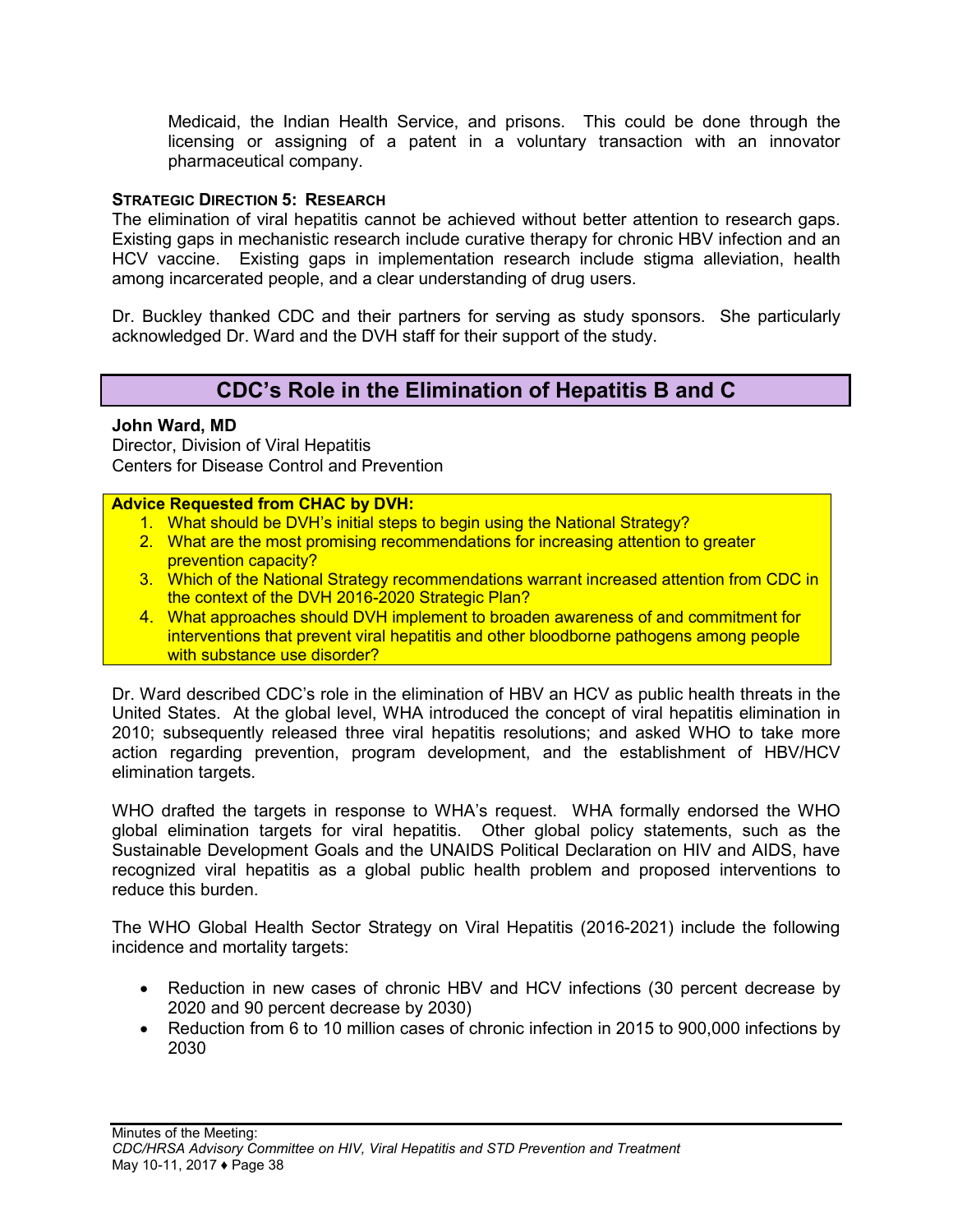- Reduction in deaths from chronic HBV and HCV (10 percent decrease by 2020 and 65 percent decrease by 2030)
- Reduction from 1.4 million annual deaths in 2015 to less than 500,000 deaths by 2030.

WHO also established indicators to measure performance in implementing interventions to reach the global viral hepatitis targets.

At the domestic level, approaches in the United States to prevent and eliminate viral hepatitis transmission and disease have included the publication of national reports, action plans, and strategic plans since 2010 by the (former) Institute of Medicine, HHS, CDC/DVH, and the National Academies. Another major development over this period of time was an increase in the DVH budget to approximately \$34 million.

CDC developed an interagency agreement with several partners to commission the National Academies to release *Eliminating the Public Health Problem of Hepatitis B and C in the United States: Phase One Report* in April 2016 and *A National Strategy for the Elimination of Hepatitis B and C: Phase Two Report* in March 2017. The National Strategy includes HBV and HCV elimination goals to be reached by 2030 and recommends 13 actions to achieve these goals in five major categories: vaccination of vulnerable populations; prevention of HCV among PWID; access to testing, care, and treatment; surveillance and strategic data analysis; and national coordination of elimination efforts.

The 2030 targets to eliminate the public health threat of viral hepatitis in the United States include a 50 percent reduction in HBV mortality; a reduction to zero in the HBV incidence of children under five years of age; a 65 percent reduction in HCV mortality; and a 90 percent reduction in HCV incidence. CDC's role in achieving some of the National Strategy recommendations is described below.

### *Recommendation: All HBsAg-positive pregnant women should have early prenatal HBV DNA and liver enzyme tests to guide antiviral prophylaxis.*

The publication of new recommendations by the CDC Advisory Committee on Immunization Practices (ACIP) will include language on HBV DNA testing of HBsAg-positive mothers. The CDC Perinatal HBV Prevention Coordinator Program will provide assistance in implementing this recommendation.

#### *Recommendation: States should expand access to adult HBV vaccination by removing barriers to free immunization in pharmacies and other easily accessible settings.*

The HBV vaccination coverage rate is only 32 percent in people over 19 years of age. CDC currently is responding to ACIP's request to develop new HBV vaccination strategies for adults.

#### *Recommendation: States and federal agencies should expand access to syringe exchange and opioid agonist therapy in accessible venues.*

Acute HCV cases have been increasing since 2010. CDC's most recent data show that 33,900 new HCV infections were reported in 2015. The national opioid epidemic accounted for the majority of these cases. Syringe exchange and opioid agonist therapy are the cornerstones of viral hepatitis elimination and can reduce HCV transmission by 70 percent. As of early 2017, 270 SSPs were in operation, but approximately 2,200 additional SSPs are needed to ensure adequate geographic access. Moreover, only 20 percent of people 15-29 years of age who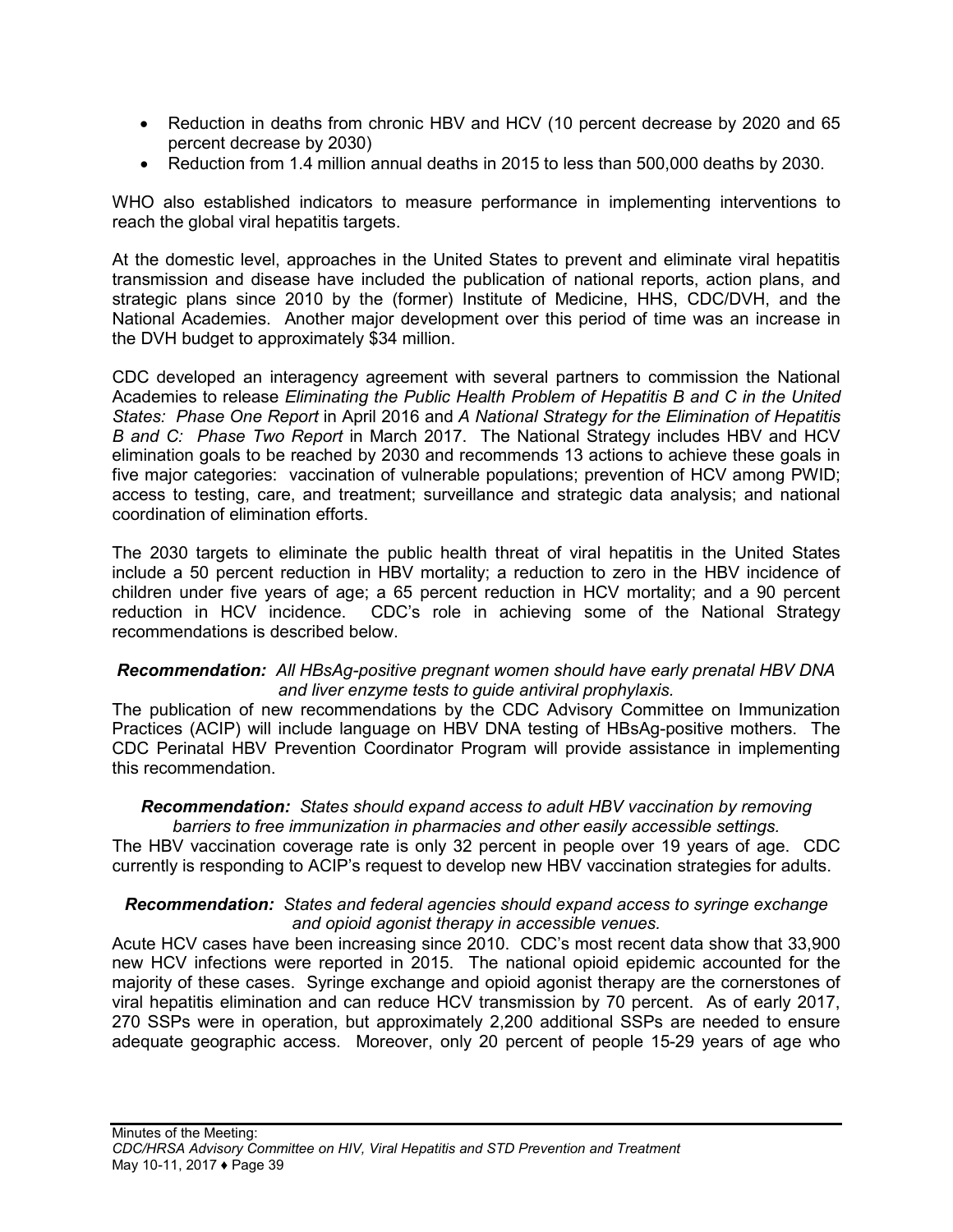have HCV live within 10 miles of an SSP. In early 2017, CDC gave approval to 29 state and county grant recipients to redirect their CoAg funds to support SSPs.

#### *Recommendation: NCQA should establish and include new measures in HEDIS to monitor compliance with viral hepatitis screening guidelines and coverage of the HBV vaccine birth dose.*

CDC and states collaborate to identify settings that are appropriate for enhanced viral hepatitis testing, such as EDs and drug treatment facilities. Based on the outcomes of its demonstration projects, CDC published effective evidence-based interventions that expand access to HCV testing, care, and cure. These strategies include testing policies, provider education, clinical decision tools, reflex RNA testing, performance indicators, case management, and colocalization of HCV and primary care. CDC awarded approximately \$90,000 per year to 50 grant recipients to implement these interventions in 46 states and four localities.

CDC is continuing to prioritize screening, vaccinating, and treating HBV and HCV in correctional facilities according to national clinical practice guidelines. Correctional facility data from 2012- 2015 showed that of 4,784 people incarcerated in federal facilities, 16 percent were anti-HCVpositive. Of 97,897 people incarcerated in state facilities, 12-17 percent were anti-HCV-positive (based on routine screening), while 15-48 percent were anti-HCV-positive (based on risk-based screening). The high cost of medications frequently is cited as a major barrier to decreasing the high rates of HCV infection in correctional facilities. CDC currently is updating its guidance on HCV prevention, care, and treatment in correctional facilities.

The United States is on track to achieve the WHO goal of eliminating HCV mortality. Over a four-quarter period in 2015-2016, approximately 250,000 people were treated for HCV. Based on several data sources, the number of people with HCV who were treated decreased by 26 percent in 2016 and is expected to decline by 31 percent in 2017. People living with HCV who are waiting on the availability of safe, highly effective oral treatments account for a proportion of these decreases. CDC acknowledges the need to expand HCV testing and linkage to care, particularly in marginalized populations.

#### *Recommendation: Public and private health plans should remove restrictions that are not medically indicated and offer DAAs to all chronic HCV patients.*

In 2014, state Medicaid programs limited access to HCV therapy based on fibrosis score, provider type, and sobriety criteria. Several major developments have occurred since that time. CMS issued a cautionary letter to state Medicaid programs. The cost of HCV medications has been decreasing. Lawsuits filed in Washington and other states have provided patients with greater access to HCV therapy.

The three new HCV medications that will be released in 2017 and 2018 will be extremely affordable and beneficial to the health system. The price range of approximately \$30,000 to \$45,000 for an eight- or 12-week regimen is highly cost-effective and cost-saving. The VA negotiated an even lower price of \$17,000 per patient treated. However, stigma associated with the HCV population remains a major concern.

#### *Recommendation: CDC should support cross-sectional and cohort studies to measure the incidence and prevalence of HBV and HCV infections in high-risk populations.*

CDC recently awarded funding to 14 states with a high HBV or HCV incidence in May 2017 to conduct core surveillance, locate acute cases, and develop and maintain case registries. The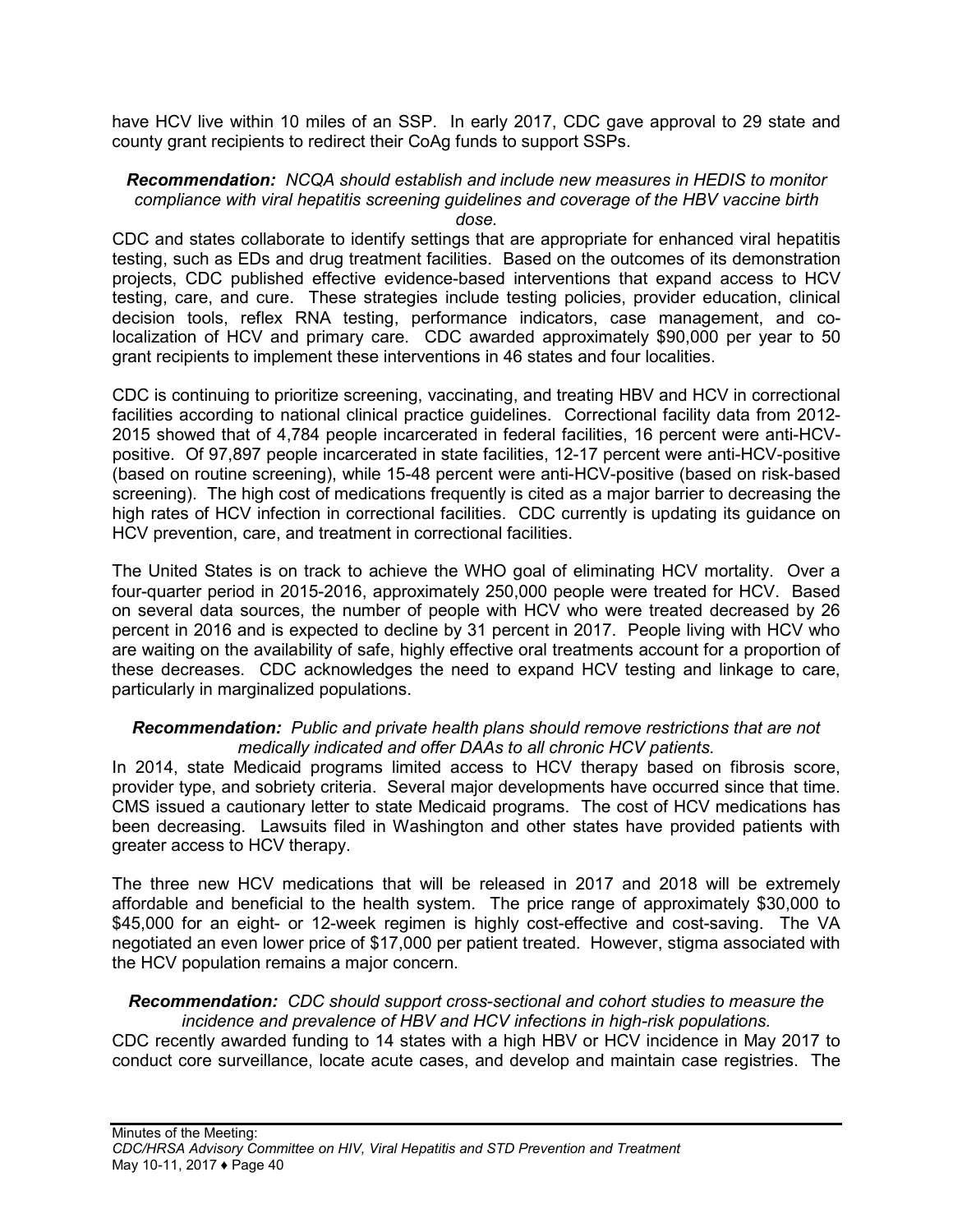grant recipients account for more than 70 percent of all new HBV and HCV infections in the country. CDC will use NHBS and other surveys on high-risk populations as opportunities to integrate new fields regarding HBV and HCV. However, a significant increase in capacity is needed to fully meet this recommendation.

#### *Recommendation: The federal government, on behalf of HHS, should purchase the rights to a DAA for use in neglected market segments, such as Medicaid, IHS, and prisons.*

The National Academies study committee recommended a voluntary transaction between the federal government and a patent holder. The options include licensing (revocable rights to a patent); assignment (permanent transfer of a patent); or authorization of rights in the least lucrative market segments.

At this time, 700,000 people are eligible for treatment in state Medicaid programs and correctional facilities at an average cost of \$40,000 per treatment. Based on the current eligible population, \$10 billion would be needed over the next 12 years to treat 240,000 people living with HCV. The value of the current market segment is \$6.5 billion, but companies can expect different segments of the market.

Negotiations to license or purchase a patent will lower the cost of dominant medications on the market. Based on drug manufacturing costs of \$200, the product cost would be \$140 million. Based on this scenario, the purchasing costs would be \$2 billion for the patent, \$70 million for federal drug purchases, and \$70 million for state drug purchases. This scenario would result in an increase of 460,000 people receiving HCV treatment. The National Strategy proposed CDC, HRSA, or Treasury as the lead negotiating agency. In the interim, bulk purchasing and other strategies should be pursued, such as five-state bulk purchasing pools.

The National Strategy presents a rare opportunity for advocacy by enlightening the national vision of potential progress with sufficient commitment and resources; endorsing existing viral hepatitis prevention priorities; elevating CDC's activities as part of a national effort; engaging new partners in elimination; and evaluating progress toward achieving HBV and HCV elimination goals.

The CDC Foundation convened the Viral Hepatitis [Elimination](http://viralhepatitisaction.org/Hepatitis-B-and-C-Elimination-Summit) Summit in April 2017 with 135 inperson attendees and an additional 540 participants in 14 countries via webcast. The key topics presented during the summit are highlighted below.

- State elimination models to reach the 2030 targets: California, Louisiana, Ohio, New York, and Washington
- HBV vaccination of high-risk adults
- HCV prevention in rural and urban areas
- Programs with best practices (e.g., the Cherokee Nation HCV Elimination Program and the Kaiser Mid-Atlantic program)
- State and local HBV and HCV elimination plans and programs: Louisiana, New Mexico, New York, and San Francisco
- Low-cost medications, testing incentives, and other features of the Australia health system HCV program
- Special populations: veterans, African migrants, dialysis patients, and people living with HIV/HCV co-infection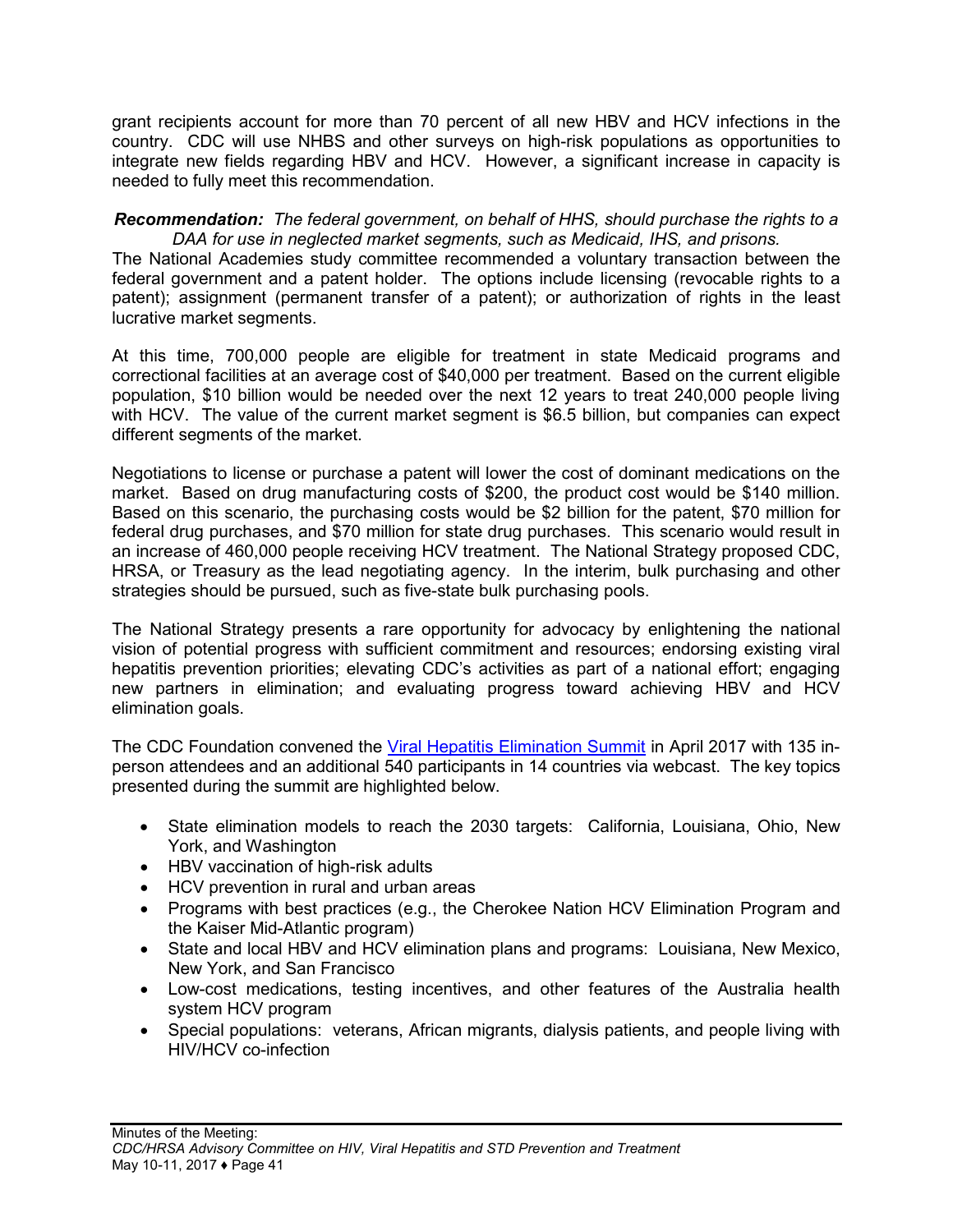In May 2016, DVH released its 2016-2020 Strategic Plan, *Bringing Together Science and Public Health Practice for the Elimination of Viral Hepatitis*. The four strategic imperatives are to (1) assure vulnerable populations are vaccinated to prevent viral hepatitis; (2) assure early detection and response to stop transmission of HBV and HCV; (3) assure people living with HBV and HCV are identified and linked to recommended care and treatment services; and (4) act globally to prevent, detect, and control viral hepatitis. DVH currently is using the National Strategy recommendations as a guide to update its Strategic Plan. The revised document will be distributed to CHAC and other stakeholders for review and comment.

Overall, the National Strategy eliminates all reasons that previously have been used to disregard HBV and HCV. Existing barriers demonstrate that viral hepatitis is not adequately prioritized in the United States. However, the National Strategy can serve as a vehicle for change at this time. The United States should not be late to or play a halfhearted role in the global viral hepatitis elimination effort because the National Strategy intends to hasten elimination in both domestically and globally.

## **Hepatitis C Elimination in the Context of RWHAP**

<span id="page-43-0"></span>**Laura Cheever, MD, ScM** Associate Administrator, HIV/AIDS Bureau Health Resources and Services Administration CHAC DFO, HRSA

### **Advice Requested from CHAC by HAB:**

1. What different actions should HAB take to increase HCV cure rates in the context of

Dr. Cheever described HCV elimination in the context of RWHAP. RWHAP takes a public health approach to provide a comprehensive system of care for all and ensure that PLWH receive optimal care and treatment. The RWHAP framework includes five major components to achieve these goals: service delivery; care and treatment policies at federal, state, and local levels; needs assessments to identify and fill gaps; capacity development to maintain a strong infrastructure; and quality improvement of HIV care systems for all PLWH in the United States.

HAB's position is that HCV can be cured in RWHAP settings due to various models of care for HCV treatment offered to HIV/HCV co-infected clients. These models include culturally competent care; primary care services delivered by experts; integrated care with and without a designated HCV clinic internally; the use of expert consultation for severe complications; and co-located care with specialists who manage treatment at RWHAP clinical sites. Moreover, RWHAP has a long history of providing HIV treatment and patient-centered care to homeless people, PWID, and other marginalized populations.

HAB is attempting to better understand the successes, barriers, and costs related to HCV treatment among PLWH who receive RWHAP services to increase the focus on curing HCV in the RWHAP client population. To support this effort, HAB launched a SMAIF-funded initiative, "Jurisdictional Approach to Curing Hepatitis C Among HIV/HCV Co-Infected People of Color." HAB awarded funding to three RWHAP Part A jurisdictions: Hartford, Connecticut; New York City, New York; and Philadelphia, Pennsylvania. HAB also awarded funding to the National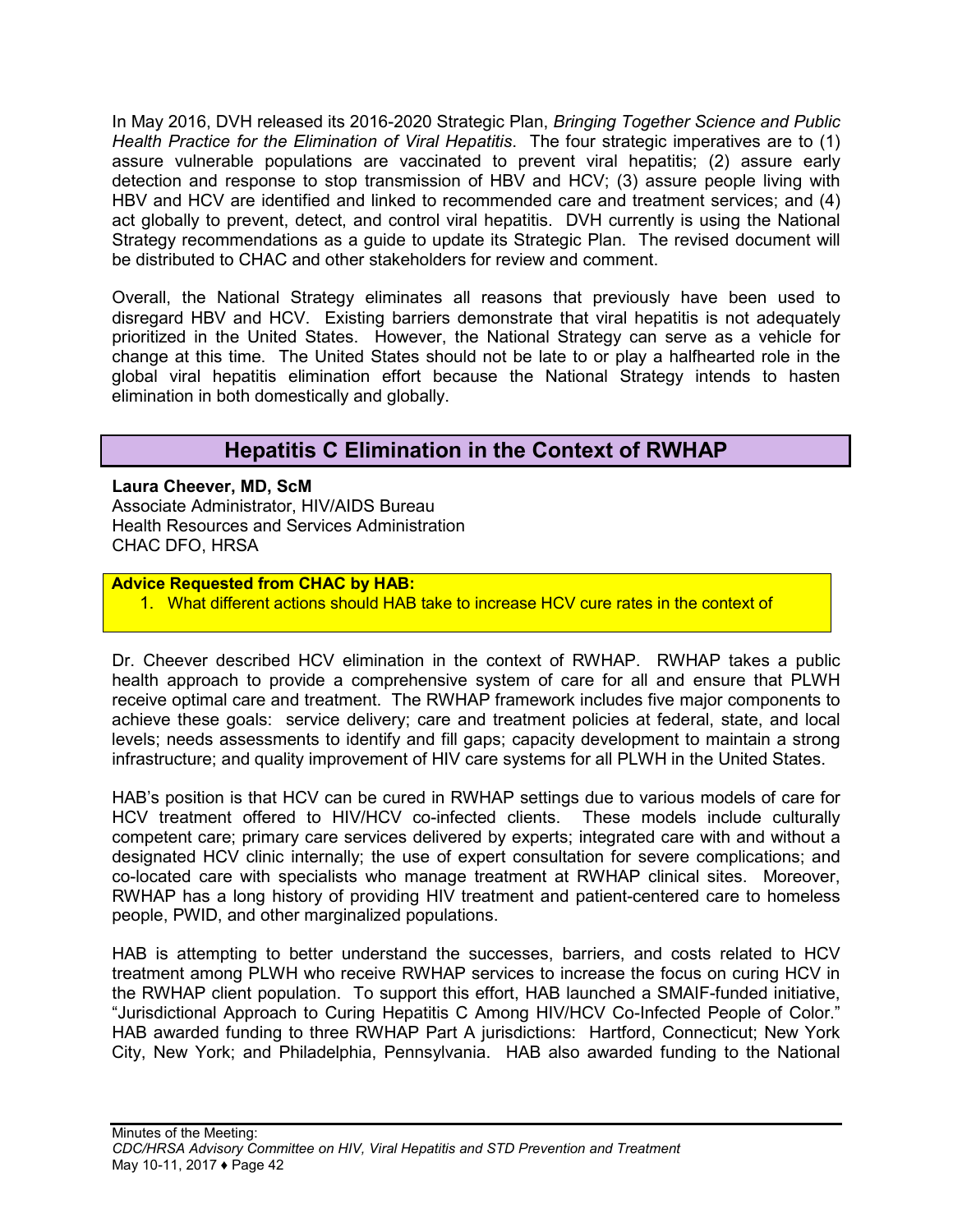Alliance of State and Territorial AIDS Directors to serve as a TA provider to two RWHAP Part B sub-recipients in Louisiana and North Carolina.

The RWHAP recipients and sub-recipients will aim to achieve two key objectives in this initiative. First, jurisdiction-level capacity will be increased to provide comprehensive screening, care, and treatment of HCV among HIV/HCV co-infected people of color. Second, the number of HIV/HCV co-infected people of color who are diagnosed, treated, and cured of HCV infection will be increased. HAB is pleased to report that the current HCV screening rate in RWHAP jurisdictions is over 95 percent.

HAB's ongoing and future activities to support the jurisdictional approach to address HIV/HCV co-infected people of color are described below.

- The AETCs were awarded funds to support provider training and develop a robust HIV/ HCV co-infection curriculum. The curriculum serves as a tremendous resource to offer HCV training to providers. The curriculum will be disseminated to the CHAC members and other key stakeholders in the field.
- An FOA will be released in FY2017 to fund two additional jurisdictions, but a broader group of partners will be engaged, such as RWHAP clinics, health departments, CHCs, and SAMHSA-funded sites.
- The evaluation outcomes and overall success of the initiative will be analyzed to determine whether the project should be scaled-up to reach a wider population of HIV/HCV co-infected people of color.
- A study is underway to determine the actual number of RWHAP clients living with HCV who are being treated and cured.
- A contract will be awarded that will focus on the development of new tools to help RWHAP recipients to systematically ascertain HCV treatment and cure rates in their client populations.
- FY2016 SMAIF funds were awarded to support an Evaluation and Technical Assistance Center for a three-year period.

## **CHAC DISCUSSION: PANEL PRESENTATION ON THE**

## **ELIMINATION OF HBV AND HCV AS PUBLIC HEALTH THREATS IN THE UNITED STATES**

The CHAC members commended the National Academies, CDC, and HRSA on their leadership in awarding funds, conducting activities, performing research, and providing other support to make progress toward achieving the national goal of eliminating viral hepatitis in the United States. The CHAC members discussed the following topics with Drs. Buckley, Ward, and Cheever during the question/answer session.

- Alignment between the National Strategy and the HHS National Viral Hepatitis Action Plan (2017-2020).
- Removal of alcohol use, drug use, and all other non-medically indicated restrictions that serve as barriers to chronic HCV patients receiving DAAs, particularly among Medicaid beneficiaries.
- The need to launch an aggressive national effort to encourage Congress to remove all non-medically indicated restrictions for viral hepatitis treatment in all state Medicaid programs.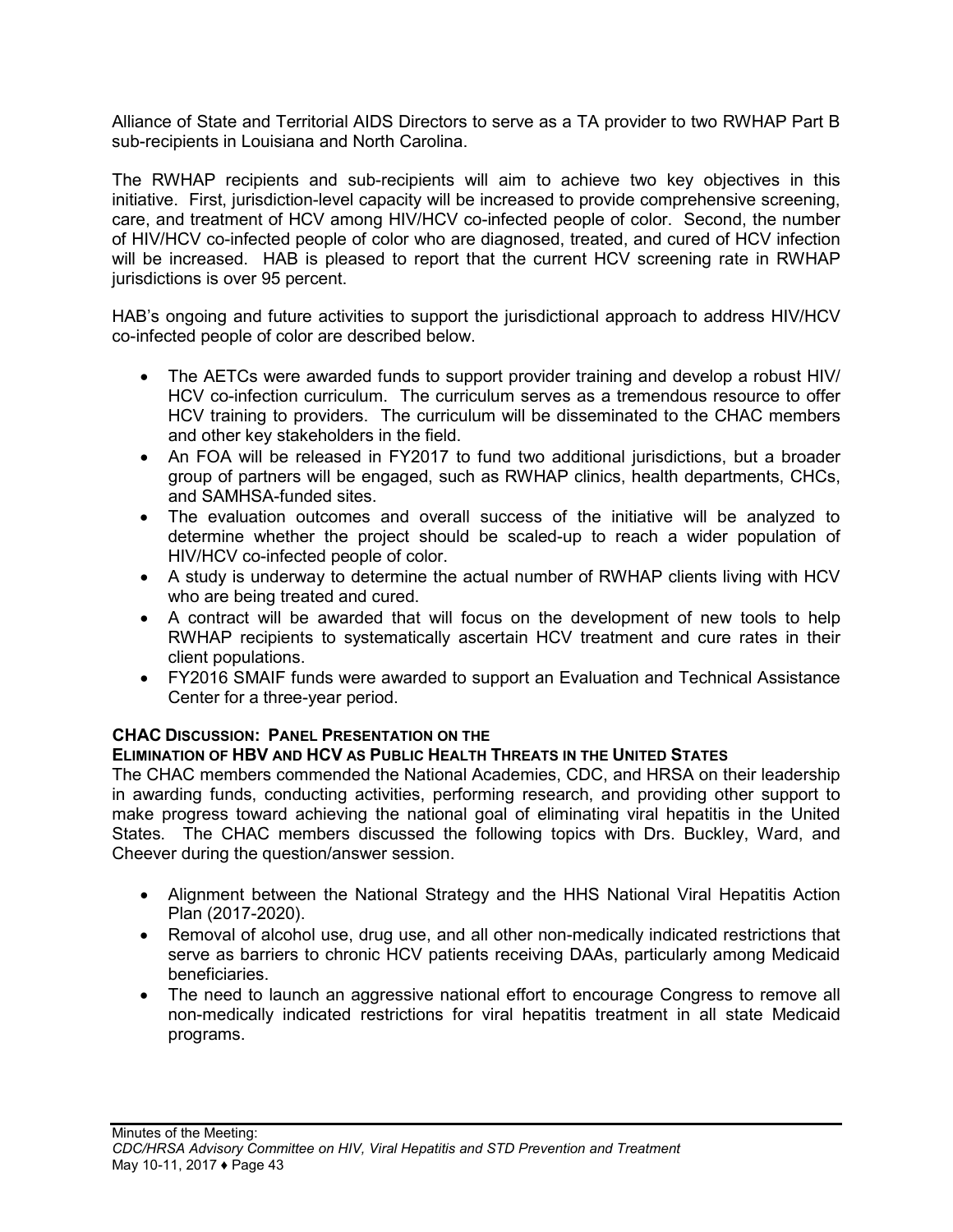- Political will, strong advocacy, and other components that are needed to prioritize an effective viral hepatitis elimination infrastructure in public health, particularly since HBV is a vaccine-preventable disease and HCV is a curable disease.
- Lawsuits filed against state Medicaid programs for refusing treatment to hepatitis patients based on their fibrosis levels.
- Potential strategies to increase awareness and implementation of the National Strategy in state health departments.
- New approaches to change the "top-secret" nature involved with pricing of viral hepatitis medications and make this information more transparent.
- DVH's plans to review lessons learned and experiences of other elimination campaigns, such as syphilis.
- Potential factors for the low HBV vaccination coverage rate of only 32 percent in people over 19 years of age.
- Specific factors that are contributing to the lack of uptake of medications on the ADAP formulary by co-infected HIV/HCV clients in RWHAP clinical settings.

The question/answer session led to the CHAC members providing guidance to CDC and HRSA on the following topics regarding their ongoing activities to eliminate HBV and HCV as public health threats in the United States.

- CDC and HRSA should commission the National Academies study committee to conduct an HCV cost-effectiveness study. For example, DAAs for the treatment of HCV are inaccurately characterized as "extremely expensive," but the actual cost of these medications per patient treated is approximately \$30,000 with rebates. Moreover, Medicaid is continuing to pay for other medications that are much more expensive than DAAs, such as a one-year ART regimen for PLWH, a one-year regimen of cholesterol lowering medications, and proton pump inhibitors for people with gastrointestinal diseases.
- CDC should encourage the National Academies study committee to expand the "intervention" recommendation to promote legal, over-the-counter access to syringes in pharmacies in all states.
- CDC and HRSA should leverage opportunities to raise awareness of and support for the National Strategy at the highest level of government. These opportunities include (1) the high visibility of and new public health resources that are being allocated to the national opioid epidemic and (2) existing public health models to replicate and launch new viral hepatitis communication/storytelling campaigns. For example, storytelling campaigns for other diseases of public health significance from the personal perspectives of patients, parents, children, and partners have been extremely effective in the past. Some of the most compelling storytelling campaigns have played a major role in the shift from apathy to empathy to drive changes in public health policies and funding decisions. Moreover, pharmaceutical companies are sponsoring all of the HCV television commercials that are being aired at this time. The tremendous advertising investment by pharmaceutical companies does not showcase public health's leadership role in funding viral hepatitis elimination efforts.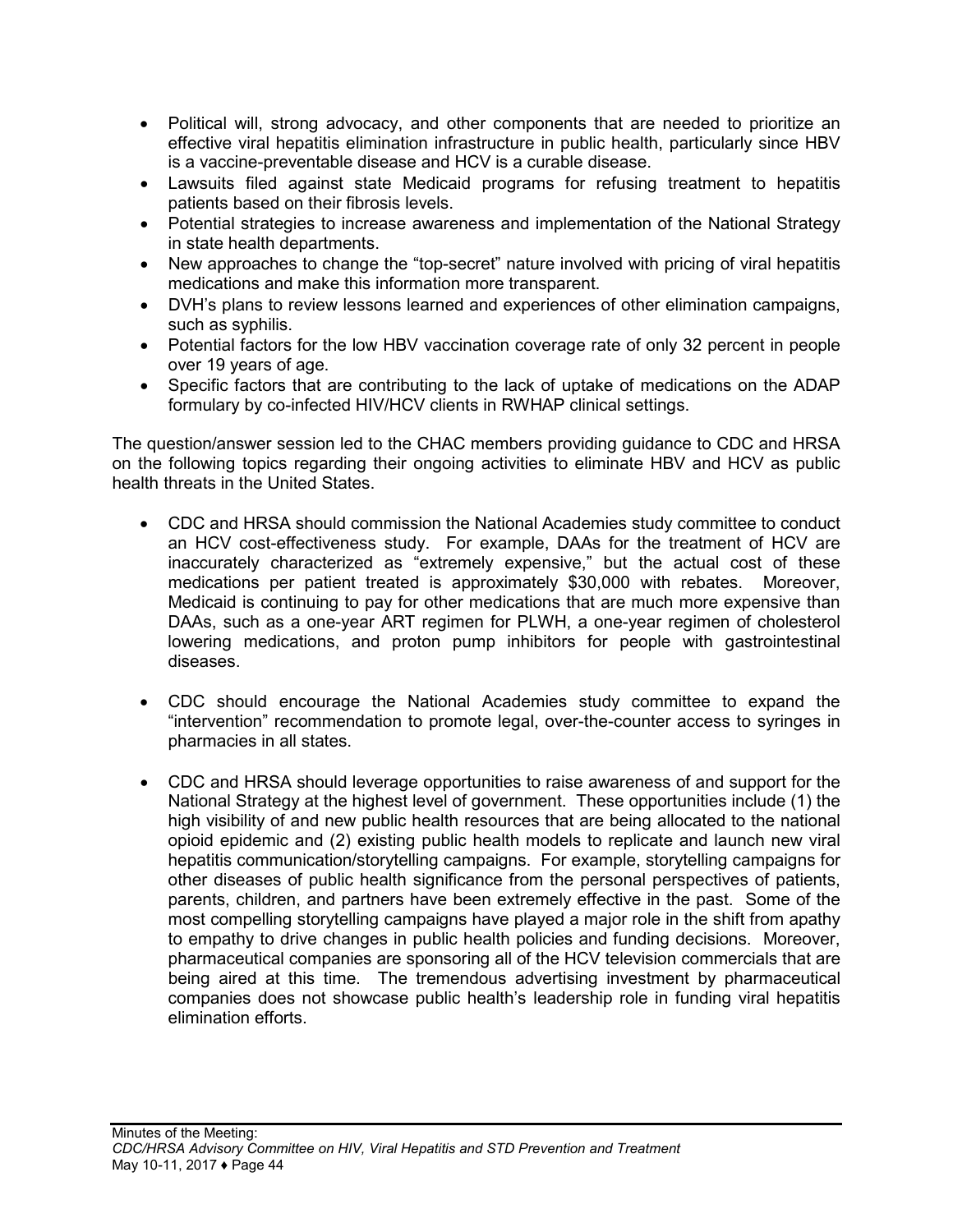- CDC and HRSA should advise the National Academies study committee to review the 21<sup>st</sup> Century Cures Act that was signed into law in December 2016 to determine whether the National Strategy could benefit from this language. The purpose of the legislation is to advance health care innovation for the  $21<sup>st</sup>$  century by providing resources to researchers to develop the next generation of cures and treatment.
- The National Academies study committee concluded that jails and prisons are "ideal" settings to provide HBV vaccination and treat HCV. CDC and HRSA should encourage the study committee to revise this language or add a disclaimer. Most notably, numerous state and local correctional facilities contract for-profit companies to provide medical care to their incarcerated populations. However, several states and localities have reported that these companies provide sub-optimal HCV, HIV, STD, and TB medical services that are much lower than the recommended standard of care.
- HRSA should determine the legal issues involved with RWHAP clinicians prescribing syringes, particularly in states and localities where people cannot legally obtain access to syringes for prevention.
- CDC should review the Cherokee Nation model that specifically focuses on linking hardto-reach populations to HBV/HCV prevention, treatment, and care services. The interventions in this model that potentially could be scaled-up include community outreach programs and the implementation of directly-observed therapy.
- CDC should explore strategies to strengthen political will and overcome other barriers to expanding opiate substitution treatment (OST) programs. Incentives at both system and individual provider levels could serve as a potential option in this regard because OST can be administered without a specialist.

Dr. Mermin commended the National Academies on producing the comprehensive, thoughtful, and outstanding Phase Two Report. He made two key suggestions on the National Strategy from a public health perspective. First, the study committee should review the modeling data to determine whether the HCV mortality target should be revised. Most notably, the HCV target of averting a total of 28,800 deaths by 2030 appears to be extremely low, particularly since the current HCV mortality rate is approximately 20,000 deaths per year.

Second, the study committee should revise its research recommendations to address ethical issues. The current language does not mention giving intensive interventions to cohorts that would be followed in research projects. As a public health agency, for example, CDC would be required to offer access to SSPs, linkage to curative therapy, HBV vaccination, or other interventions to monitor and follow a cohort of PWID in a study.

## <span id="page-46-0"></span>**Development of Guidance for Perinatal HCV Testing and Prevention**

**CDR Sarah Schillie, MD, MPH, MBA** Division of Viral Hepatitis Centers for Disease Control and Prevention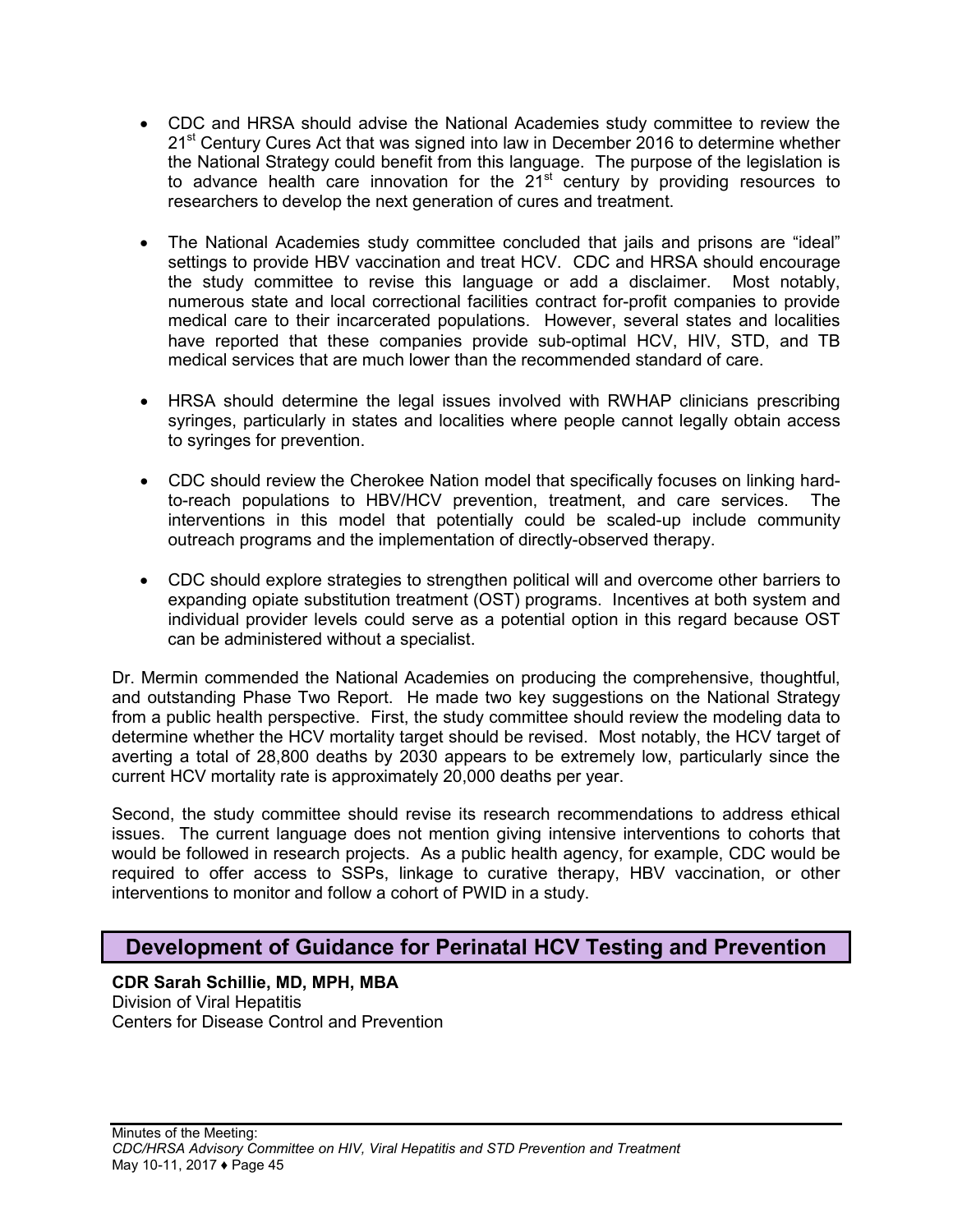Dr. Schillie reported that CDC asked the CHAC Viral Hepatitis Workgroup to consider perinatal HCV testing and prevention. She presented preliminary data to assist the workgroup in fulfilling its charge. She explained that her presentation would serve as an overview of the same preliminary data to the entire CHAC membership.

A 2.9-fold increase in the number of acute HCV cases has been reported over the past five years (or from 850 cases in 2010 to 2,436 cases in 2015). However, 33,900 acute HCV cases actually were reported in 2015 when adjusting for under-ascertainment and under-reporting. By risk factor, PWID accounted for 80 percent of the reports. By geographic location, 10 states accounted for the highest incidence of acute HCV: Indiana, Kentucky, Maine, Massachusetts, Montana, New Jersey, New Mexico, North Carolina, Tennessee, and West Virginia.

By age, people 20-39 years of age, including women of childbearing age (WCBA), accounted for the largest increase in HCV cases. By gender, the increase in HCV rates was similar among males (0.8 per 100,000 people) and females (0.7 per 100,000 people). The 2017 Ly, *et al.* study reported the characteristics of HCV-infected WCBA from 2006-2014. The cohort included 171,801 women with past or current acute HCV infection. The demographics of the cohort are highlighted below.

*Age*

- 15-30 years of age (47 percent)
- 31-44 years of age (53 percent)

*IDU*

- Yes (5.4 percent)
- No (2.7 percent)
- Missing/unknown data (91.9 percent)

## *Geographic Location*

- Midwest (27.5 percent)
- Northeast (30.1 percent)
- South (29.6 percent)
- West (12.8 percent)

## *Race/Ethnicity*

- Non-Hispanic white (23.6 percent)
- Non-Hispanic black (1.9 percent)
- Asian/Pacific Islander (0.5 percent)
- American Indian/Alaskan Native (1.3 percent)
- Hispanic (3 percent)
- Non-Hispanic/other (3.2 percent)
- Missing/unknown data (66.5 percent)

The number of WCBA with past or present acute HCV infection doubled from 15,550 cases in 2006 to 31,039 cases in 2014. Based on the application of a laboratory-derived infection rate to annual live births from 2011-2014, an estimated 29,000 HCV-infected women give birth to 1,700 HCV-infected infants each year.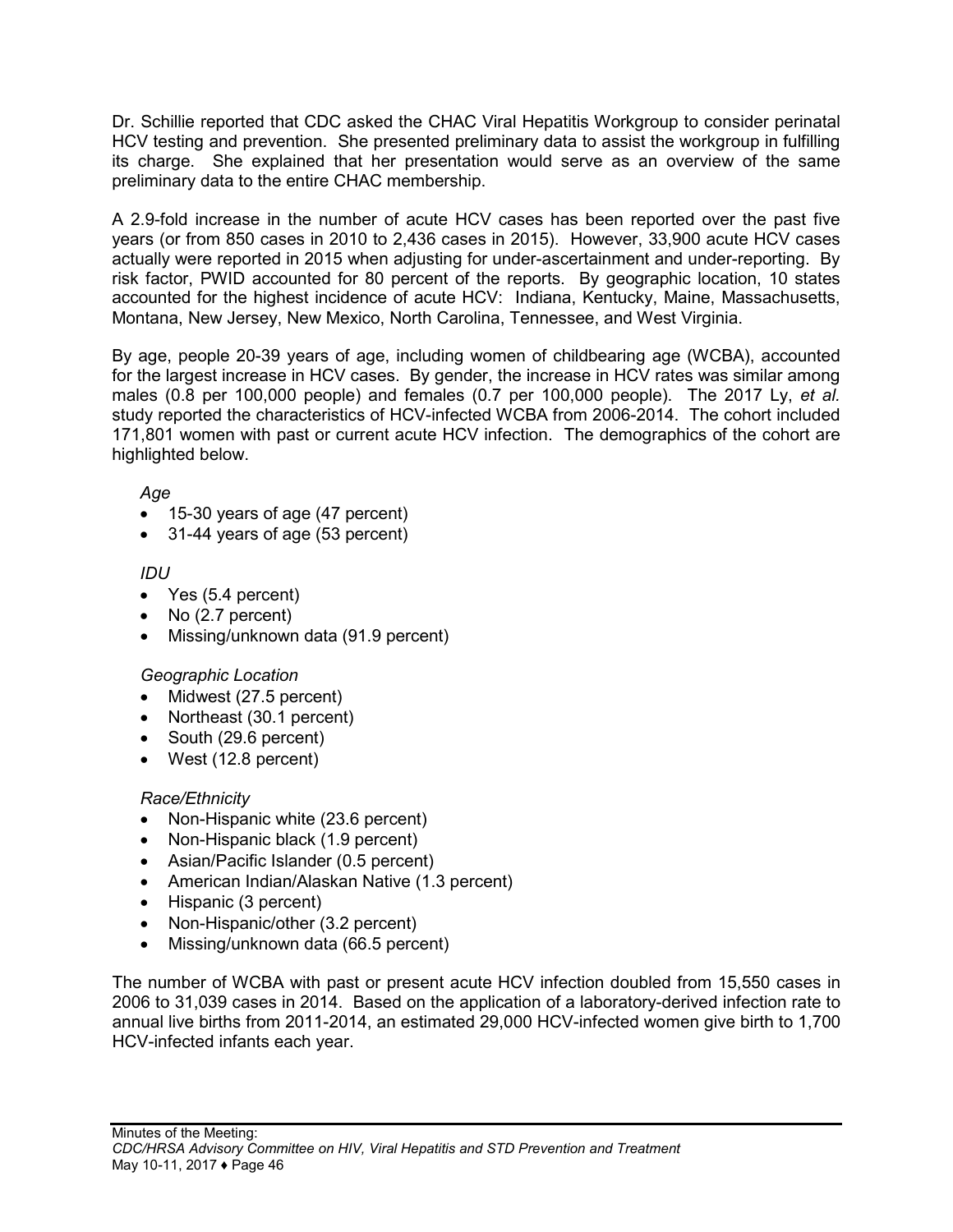Dr. Schillie presented a map of the United States to illustrate geographic variations in the number of births to HCV-infected mothers in 2015 nationally. She also presented a map of Tennessee to illustrate geographic variations in the number of births to HCV-infected mothers in 2014 among 95 counties in the state. Appalachian counties in Eastern Tennessee reported the highest rates of births to HCV-infected mothers.

Kentucky also reported tremendous disparities. The proportion of births to HCV-infected mothers in 2014 was 1 in 63 births in Kentucky versus 1 in 308 births in the United States. The data from Kentucky, Tennessee, and other states with a high incidence of HCV emphasize the need for enhanced surveillance to identify high-risk populations and specific geographic areas.

Commercial laboratory data show that the HCV testing rate in 2015 was 7.6 percent among WCBA 15-44 years of age (or approximately 1.9 million women). This rate reflects a 25 percent from 2011. Moreover, the HCV testing rate in 2015 was 0.50 percent among children under 5 years of age (or approximately 15,373 children). This rate reflects a 7 percent from 2011.

The 2017 Epstein, *et al.* study reported on a cohort of 879 unique mother-infant pairs who were seen at Boston Medical Center for opioid use disorder during pregnancy from 2006-2015. Of all 879 women, 84.6 percent were assessed for HCV during pregnancy, 29.7 percent were viremic, and 41 percent of RNA-positive mothers were linked to care. Of 404 infants 18 months of age and older who were followed in the study, 67.6 percent were given HCV diagnostic testing and 44.6 percent completed diagnostic testing. Five children (or 2.7 percent of those who completed testing) were diagnosed with HCV and linked to care.

Several studies published in 2014-2016 estimated that perinatal HCV transmission occurs in 5.8 percent of infants born to HCV-infected, HIV-negative mothers. These studies found that HCV transmission increases with three major risk factors: maternal HIV co-infection, high maternal viral load, and prolonged rupture of membranes more than six hours. Another set of studies published in 2005-2012 documented HCV rates in infants. Based on HCV RNA testing, up to 20 percent of infants 2-6 months of age with an identified virus spontaneously cleared their infections by 5-7 years of age.

HCV antibody testing can be performed on infants beginning at 18 months of age because passively acquired maternal antibody might be detected in infants younger than this age group. Infants with negative HCV antibody at 18 months of age are not HCV-infected and need no further testing. This population includes approximately 95 percent of infants who are born to HCV-infected mothers. However, studies emphasize the need for further testing, linkage to care, virologic monitoring, and follow-up for RNA-positive infants 2-6 months of age.

HCV can be cured in more than 90 percent of people with daily administration of DAAs for eight to 12 weeks. However, the safety and efficacy of this regimen have not been established during pregnancy. The SOVALDI® package insert includes the following disclaimer: "No adequate human data are available to establish whether or not SOVALDI® poses a risk to pregnancy outcomes." Moreover, Ledipasvir/Sofosbuvir is an effective and well-tolerated treatment for children 6-11 years of age with chronic HCV.

Other data show that HCV treatment before pregnancy is optimal to prevent infant infection and maternal disease progression. However, challenges regarding Medicaid treatment restrictions in drug treatment programs are a priority for programs in California and several other states.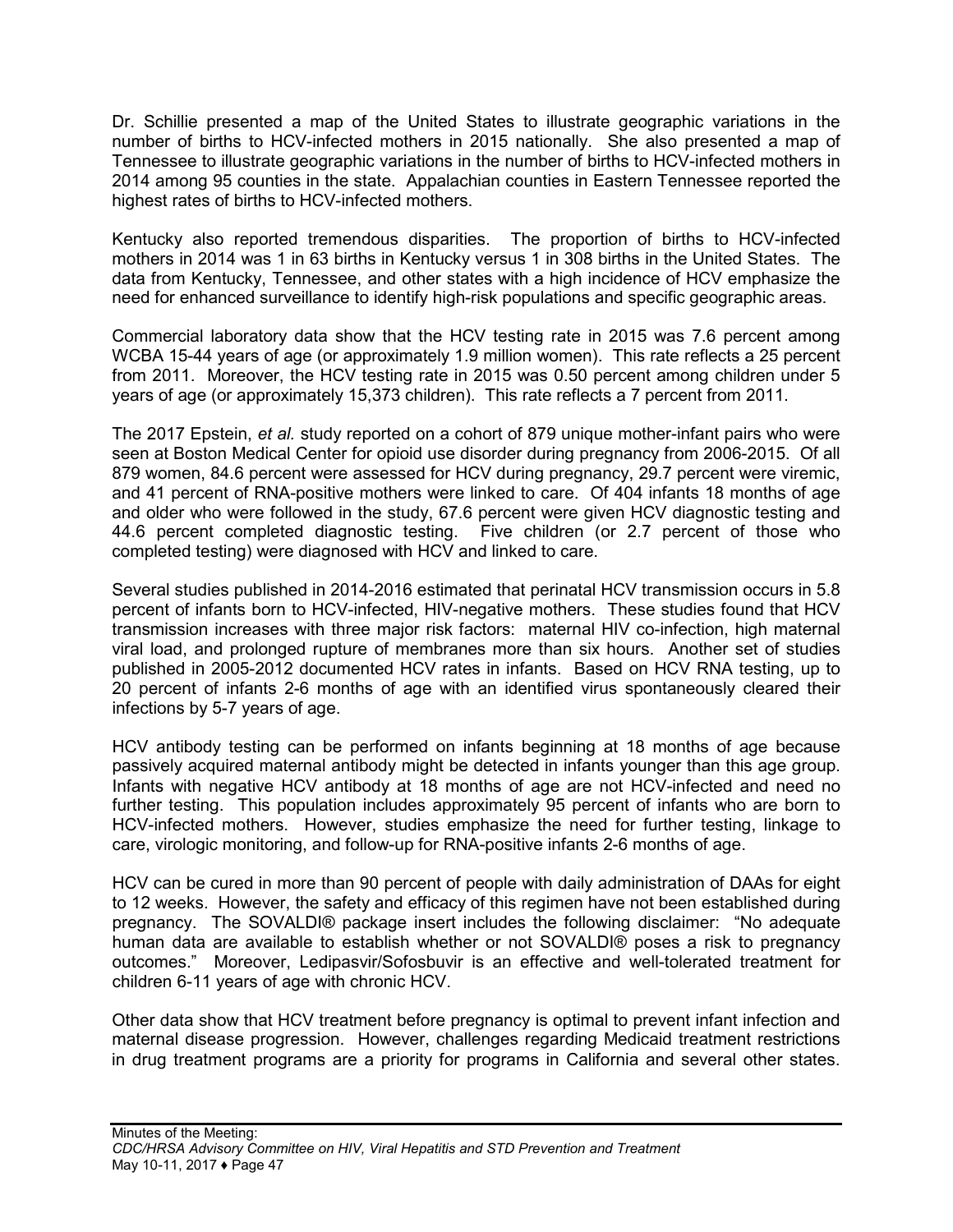Because CDC is not a regulatory agency, existing collaborations with AASLD, IDSA, and other partners are leveraged to develop and implement HCV treatment recommendations during pregnancy.

To date, no registries have been developed for the use of HCV medications during pregnancy. However, any event involving drug therapy that includes ribavirin can be reported to the Ribavirin Pregnancy Registry. Moreover, any event involving women with HIV/HCV co-infection who take an HIV antiretroviral medication during pregnancy can be reported to the Antiretroviral Pregnancy Registry.

The existing USPSTF risk-based HCV testing recommendations apply to pregnant women: IDU, pre-1992 blood transfusion, long-term hemodialysis, birth to an HCV-infected mother, incarceration, intranasal drug use, an unregulated tattoo, and other percutaneous exposures (e.g., exposures to health care workers or exposures from surgery before the implementation of universal precautions). In addition to USPSTF, other agencies and organizations also have published risk-based recommendations: CDC, WHO, AASLD, IDSA, American College of Gastroenterology, American Academy of Family Physicians, American Academy of Pediatrics, and North American Society for Pediatric Gastroenterology, Hepatology, and Nutrition.

The recommendations for testing people born during 1945-1965 are based on an anti-HCV prevalence of 3.25 percent. Risk-based recommendations apply to pregnant women and their infants. However, specific testing algorithms are needed to clarify and harmonize infant testing recommendations.

The Council of State and Territorial Epidemiologists (CSTE) proposed a perinatal HCV case definition for surveillance. The laboratory criteria include the following language: HCV RNApositive for infants 2-36 months of age; or HCV genotype test results for infants 2-36 months of age; or HCV antigen test results for infants 2-36 months of age. The epidemiologic linkage calls for maternal infection with HCV, if known, of any duration. CSTE's proposed perinatal HCV case definition also provides additional guidance. Test results at earlier ages than those specified should not be reported. Test results at later infant ages than those specified should be reported under the 2015 Acute and Chronic HCV Infection case classification and not as perinatal HCV infection.

Several operational considerations should be addressed to implement risk screening and HCV testing for pregnant women. Women with HCV infection should be identified. Risk-based testing or similar algorithms should be utilized to determine the population of WCBA, including those who receive family planning services. Referrals to appropriate medical care should be provided, including post-pregnancy HCV treatment in consultation with a clinician. Children who need HCV testing should be identified.

Infants born to HCV-infected mothers should be tested. HCV antibody testing should be performed to identify uninfected infants (or a total of approximately 95 percent) at 18 months of age. This testing protocol is the least expensive, but might be affected by loss of follow-up of these infants. HCV RNA testing should be performed to determine the negative likelihood ratio, such as a one-test strategy at 8 weeks of age or a two-test strategy at 8 weeks and 4-6 months of age. Testing at 2 months of age might presumptively exclude infection for surveillance purposes. Testing at 2 months of age followed by HCV antibody testing at 12-18 months of age might definitively exclude infection for clinical care purposes.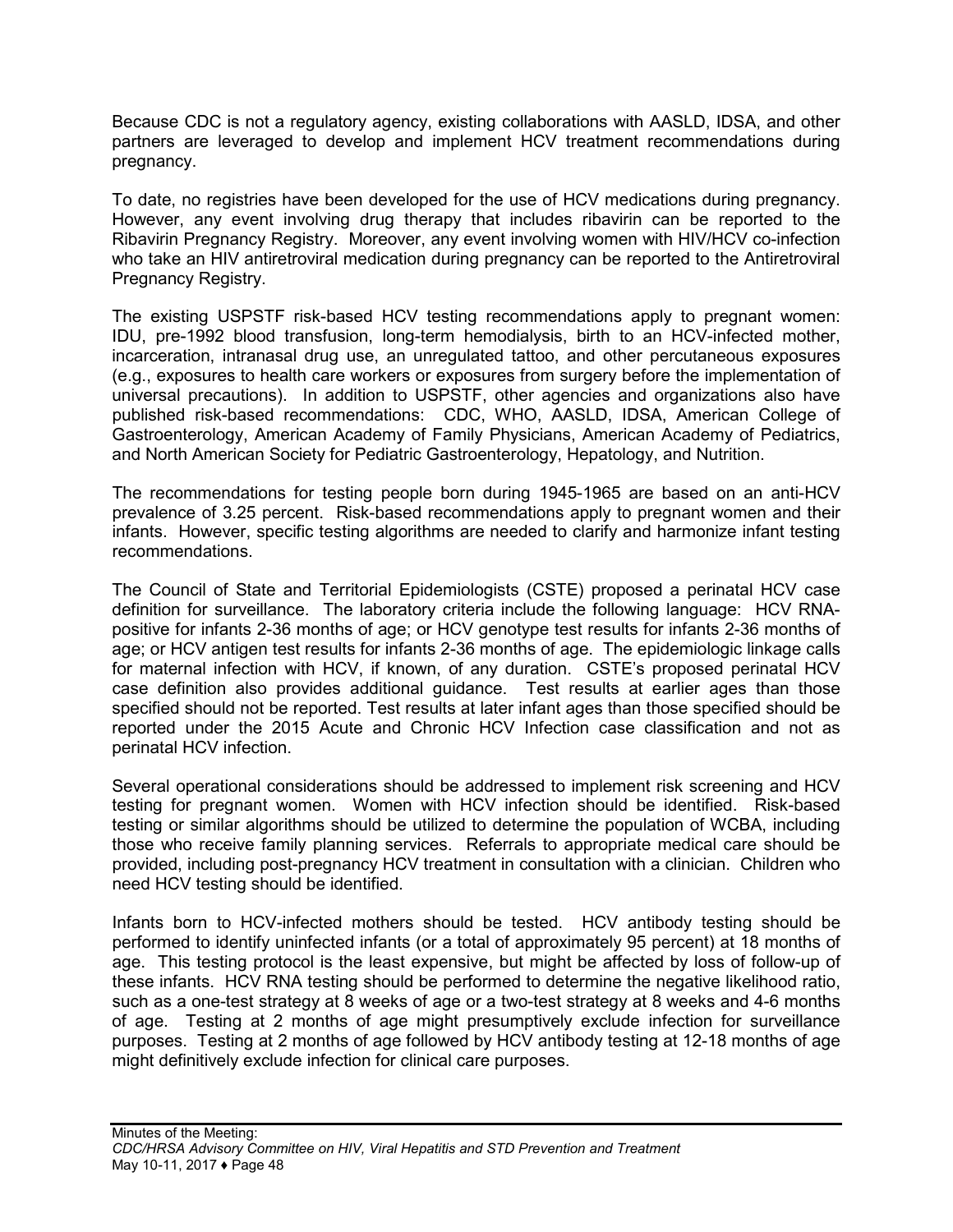Clear recommendations should be developed for a testing algorithm to identify the 95 percent of infants who will not need additional follow-up and the 5 percent of infants with HCV infection who will need follow-up. A system should be established to link the mother's prenatal information to postnatal infant care. A case management system that provides access to information on pregnant women with HCV potentially could allow linkage to care and ensure follow-up of infants. However, the case management system will require collaboration between public health and community care providers.

## **Update by the CHAC Viral Hepatitis Workgroup**

## <span id="page-50-0"></span>**Peter Havens, MD, MS**

Professor, Pediatrics (Infectious Diseases) Medical College of Wisconsin/Children's Hospital of Wisconsin CHAC Member and Workgroup Co-Chair

### **Jean Anderson, MD**

Professor, Gynecology & Obstetrics Johns Hopkins Medical Institutions CHAC Member and Workgroup Co-Chair

Dr. Havens reported that CDC asked the CHAC Viral Hepatitis Workgroup to draft guidance on perinatal HCV testing and prevention due to the dramatic change in epidemiology. The increase in the number of younger people and women with HCV infection demands a change in the existing public health testing recommendations. To broaden treatment strategies nationally, the focus might be placed on decreasing the risk of HCV infection to infants.

A recently published paper showed that the phenomenal effectiveness of treatment of pregnant women with HIV has nearly eliminated mother-to-child transmission of infection in the United States. The workgroup's position is that the inability to replicate and apply this model to pregnant women with HCV is a public health failure. Moreover, the current population of 1,700 infants with HCV infection, based on a transmission rate of 5 percent, is higher than the number of infants with HIV infection at the peak of epidemic. Although the simple and straightforward strategy of treating WCBA will prevent HCV in infants, a strong commitment must be made at the federal level to provide treatment as soon as a diagnosis is made.

Dr. Anderson reported that in addition to addressing perinatal transmission of HCV, the Viral Hepatitis Workgroup also extensively discussed the identification, testing, and management of HCV in pregnancy. The workgroup reviewed numerous concerns and data gaps that the clinical community has raised regarding HCV treatment in pregnancy:

- Maternal morbidity and mortality related of HCV during pregnancy
- Adverse pregnancy outcomes related to HCV
- Safety and efficacy of new DAAs
- Toxicity of existing medications
- Teratogenic effects of medications
- Administration of prophylaxis to and treatment of young children
- No medications approved by the U.S. Food and Drug Administration for use in children under 6 years of age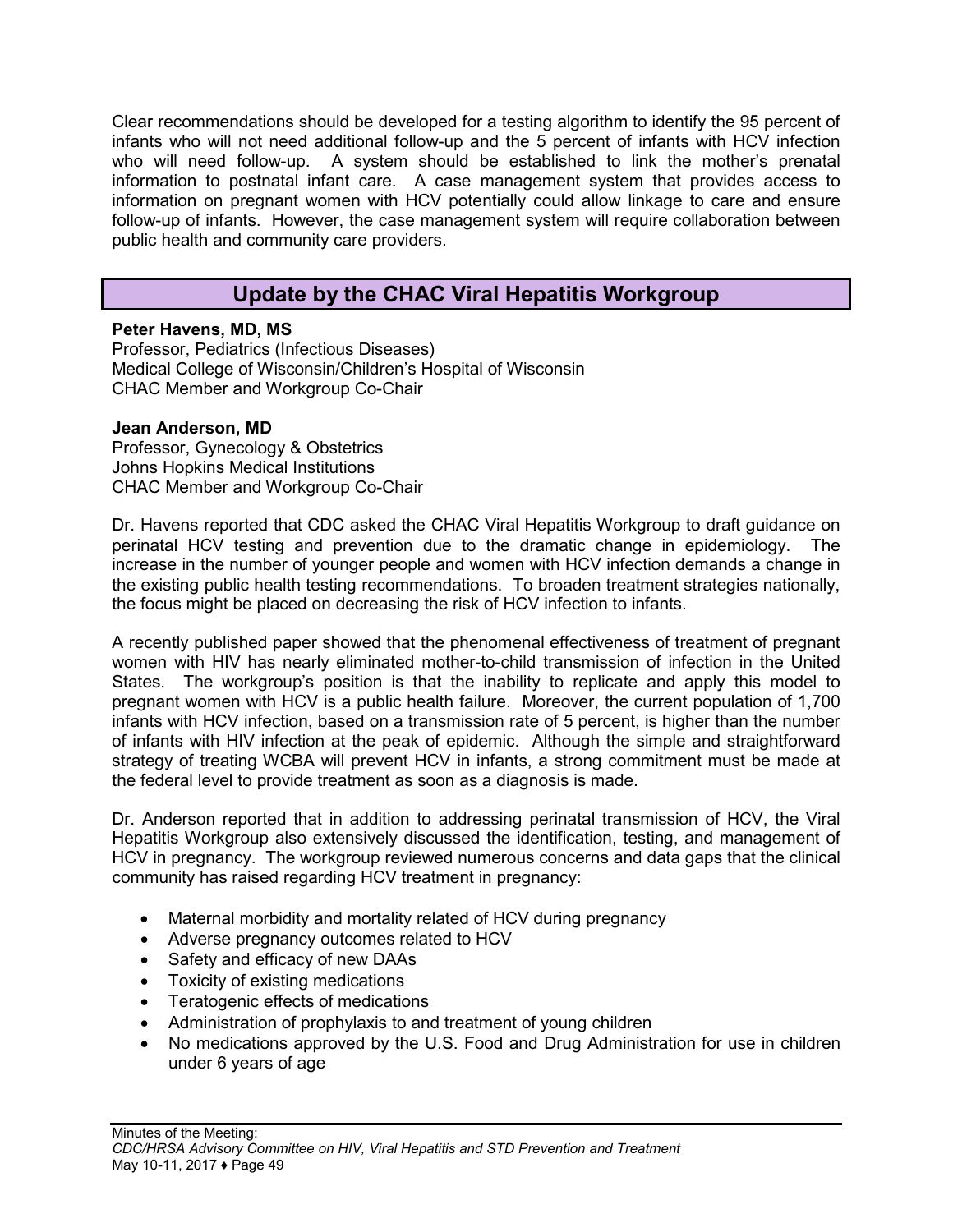The workgroup emphasized that none of the HCV medications have been proven to be unsafe in pregnancy. For example, AZT (Category C grade) is given to pregnant women with HIV, while HCV medications (Category B or C grade) are not given to pregnant women. The workgroup proposed the development of a registry for the use of HCV medications during pregnancy to report and monitor any adverse event.

Dr. Havens pointed out that the Viral Hepatitis Workgroup distributed its provisional report to CHAC for review and comment, "Prevention of Perinatally Acquired Hepatitis C Virus Infection in the United States." He clarified that the full seven-page report includes key questions from CDC and HRSA to CHAC; the workgroup's provisional action steps and recommendations for perinatal HCV testing; background information/rationale for the recommendations; and references/ guidelines (pending). He requested CHAC's input on the workgroup's provisional action steps, recommendations, and issues for consideration that are outlined below.

## *Provisional Action Steps*

- CHAC should convene a larger workgroup, including specialists from the liver diseases research and care community, and clinicians/specialists in obstetrics, pediatrics, and family medicine to consider and provide advice on recommendations for HCV testing of women of childbearing age, including pregnant women and women who are planning to become pregnant, and HCV-exposed and at-risk infants. The recommendations should be aligned with those for HCV care and treatment of these populations.
- CDC should publish interim guidance regarding HCV testing of women of childbearing age; pregnant women and those who are planning to become pregnant; and infants born to women with HCV.
- CDC should consider the use of epidemiologic data, other information to target interventions to key risk populations, and studies in the interim guidance, including costeffectiveness analyses of the recommendations.
- CDC and HRSA should establish programs to assure appropriate testing, linkage to care, and treatment of women and their infants (e.g., health navigators and medical case managers).
- CDC should fund Hepatitis C Surveillance Programs in all states.
- CDC should ensure that states with the highest incidence of HCV are prioritized for resources for HCV surveillance and treatment.
- CDC and HRSA should establish a pregnancy registry to capture data on the safety of HCV treatment during pregnancy.
- CDC should support increased funding for clinical trials on the use of DAAs in pregnancy and young children.

## *Provisional Perinatal HCV Testing Recommendations*

- 1. Women of childbearing age should be screened based on a history of risk factors for HCV infection, specifically injection drug use.
	- o *Consider:* Risk-based, prevalence-based, or universal screening
- 2. Pregnant women should be screened based on a history of risk factors for HCV infection, specifically injection drug use.
	- o *Consider:* Risk-based, prevalence-based, or universal screening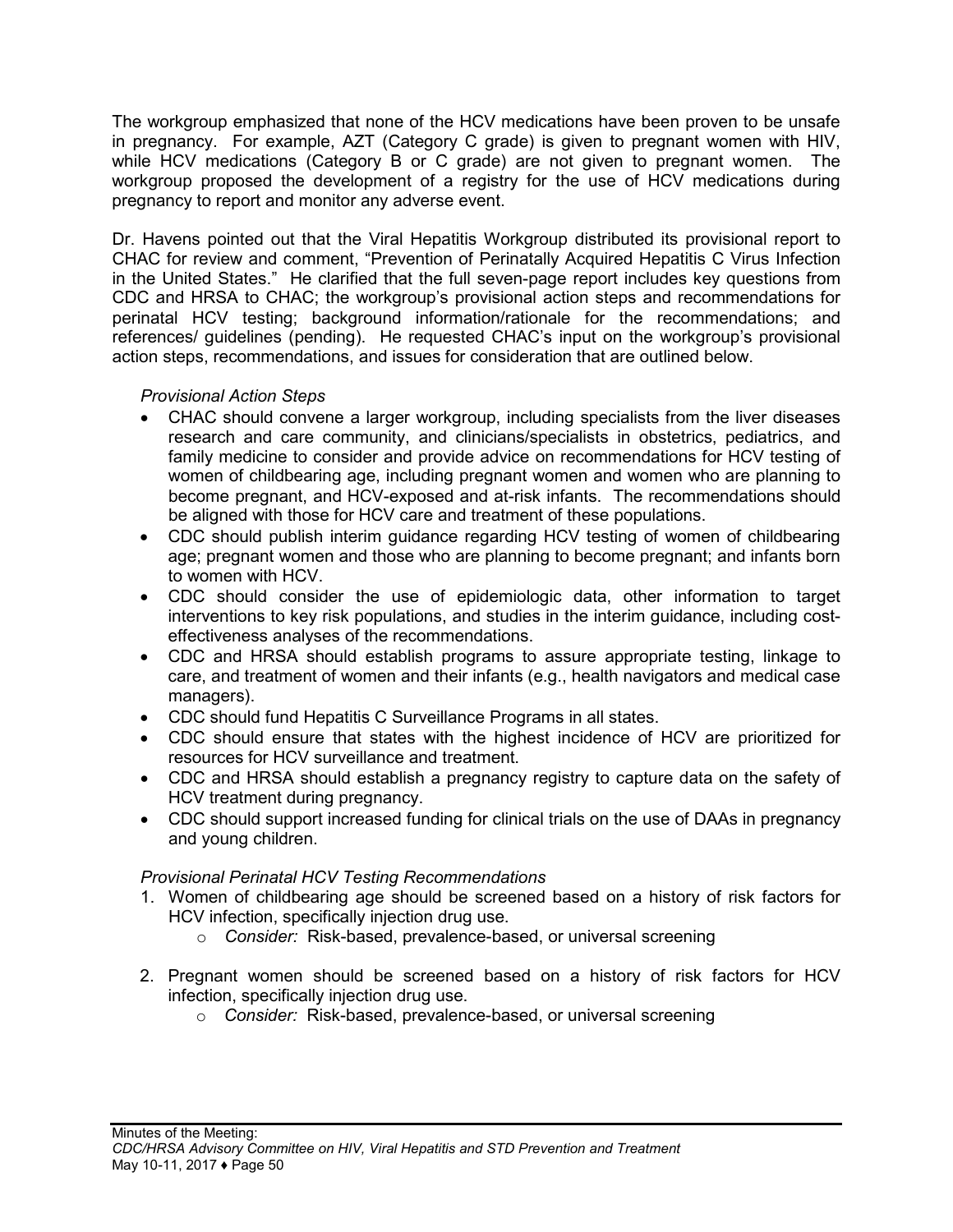- 3. Infants born to women with identified HCV should have antibody testing at 18 months of age. Infants with positive results should be further evaluated with HCV RNA testing to confirm infection.
	- o *Consider:* Viral RNA testing at 2-6 months of age with later testing at 18 months of age
- 4. Infants born to women with a history of injection drug use, but no maternal HCV testing prior to delivery, or infants with neonatal abstinence syndrome should be screened with HCV antibody testing to identify HCV exposure. Further testing is not needed if such testing is negative. Testing is recommended if HCV antibody screening is positive (see Recommendation 3).
	- o *Consider:* Only test infants whose mothers have tested positive for HCV
- 5. Linkage to care for infected women and their infants is an important part of any testing program.

### **CHAC DISCUSSION: UPDATE BY THE VIRAL HEPATITIS WORKGROUP**

The CHAC members provided extensive feedback in response to the workgroup's request for input on its provisional report to prevent perinatally acquired HCV infection in the United States.

- The provisional report recommends three potential options for HCV testing of WCBA and pregnant women. The perspectives and insights of the CHAC members on these three approaches are described below.
	- o Risk-based screening of perinatally acquired HCV infection will not be an effective strategy due to stigma. For example, women are not likely to report IDU during pregnancy due to fears of losing custody of their children and/or other punitive measures.
	- $\circ$  Universal screening was found to play an important role in reducing stigma of pregnant women with HIV. Based on experiences and lessons learned, widescale implementation of universal screening is likely to be successful in increasing HCV testing rates among WCBA. However, additional research is needed to support the development of new national guidelines on perinatally acquired HCV infection. In the interim, CDC could target interventions to specific areas of the United States with the highest incidence of births to HCV-infected mothers to decrease morbidity and mortality. A "targeted" universal screening approach potentially could identify the highest number of pregnant women with HCV in the country and offer post-delivery treatment to both mothers and their infants
	- o Prevalence-based screening of perinatally acquired HCV infection should be recommended to CDC as the optimal approach. CDC should be advised to conduct a cost-benefit analysis to support this recommendation.
- The recommendations should be revised to clearly articulate differences between the treatment of pregnant women for HCV versus HIV/other STDs. Unlike HIV/other STDs, for example, pregnant women with HCV can be refused treatment based on their fibrosis scores or use of alcohol/illicit drugs.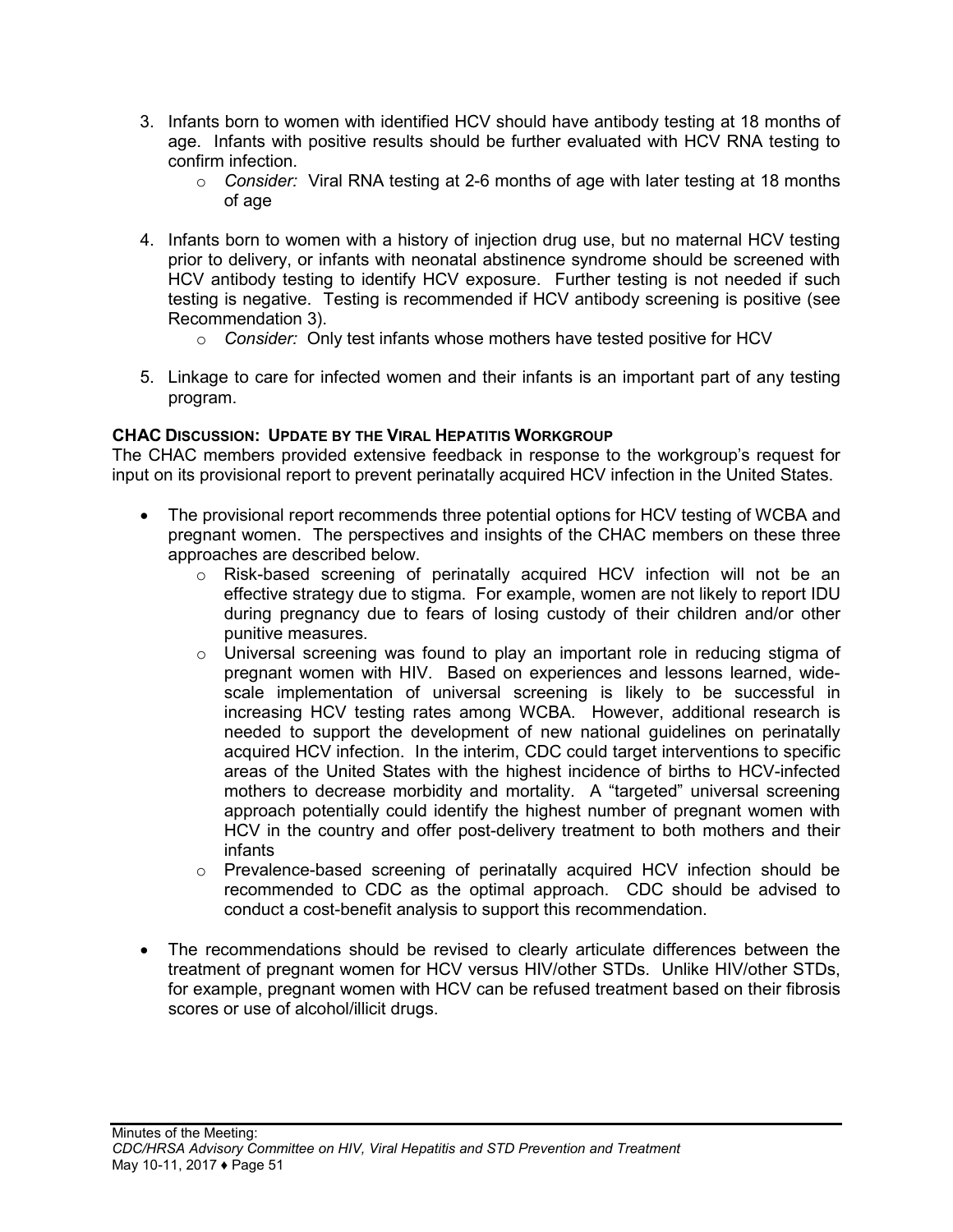- Increased access to family planning services among WCBA should serve as a cornerstone of the recommendations. This guidance would place much more emphasis on perinatal HCV prevention, such as contraception.
- The terminology in the provisional report should be changed from "women of childbearing age" to "women of childbearing potential." The new language would be more inclusive of LGBTQ women of childbearing age who become pregnant through methods other than traditional sexual intercourse with men.

Dr. Mermin thanked the Viral Hepatitis Workgroup for producing its comprehensive and thoughtful provisional report to prevent perinatally acquired HCV infection in the United States. Before CDC could respond to the overarching action step of publishing interim guidelines, however, he emphasized the need for additional research on HCV screening in pregnancy in the context of harms, benefits, and key data gaps.

Dr. Mermin added that new data also would help CDC to respond to CHAC's recommendation to conduct a cost-benefit analysis of prevalence-based HCV screening in pregnancy. He noted that a meta-analysis with specific GRADE (Grading of Recommendations, Assessment, Development, and Evaluation) criteria would serve as an extremely useful data source in this effort.

Dr. Mermin highlighted several research questions, scientific issues, and considerations for screening and testing of HCV during pregnancy that CDC and its partners would need to address prior to the development of interim guidelines on perinatally acquired HCV: stigma, universal screening/opt-out testing, expansion of existing testing guidelines, one-time screening of women of childbearing potential, and universal screening of all pregnant women.

Dr. Havens thanked the CHAC members and Dr. Mermin for their extremely helpful comments on the provisional report. He, Dr. Anderson, and Ms. Fukuda summarized the Viral Hepatitis Workgroup's next steps based on the discussion.

- The workgroup was pleased that CHAC's discussion resulted in Drs. Jorge Mera and Lynn Taylor volunteering to serve as new members.
- The workgroup will change the terminology throughout the provisional report from "women of childbearing age" to "women of childbearing potential."
- The workgroup will reframe and broaden the responses to the six questions posed by CDC and HRSA, such as testing women of childbearing potential and infants as well as collecting necessary data to more fully inform these discussions. The workgroup also will solicit guidance from CDC and HRSA to streamline their original list of six questions and identify the most important key questions or specific work product that should serve as the basis of its amended charge. For example, the workgroup's streamlined charge could focus on the (1) development of recommendations on "targeted" universal screening in areas of the United States with the highest incidence of births to HCVinfected mothers while new research is underway; (2) development of recommendations on prevalence-based screening of HCV in pregnancy; or (3) development of a new registry for the use of HCV medications during pregnancy to report and monitor adverse events to mothers and their infants.
- The workgroup will consult with CDC and HRSA to expand its membership to include representation by a broader group of external clinicians, specialists, and other key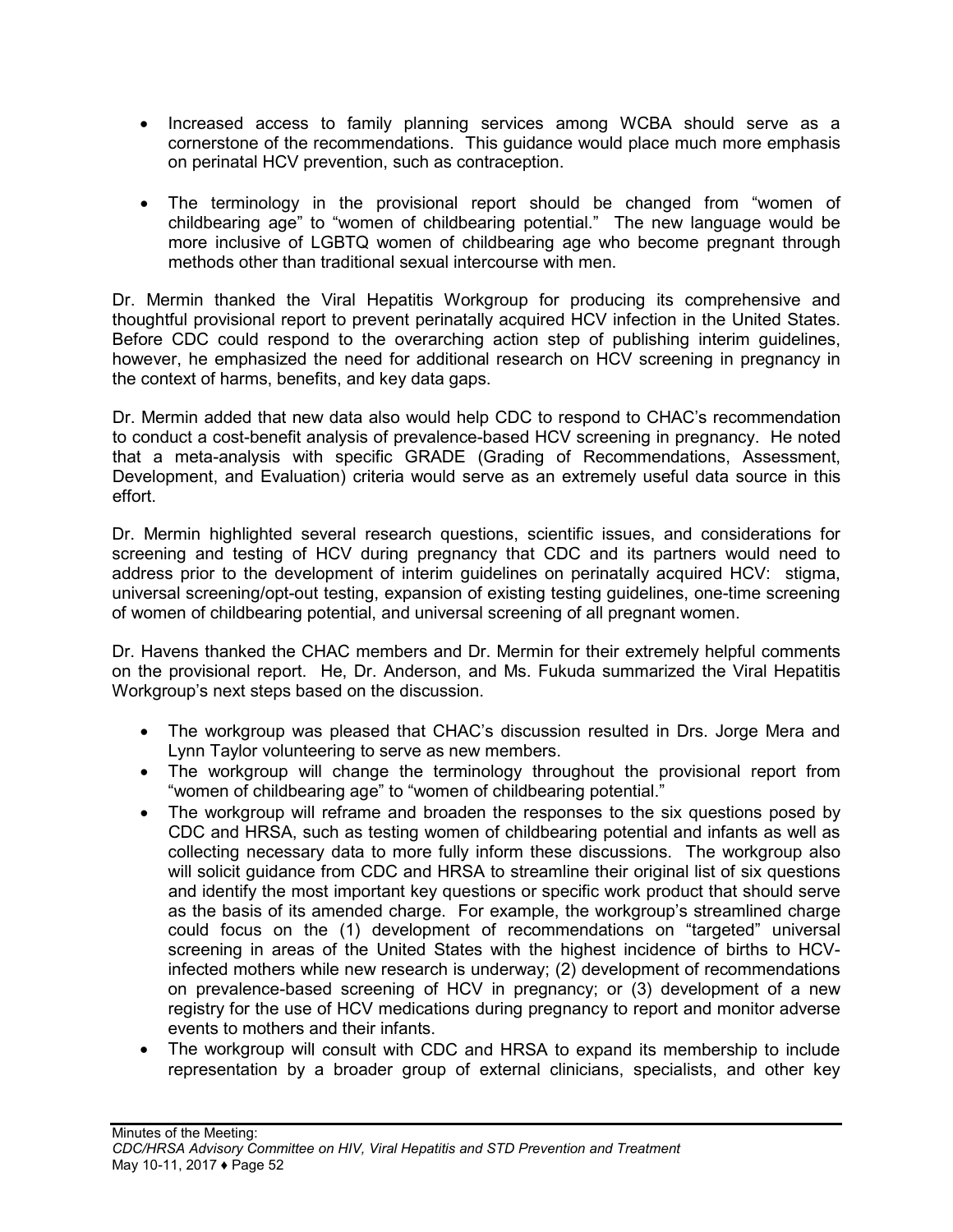experts to better address and provide guidance on perinatally acquired HCV, including screening and research needs in this population. CDC will provide staff to support the workgroup meetings as needed (e.g., take notes, draft new iterations of the provisional report, and provide other TA).

- The workgroup will hold its next teleconference meeting in June 2017. CDC and HRSA will be in attendance to provide technical expertise. The workgroup will use this opportunity to refine and clarify its provisional report in preparation of presenting the revised recommendations to CHAC for review, discussion, and a formal vote. For example, the workgroup's revised recommendations on the prevention of perinatally acquired HCV in the United States might be for CDC and HRSA to "gather more data" or "develop and disseminate interim guidelines during the collection of additional data."
- The workgroup will revise the provisional report based on the feedback provided during the current CHAC meeting. Most notably, a new "Research Needs" section will be included to address the input from the CHAC members and Dr. Mermin regarding existing data gaps in HCV testing in pregnancy. The revised provisional report will be distributed to CHAC prior to the October 2017 meeting.

## <span id="page-54-0"></span>**Update by the CHAC School-Aged LGBTQ Youth Health Workgroup**

**Debra Hauser, MPH** President Advocates for Youth CHAC Member and Workgroup Chair

Ms. Hauser reported that CHAC voted to approve the establishment of a new Youth Workgroup during the November 2016 meeting. During its first teleconference meeting, however, the members reached agreement on a broader, more inclusive name, "School-Aged LGBTQ Youth Health Workgroup." The workgroup was formed in response to CDC's 2015 YRBS data that showed extremely high rates of risk factors and disparities among LGB youth.

Ms. Hauser was pleased to announce that each of the workgroup's teleconference meetings has resulted in a high rate of participation by approximately 23 attendees, including representation by governmental agencies and national non-governmental organizations with a specific mission to serve LGBTQ youth. In addition to expanding its name, she noted that the workgroup also refined its charge to focus on the two key goals described below.

## *Increase awareness of and widely disseminate CDC's 2015 YRBS data*

• The workgroup collaborated with CDC on several activities to complete this goal. A postcard with links to helpful resources for young people was distributed, including LGBTQ youth. A form letter was sent to numerous national organizations, health care systems, educational systems, and large after-school programs with a request to incorporate CDC's 2015 YRBS data into their newsletters and other communication materials. CDC leadership and staff graciously contributed their time and expertise to serve as keynote speakers for important youth-related conferences that the workgroup recommended over the past few months. CDC communicated key data points from the sample of young people who were included in the 2015 YRBS dataset: 60 percent reported severe depression; 40 percent reported suicide ideation; and 30 percent reported at least one suicide attempt.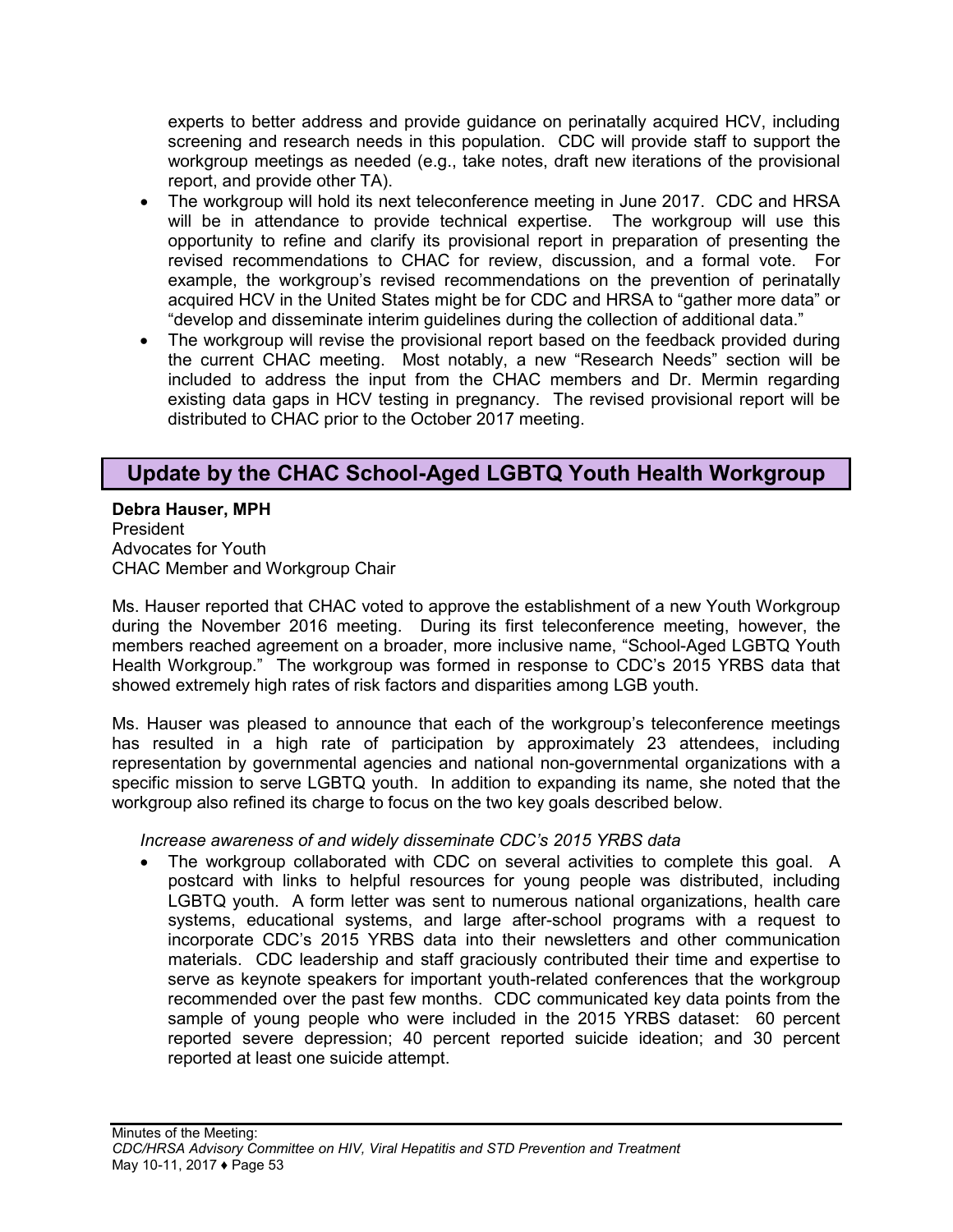*Identify promising practices, gaps, and research*

The workgroup is continuing to explore existing models and potential opportunities to help agencies, organizations, health care systems, and after-school programs improve the health, well-being, and connectedness of LGBTQ youth. The workgroup is collecting recent data from CDC to achieve this goal. The major product of this effort will be the development and dissemination of a blueprint or compendium for LGBTQ youth. The document will be designed to describe effective approaches and interventions to guide the strategic planning activities of external organizations and also to inform CDC's decision-making process. The workgroup is collaborating with partners to convene a two-day summit in June 2017 as an initial effort in developing the blueprint/compendium. The first day of the summit will be open to the public, while the second day will be limited to researchers and other experts by invitation only. The invited experts will be asked to propose guidance on the current knowledge, existing data gaps, effective strategies, and evidence-based/evidence-informed practices to improve the health, well-being, and connectedness of LGBTQ youth in their families, schools, after-school programs, and health care settings. The workgroup will present the research findings and other key outcomes of the summit during the October 2017 CHAC meeting. The workgroup's report will highlight evidence-based approaches that CHAC should prioritize in its recommendations to CDC and practical interventions with a demonstrated track record of success in the field.

Ms. Hauser read a poem that she retrieved from the Tumblr website from a student. The poem calls for traditional institutions (e.g., the public health, medical, and educational communities) to consider the strong cultural, social, and environmental factors that young people currently face on a daily basis.

## **CHAC Business Session**

<span id="page-55-0"></span>**Dawn Fukuda, ScM, CHAC Co-Chair** Director, Office of HIV/AIDS Massachusetts Department of Public Health

Ms. Fukuda opened the Business Session and called for CHAC's review, discussion, and/or formal action on several topics.

## <span id="page-55-1"></span>**Business Item 1: Approval of the November 2016 Draft CHAC Meeting Minutes**

A motion was properly placed on the floor by Dr. Peter Havens and seconded by Dr. Jorge Mera for CHAC to approve the previous meeting minutes.

#### <span id="page-55-2"></span>**CHAC unanimously approved the Draft November 16-17, 2016 Meeting Minutes with no changes or further discussion.**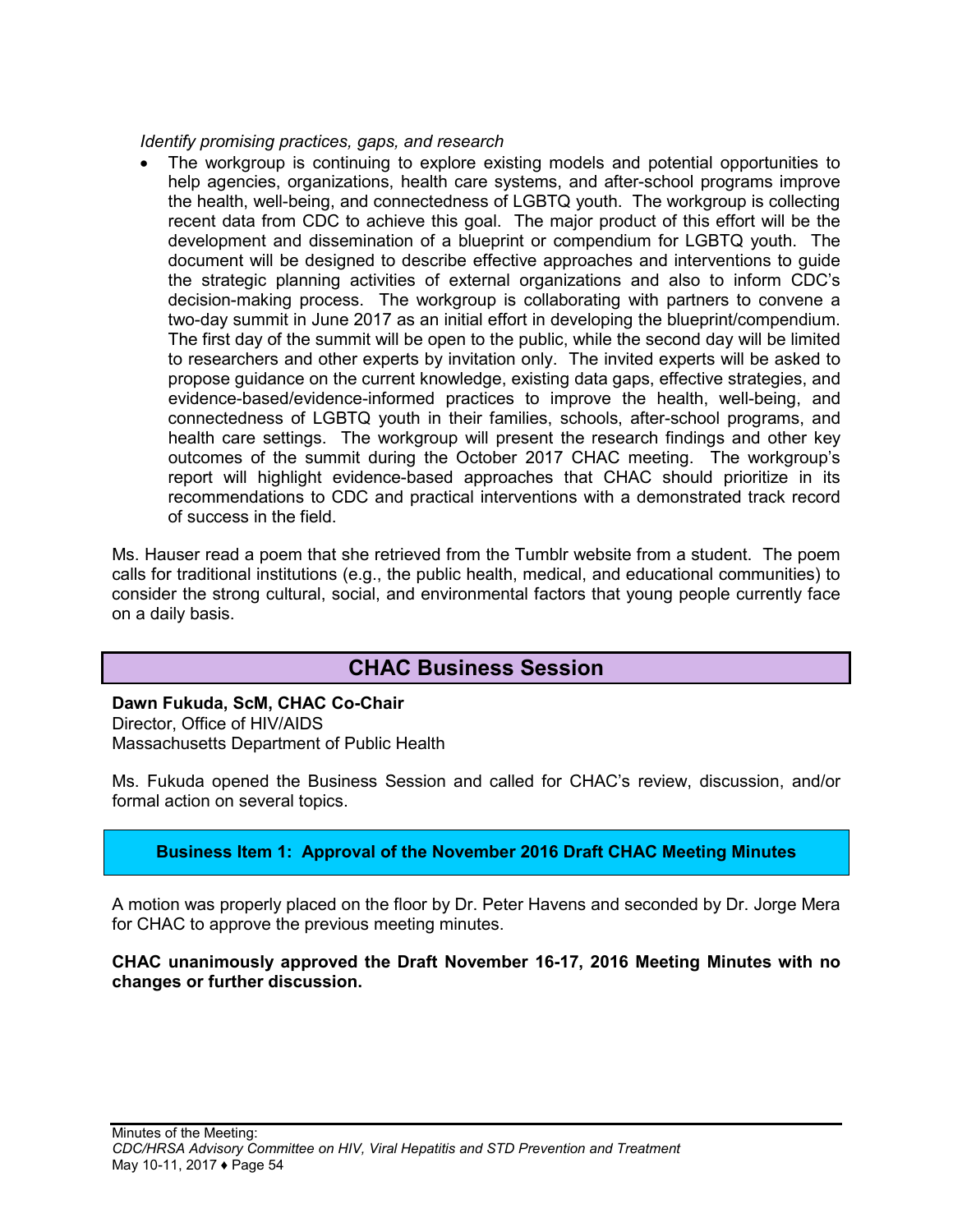## **Business Item 2: Establishment of a New CHAC STD Workgroup**

Ms. Fukuda entertained a motion for CHAC to take formal action on the suggestion that was made on the previous day to establish a new STD Workgroup.

| <b>Action</b>         | <b>Description</b>                                                                                                                                                                                                                                                                                                                                                                                                                                                                                                                                                                                                                                                                                                                                                                                                                                                                                                                                                                                                                                                                                                                                                                                                                                                                                                                                                                                                                                                                                                                                                                                                       |
|-----------------------|--------------------------------------------------------------------------------------------------------------------------------------------------------------------------------------------------------------------------------------------------------------------------------------------------------------------------------------------------------------------------------------------------------------------------------------------------------------------------------------------------------------------------------------------------------------------------------------------------------------------------------------------------------------------------------------------------------------------------------------------------------------------------------------------------------------------------------------------------------------------------------------------------------------------------------------------------------------------------------------------------------------------------------------------------------------------------------------------------------------------------------------------------------------------------------------------------------------------------------------------------------------------------------------------------------------------------------------------------------------------------------------------------------------------------------------------------------------------------------------------------------------------------------------------------------------------------------------------------------------------------|
| Co-Chair's call for a | Dr. Susan Philip properly placed a motion on the floor for CHAC to<br>establish a new STD Workgroup to provide ongoing guidance as<br>DSTDP revises and refines its draft recommendations on quality STD<br>clinical services.<br>Dr. Bradley Stone seconded the motion.                                                                                                                                                                                                                                                                                                                                                                                                                                                                                                                                                                                                                                                                                                                                                                                                                                                                                                                                                                                                                                                                                                                                                                                                                                                                                                                                                 |
| Outcome of vote       | The motion was unanimously passed by 12 CHAC voting members.                                                                                                                                                                                                                                                                                                                                                                                                                                                                                                                                                                                                                                                                                                                                                                                                                                                                                                                                                                                                                                                                                                                                                                                                                                                                                                                                                                                                                                                                                                                                                             |
| <b>Next steps</b>     | STD Workgroup Membership: Susan Philip (chair); Jean Anderson,<br>$\bullet$<br>Peter Byrd, Peter Havens, and Bradley Stoner (members)<br>The new STD Workgroup chair will convene interim teleconferences<br>$\bullet$<br>before the October 2017 CHAC meeting to formalize its charge,<br>including key specific tasks that the CHAC members proposed as a<br>starting point:<br>Identify and recruit non-CHAC members, as needed, to serve as<br>≻<br>external STD subject-matter experts on the workgroup.<br>Provide recommendations to CHAC on the proposed provision of<br>$\triangleright$<br>quality STD clinical preventive services by types of STD services<br>that should be offered at both basic and specialty levels for CHAC's<br>vote during the October 2017 meeting.<br>$\triangleright$ Weigh in on CDC's existing process to update the STD Treatment<br>Guidelines.<br>$\triangleright$ Consider systems level interventions (e.g., express visits and<br>pharmacy services), as necessary, to improve STD prevention,<br>screening/testing, care, and treatment in both primary and<br>subspecialty care settings.<br>Engage HRSA/MCHB staff to leverage Title V expertise.<br>➤<br>Dr. Cheever will follow-up on the suggestion by Dr. Havens to secure<br>$\bullet$<br>representation by Title V staff from HRSA/MCHB at the fall 2017 CHAC<br>meeting. He made this suggestion to ensure that the new STD<br>Workgroup and the broader CHAC membership obtain ongoing<br>expertise from MCHB on HIV, HCV, and STDs in the context of<br>perinatal transmission, including congenital syphilis. |

#### **Business Item 3: Future Agenda Items**

<span id="page-56-0"></span>Ms. Fukuda opened the floor for the CHAC members to propose topics to place on future agendas.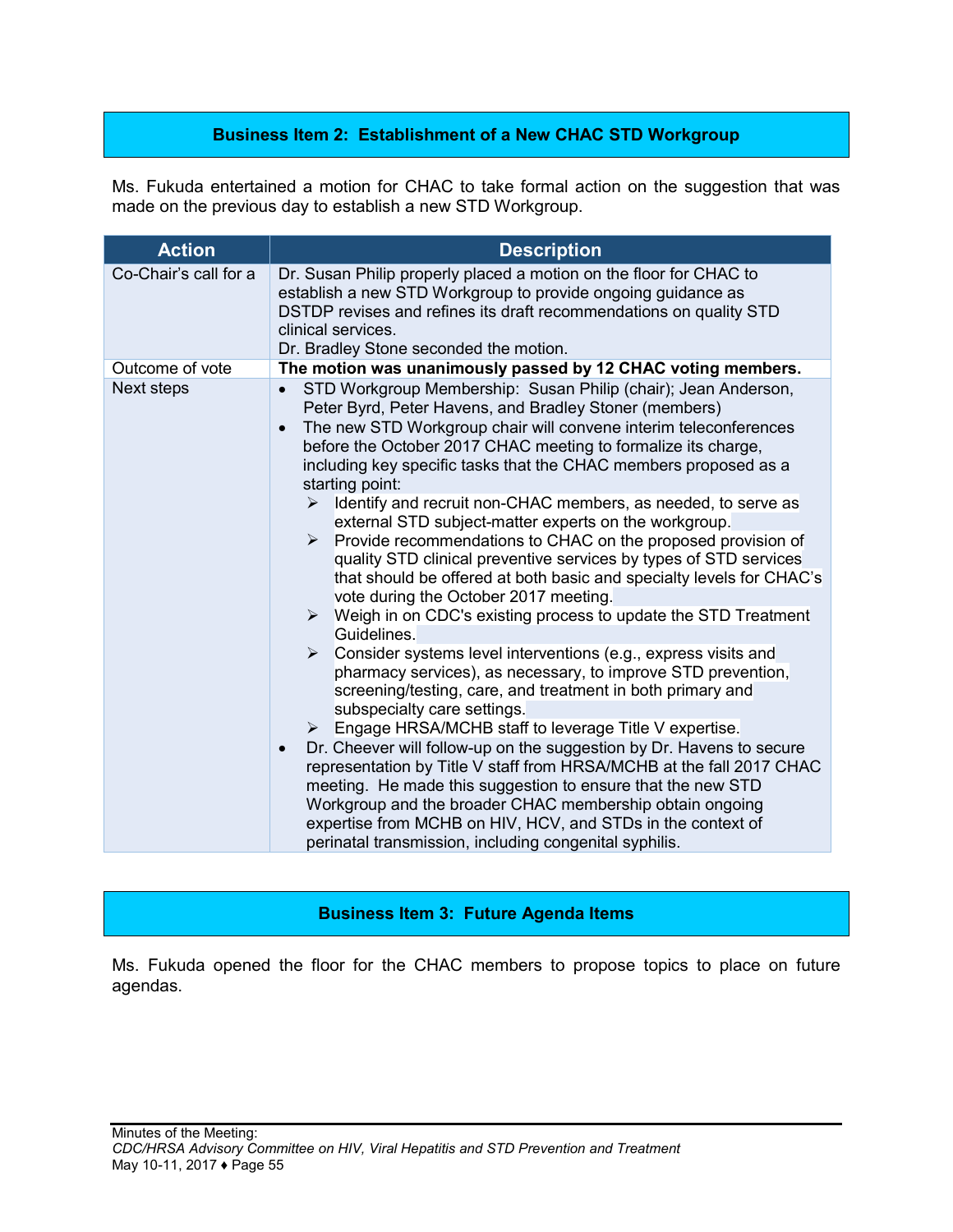| <b>Presenter</b>                                          | <b>Agenda Item</b>                                                                                                                                                                                                                                                                                                                                                                                                                                                                                                                                                                                                                                                                                                                                                                                                                                                                                                                                                                         |
|-----------------------------------------------------------|--------------------------------------------------------------------------------------------------------------------------------------------------------------------------------------------------------------------------------------------------------------------------------------------------------------------------------------------------------------------------------------------------------------------------------------------------------------------------------------------------------------------------------------------------------------------------------------------------------------------------------------------------------------------------------------------------------------------------------------------------------------------------------------------------------------------------------------------------------------------------------------------------------------------------------------------------------------------------------------------|
| <b>CDC/DSTDP</b><br><b>HRSA/MCHB</b>                      | Update on congenital syphilis, including the most recent<br>data, state-of-the art prevention efforts, and the federal<br>response to the increase in congenital syphilis rates by<br>CDC and HRSA.                                                                                                                                                                                                                                                                                                                                                                                                                                                                                                                                                                                                                                                                                                                                                                                        |
| Dr. Susan Philip, Chair                                   | Update by the STD Workgroup chair to prepare CHAC for<br>its formal vote on DSTDP's revised quality STD clinical<br>services recommendations.                                                                                                                                                                                                                                                                                                                                                                                                                                                                                                                                                                                                                                                                                                                                                                                                                                              |
| Dr. Peter Havens, Co-Chair<br>Dr. Jean Anderson, Co-Chair | Update by the Viral Hepatitis Workgroup on its revised<br>provisional report to prevent perinatally acquired HCV<br>infection in the United States.                                                                                                                                                                                                                                                                                                                                                                                                                                                                                                                                                                                                                                                                                                                                                                                                                                        |
| Mr. Peter Byrd, Chair                                     | Update by the CHAC HIV and Aging Workgroup:<br>Mr. Byrd will continue consulting with CDR Berilla to<br>better understand the requirements of a FACA<br>workgroup and develop an overall framework. After<br>he completes his "orientation process" with CDR<br>Berilla over the next two weeks, he will reach out to<br>the CHAC members who agreed to serve on the<br>workgroup: Richard Aleshire, Jean Anderson, Amy<br>Leonard, and Richard Haverkate (IHS ex-officio<br>member).<br>The workgroup will convene an interim teleconference<br>to refine its charge, identify specific tasks, and draft a<br>progress report.<br>The workgroup will consider Ms. Fukuda's advice<br>during its deliberations regarding the need to be<br>mindful of the key points that were raised during the<br>November 2016 CHAC meeting. Most notably, people<br>who are 50 years of age and older account for well<br>over 50 percent of the PLWH population in the United<br>States at this time. |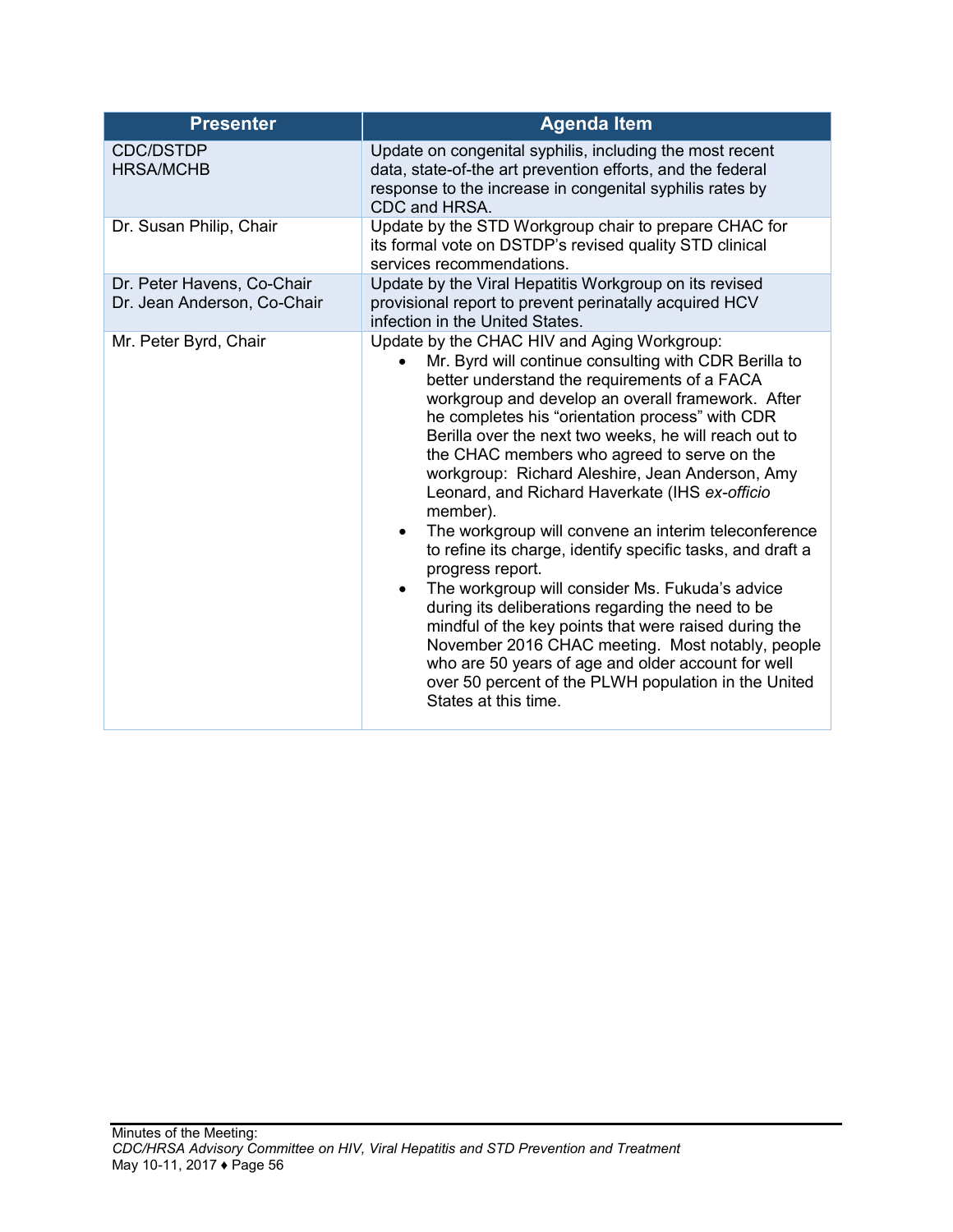## **Public Comment Period**

## <span id="page-58-0"></span>**Thelma King Thiel**

Chair, Liver Health Initiative

Ms. Thiel read the following statement into the public record. (*Editor's note:* Ms. Thiel's public comments are captured in the minutes with no editorial or content changes.)

"I am Thelma King Thiel, a mom who lost my precious son Dean to cirrhosis at age 4, I have spent the last 47 years promoting prevention of hepatitis and teaching liver wellness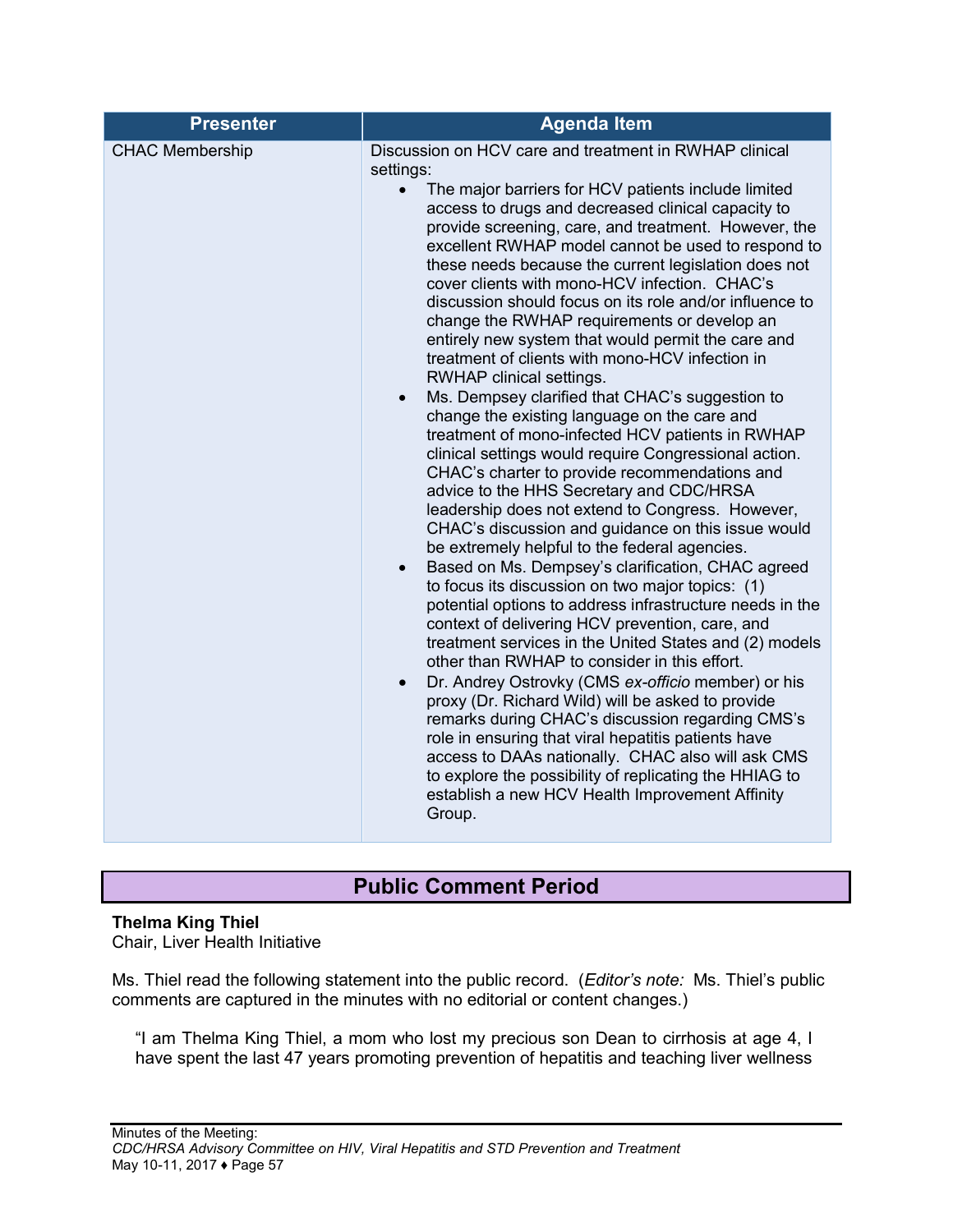to tens of thousands of healthcare providers, teachers, serving as the CEO of the American Liver Foundation and the Hepatitis Foundation International and currently the Liver Health Initiative.

Last month I conducted two workshops on the Prevention of Hepatitis for SAMHSA grantees who are tasked with counseling hepatitis patients. Acknowledging that they were unaware of the important role their liver plays, the grantees were delighted to learn new techniques and to receive liver education teaching tools to share with their clients.

When I showed our Emmy award winning DVD called *Give Your Liver a Break* to another group, the administrator was so impressed with the content of the DVD he planned to provide a copy to 30 community grantees.

However, that NEVER happened. Liver information was not scientifically approved for their programs.

Having trained over 3500 SAMHSA's grantees, I offered to help CSAP integrate liver information in their programs. They thanked me . . . and explained that they were **limited in what they are allowed to include in their programs**. However, they asked me to do a presentation at their upcoming National Prevention Conference.

Unfortunately . . . upon review of the first draft of the National Academy of Science (NAS) Strategies for Eliminating Viral Hepatitis, I was very concerned that it failed to include Primary Prevention or liver information to prevent hepatitis. I shared my concerns with the NAS committee and provided them with two national research reports that identified scientific evidence that providing liver health information to high risk cohorts, including IDUs and homeless children in Baltimore, reduced risk behaviors and improved immunization rates.

Concerned that this was not sufficient evidence, the Liver Health Initiative mounted an international awareness campaign to enlist support for the inclusion of liver information and primary prevention in the NAS report.

The AASLD, ACG, and many others representing over 30,000 health professionals expressed the urgency to include liver health education in the upcoming NAS Strategy. They recommend providing liver information to children in schools, especially Head Start Programs, all government and military agencies. In addition, they added their support of efforts to expand the dialogue beyond hepatitis to address the many other liver related diseases including drug and alcohol abuse and obesity, etc.

Tragically, the final NAS report failed to respond to their plea. Without NAS's stamp of approval SAMHSA, CDC, HRSA, HHS and other agencies will continue to spend billions on programs that have an enormous gap in valuable lifesaving information on liver wellness.

The American Public needs the NAS to give these organizations the GREEN LIGHT to include Life Saving liver information in their programs.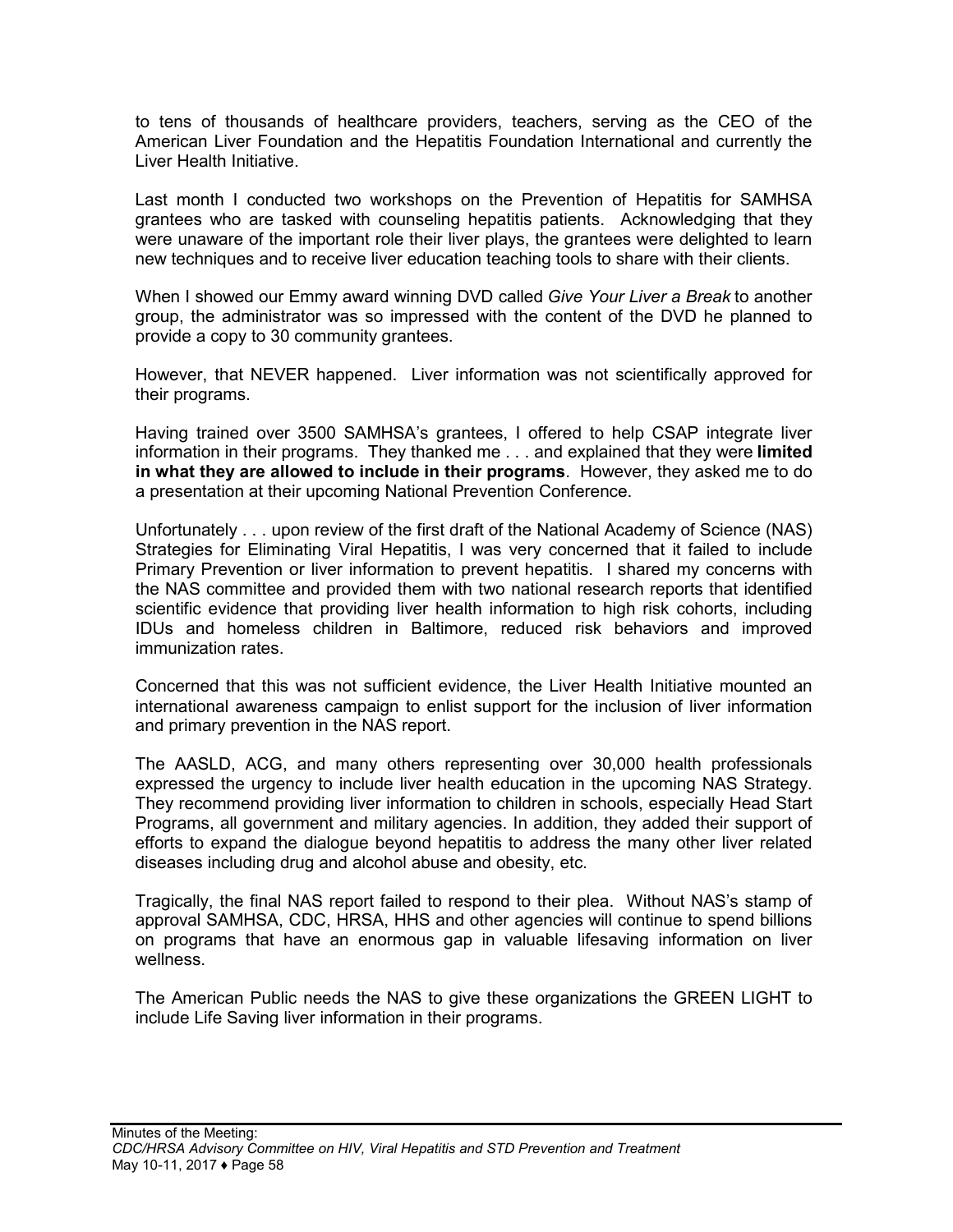Your decision being made today can save precious lives and healthcare dollars, provided liver health education is included as an essential component of primary prevention."

## **Closing Session**

<span id="page-60-0"></span>Ms. Fukuda thanked the CHAC members for continuing to contribute their valuable time and expertise to assist CDC and HRSA in refining their outstanding portfolios of HIV, viral hepatitis, and STD prevention and treatment activities. She also thanked the CDC and HRSA leadership and staff for their ongoing and tremendous support to CHAC.

The next CHAC meeting will be a HRSA-focused meeting that will be held in October 2017 in Rockville, Maryland. The meeting also will be open to members of the public via webinar and teleconference. HRSA committee management staff will poll the CHAC members to confirm the specific date.

#### **CHAC CO-CHAIRS' CERTIFICATION**

I hereby certify that to the best of my knowledge, the foregoing Minutes of the proceedings are accurate and complete.

Peter W. Byrd, Co-Chair (Date) CDC/HRSA Advisory Committee on HIV, Viral Hepatitis and STD Prevention and **Treatment** 

H. Dawn Fukuda, ScM, Co-Chair (Date) CDC/HRSA Advisory Committee on HIV, Viral Hepatitis and STD Prevention and **Treatment**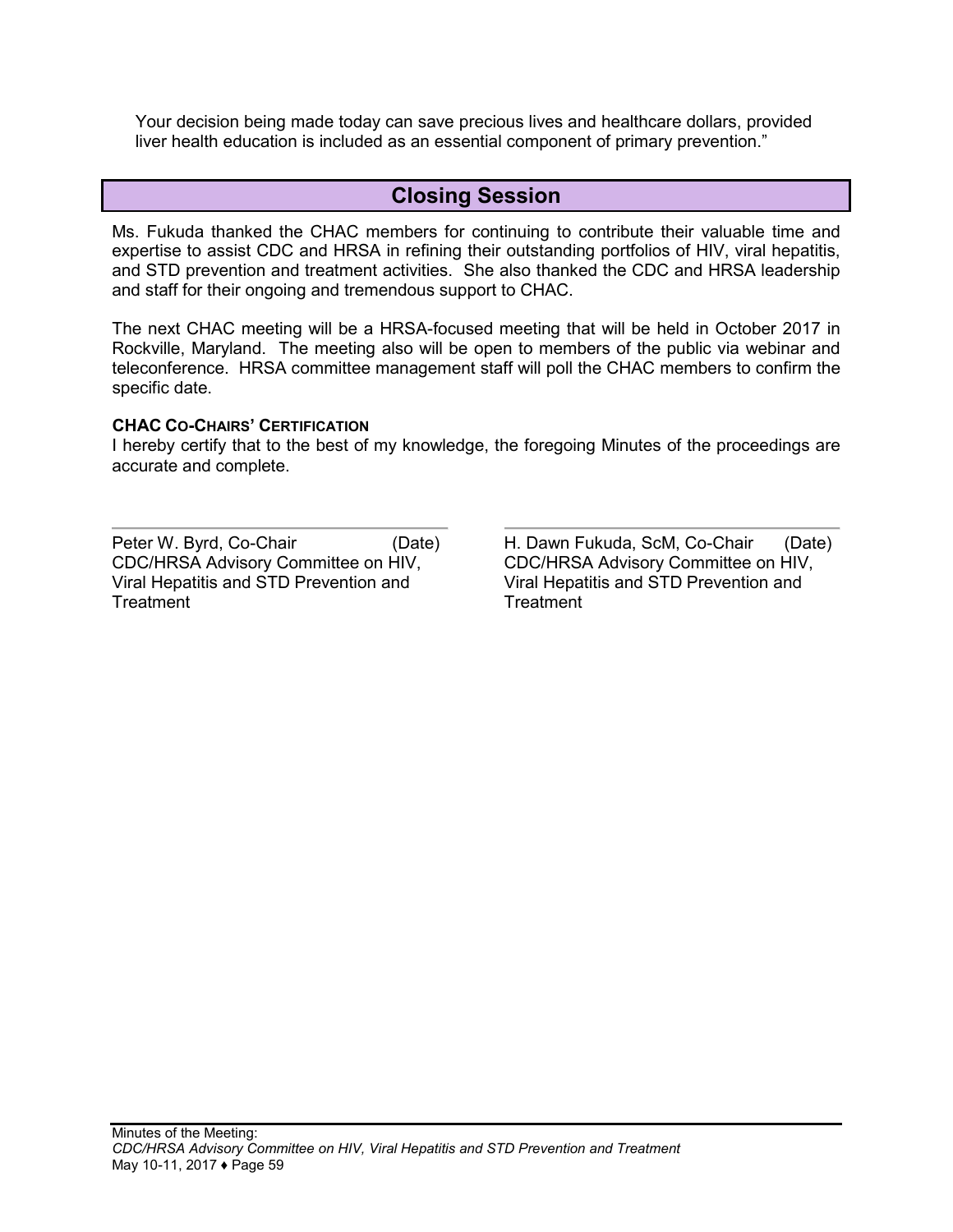



# **Attachment 1: Participants' Directory**

### <span id="page-61-0"></span>**CHAC Members Present**

Mr. Peter Byrd, Co-Chair Ms. Dawn Fukuda, Co-Chair Mr. Richard Aleshire Dr. Jean Anderson Ms. Debra Hauser Dr. Peter Havens Ms. Amy Leonard Dr. Jorge Mera Mr. Greg Millett Dr. Susan Philip Dr. Bradley Stoner Dr. Lynn Taylor

## **CHAC Member Absent**

Ms. Linda Scruggs

## **CHAC** *Ex-Officio* **Members Present**

Dr. Pradip Akolkar U.S. Food and Drug Administration

Dr. Paul Gaist Office of AIDS Research National Institutes of Health

Mr. Richard Haverkate Indian Health Service

Ms. Kaye Hayes Office of HIV/AIDS and Infectious Disease Policy, U.S. Department of Health and Human Services

Dr. Lisa Kaplowitz (Alternate for Dr. Melinda Campopiano) Substance Abuse and Mental Health Services Administration

Dr. Iris Mabry-Hernandez Agency for Healthcare Research and **Quality** 

Dr. Richard Wild (Alternate for Dr. Andrey Ostrovsky) Centers for Medicare & Medicaid Services

## **CHAC** *Ex-Officio* **Members Absent**

Dr. Melinda Campopiano Substance Abuse and Mental Health Services Administration

Dr. Andrey Ostrovsky Centers for Medicare & Medicaid Services

### **CHAC Liaison Representative Present**

Dr. Mildred Williamson Presidential Advisory Council on HIV/AIDS

## **CHAC Designated Federal Officers**

Dr. Laura Cheever HRSA/HAB Associate Administrator

Dr. Jonathan Mermin CDC/NCHHSTP Director

## **Federal Agency Attendees**

Dr. Roxanne Barrow CDR Holly Berilla Ms. Sara Bingham Dr. Gail Bolan Dr. Kate Buchacz Ms. Lara Bull Ms. Lizeth Camacho Dr. Hazel Dean Ms. Hanna Demeke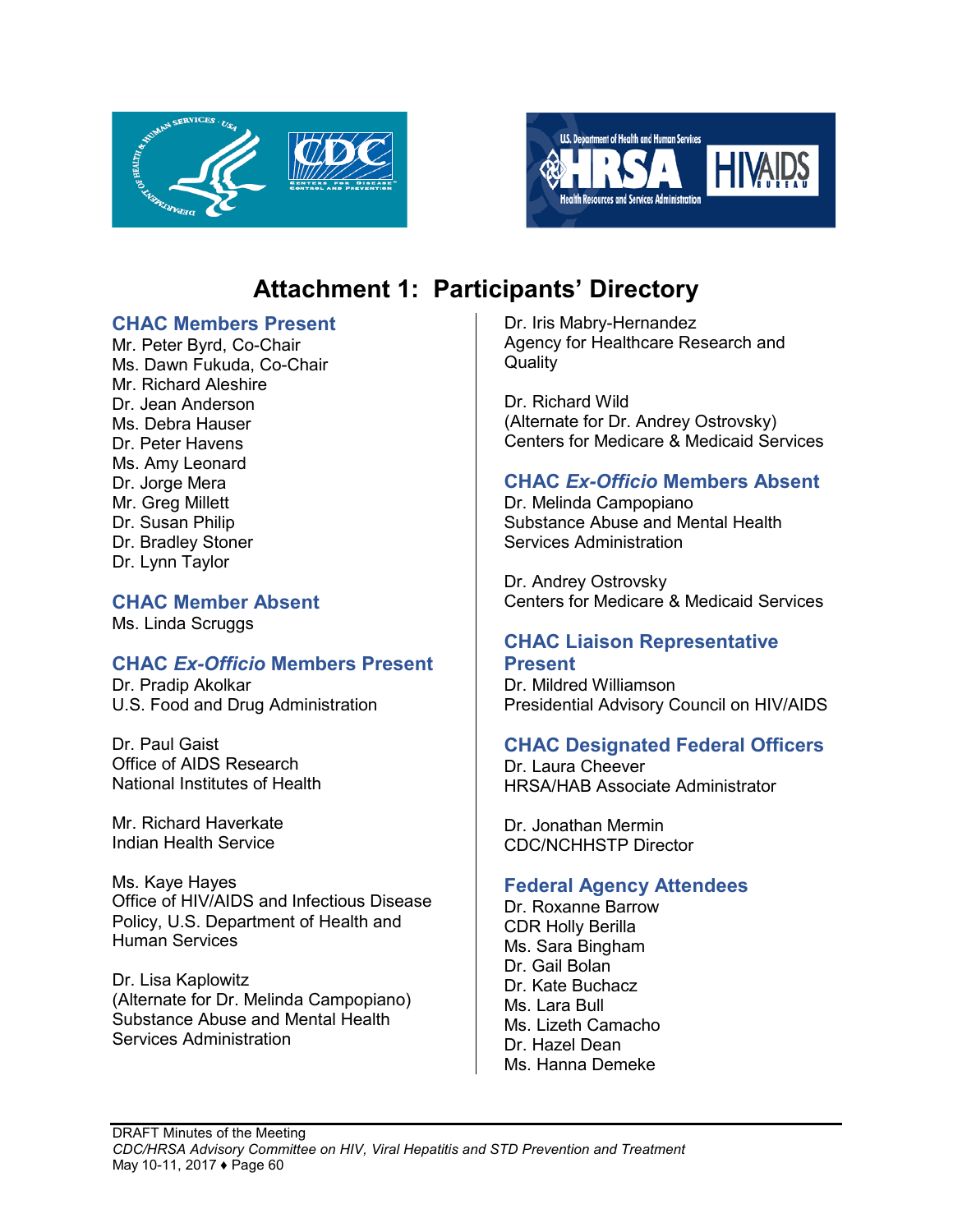Ms. Antigone Dempsey Dr. Patricia Dietz Ms. Diane Dlouhy Dr. Brian Edlin Ms. Loni Elmore Dr. Kathleen Ethier Dr. Jennifer Fuld Mr. Brian Katzowitz Dr. Linda Koenig Dr. Eugene McCray Dr. John Moore Ms. Diana Padron Dr. David Purcell Ms. Margie Scott-Cseh Dr. Dawn Smith CAPT Nicole Smith Ms. Salina Smith Dr. Judith Steinberg Dr. John Ward Ms. Rachel Wingard Ms. Sharon Wong Ms. Sara Zeigler

#### **Guest Presenters/ Members of the Public**

Dr. Gillian Buckley National Academies of Sciences, Engineering, and Medicine

Ms. Jessica Frasure National Coalition of STD Directors

Mr. David Harvey National Coalition of STD Directors

Mr. Carl Schmid The AIDS Institute

Ms. Thelma King Thiel Liver Health Initiative

Mr. Michael Weir National Alliance of State and Territorial AIDS Directors

Mr. Joey Wynn Empower U Community Health Center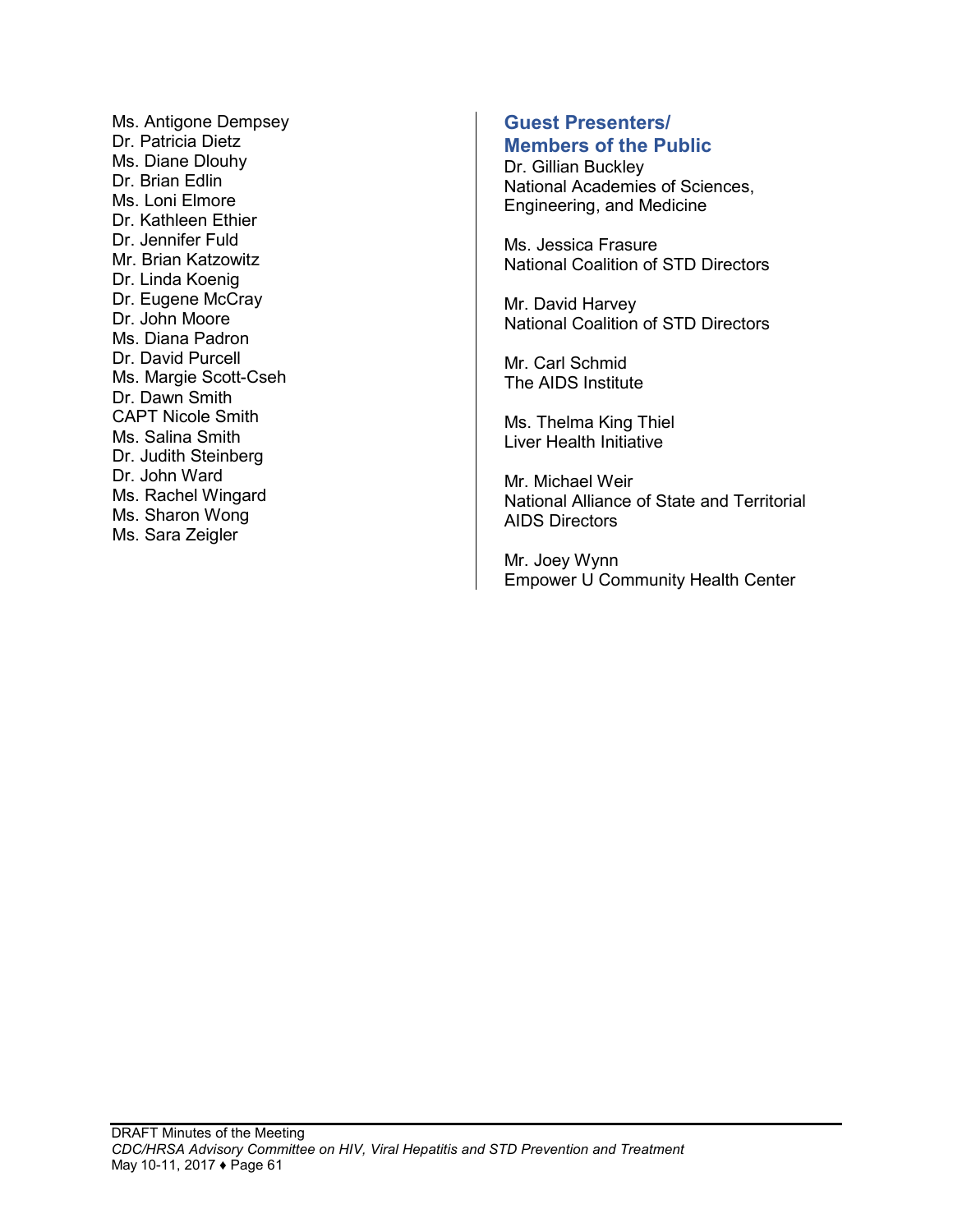



# **Attachment 2: Glossary of Acronyms**

<span id="page-63-0"></span>

| <b>Acronym</b> | <b>Full Name</b>                                                                        |
|----------------|-----------------------------------------------------------------------------------------|
| <b>ACIP</b>    | Advisory Committee on Immunization Practices                                            |
| <b>ADAP</b>    | AIDS Drug Assistance Program                                                            |
| <b>AETC</b>    | AIDS Education and Training Center                                                      |
| <b>ART</b>     | <b>Antiretroviral Therapy</b>                                                           |
| <b>ATN</b>     | <b>Adolescent Trials Network</b>                                                        |
| <b>BMSM</b>    | Black Men Who Have Sex With Men                                                         |
| <b>CBOs</b>    | <b>Community-Based Organizations</b>                                                    |
| <b>CDC</b>     | Centers for Disease Control and Prevention.                                             |
| <b>CEBACC</b>  | Center for Engaging Black Men Who Have Sex With Men Across the Care<br>Continuum        |
| <b>CHAC</b>    | CDC/HRSA Advisory Committee on HIV, Viral Hepatitis and STD Prevention and<br>Treatment |
| <b>CHCs</b>    | <b>Community Health Centers</b>                                                         |
| <b>CHWs</b>    | <b>Community Health Workers</b>                                                         |
| <b>CMS</b>     | <b>Centers for Medicare &amp; Medicaid Services</b>                                     |
| CoAg           | <b>Cooperative Agreement</b>                                                            |
| <b>CSTE</b>    | Council of State and Territorial Epidemiologists                                        |
| <b>DAAs</b>    | <b>Direct-Acting Antivirals</b>                                                         |
| <b>DASH</b>    | Division of Adolescent and School Health                                                |
| <b>DFO</b>     | <b>Designated Federal Officer</b>                                                       |
| <b>DHAP</b>    | Division of HIV/AIDS Prevention                                                         |
| <b>DSTDP</b>   | Division of STD Prevention                                                              |
| <b>DTBE</b>    | Division of Tuberculosis Elimination                                                    |
| <b>DVH</b>     | Division of Viral Hepatitis                                                             |
| <b>EDs</b>     | <b>Emergency Departments</b>                                                            |
| <b>EMR</b>     | <b>Electronic Medical Record</b>                                                        |
| <b>FACA</b>    | <b>Federal Advisory Committee Act</b>                                                   |
| <b>FOA</b>     | <b>Funding Opportunity Announcement</b>                                                 |
| <b>FQHCs</b>   | <b>Federally Qualified Health Centers</b>                                               |
| <b>FY</b>      | <b>Fiscal Year</b>                                                                      |
| <b>GRADE</b>   | Grading of Recommendations, Assessment, Development, and Evaluation                     |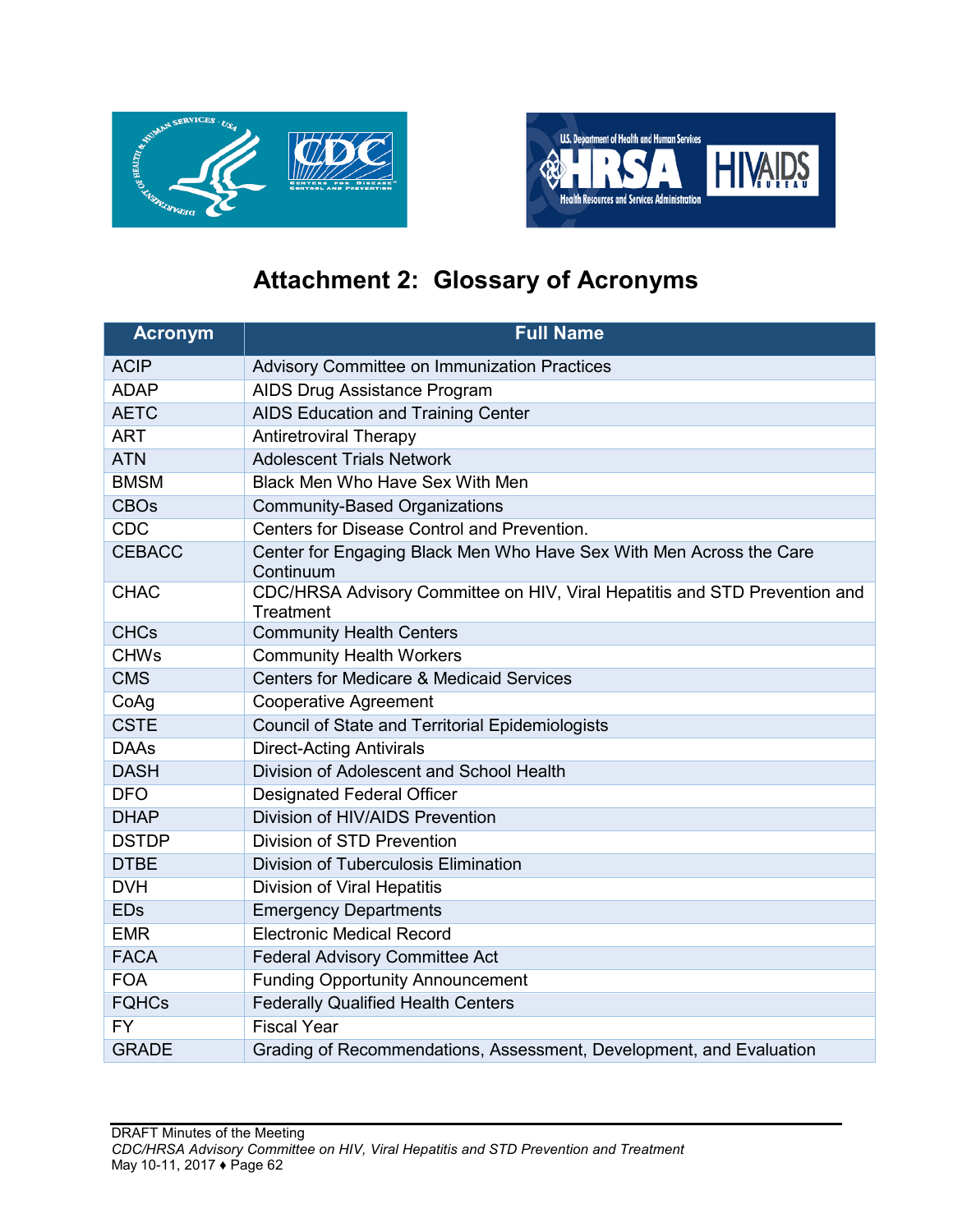| <b>Acronym</b> | <b>Full Name</b>                                                     |
|----------------|----------------------------------------------------------------------|
| <b>HAB</b>     | <b>HIV/AIDS Bureau</b>                                               |
| <b>HBV</b>     | <b>Hepatitis B Virus</b>                                             |
| <b>HCV</b>     | <b>Hepatitis C Virus</b>                                             |
| <b>HEDIS</b>   | Health Effectiveness Data and Information Set                        |
| <b>HHIAG</b>   | HIV Health Improvement Affinity Group                                |
| <b>HHS</b>     | U.S. Department of Health and Human Services                         |
| <b>HPTN</b>    | <b>HIV Prevention Trials Network</b>                                 |
| <b>HRRT</b>    | <b>HIV Risk Reduction Tool</b>                                       |
| <b>HRSA</b>    | <b>Health Resources and Services Administration</b>                  |
| <b>HSV</b>     | <b>Herpes Simplex Virus</b>                                          |
| <b>IDSA</b>    | Infectious Diseases Society of America                               |
| IDU            | <b>Injection Drug Use</b>                                            |
| <b>IHS</b>     | <b>Indian Health Service</b>                                         |
| <b>LGBTQ</b>   | Lesbian/Gay/Bisexual/Transgender/Questioning                         |
| <b>LTBI</b>    | <b>Latent TB Infection</b>                                           |
| <b>MCHB</b>    | Maternal and Child Health Bureau                                     |
| <b>MMP</b>     | <b>Medical Monitoring Project</b>                                    |
| <b>MSM</b>     | Men Who Have Sex With Men                                            |
| <b>NAAT</b>    | <b>Nucleic Acid Amplification Test</b>                               |
| <b>NCHHSTP</b> | National Center for HIV/AIDS, Viral Hepatitis, STD and TB Prevention |
| <b>NCQA</b>    | National Committee for Quality Assurance                             |
| <b>NCSD</b>    | <b>National Coalition of STD Directors</b>                           |
| <b>NHBS</b>    | National HIV Behavioral Surveillance Survey                          |
| <b>NIH</b>     | National Institutes of Health                                        |
| <b>NMAC</b>    | <b>National Minority AIDS Council</b>                                |
| <b>NPEP</b>    | Non-Occupational Post-Exposure Prophylaxis                           |
| <b>OHAIDP</b>  | Office of HIV/AIDS and Infectious Disease Policy                     |
| <b>OST</b>     | <b>Opiate Substitution Treatment</b>                                 |
| PEP            | Post-Exposure Prophylaxis                                            |
| <b>PLWH</b>    | People Living with HIV                                               |
| <b>PrEP</b>    | Pre-Exposure Prophylaxis                                             |
| Project ECHO   | <b>Extension for Community Healthcare Outcomes</b>                   |
| <b>PWID</b>    | People Who Inject Drugs                                              |
| <b>RCT</b>     | <b>Randomized Controlled Trial</b>                                   |
| <b>RSR</b>     | Ryan White HIV/AIDS Program Services Report                          |
| <b>RWHAP</b>   | Ryan White HIV/AIDS Program                                          |
| <b>SAMHSA</b>  | Substance Abuse and Mental Health Services Administration            |
| <b>SMAIF</b>   | Secretary's Minority AIDS Initiative Fund                            |
| <b>SPNS</b>    | Special Projects of National Significance                            |
| <b>SSPs</b>    | <b>Syringe Services Programs</b>                                     |